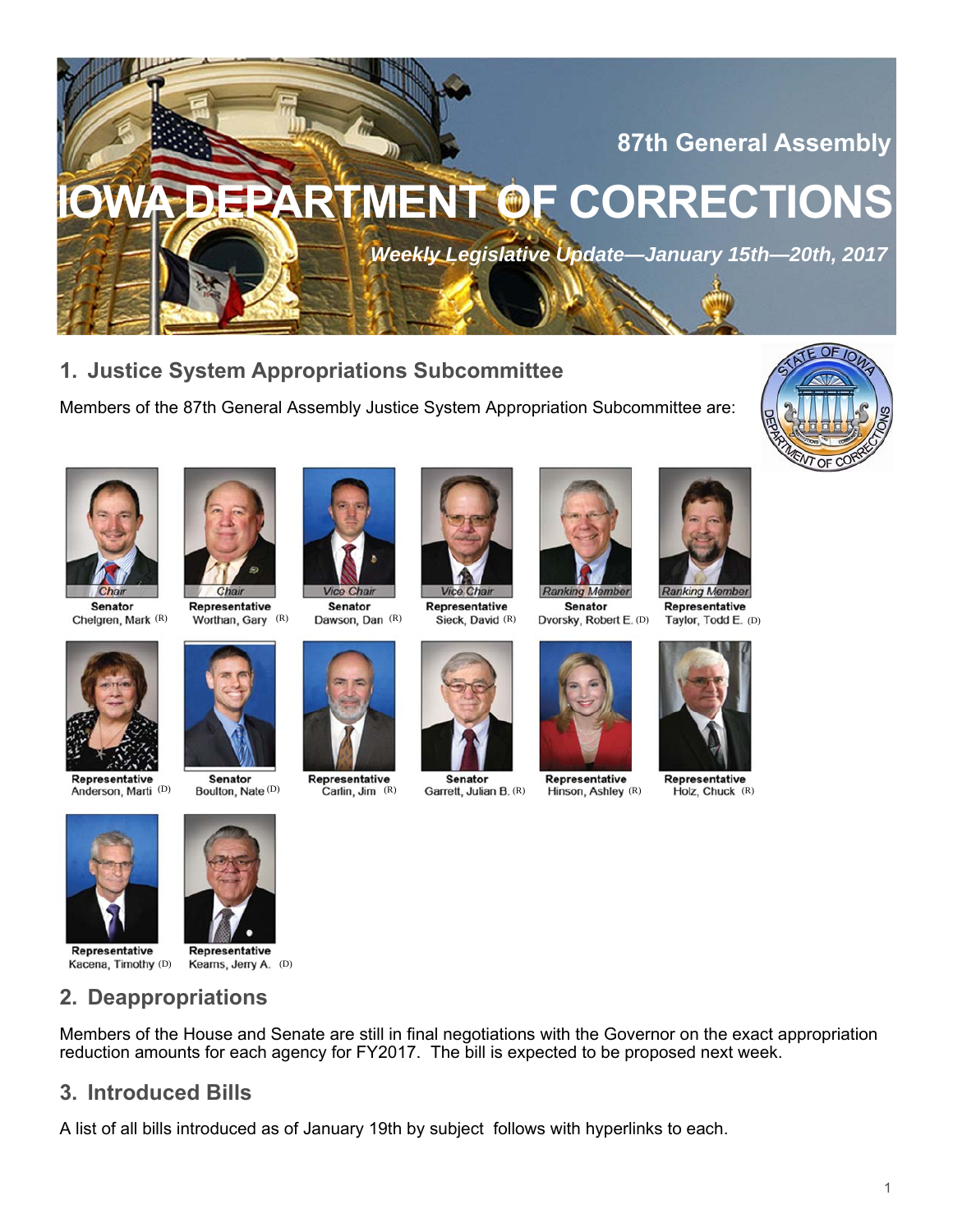## **SUBJECT INDEX OF BILLS INTRODUCED**

#### ABBREVIATIONS USED

- AEAs area education agencies
- ATVs all-terrain vehicles
- CAT Community attraction and tourism
- CINA child in need of assistance
- CSAC College Student Aid Commission<br>DALS Denartment of Agriculture and La
- Department of Agriculture and Land Stewardship
- DAS Department of Administrative Services<br>DED Department of Economic Development
- DED Department of Economic Development<br>DHR Department of Human Rights
- Department of Human Rights
- DHS Department of Human Services
- DIA Department of Inspections and Appeals
- DNR Department of Natural Resources
- DOE Department of Education
- DOJ Department of Justice
- DOR Department of Revenue
- DOT Department of Transportation
- DPH Department of Public Health<br>DPS Department of Public Safety
- Department of Public Safety
- DVA Department of Veterans Affairs
- DWD Department of Workforce Development
- EMS emergency medical services
- G.A. General Assembly
- ICN Iowa Communications Network
- IPERS Iowa Public Employees' Retirement System
- MH/DS mental health and disability services
- NRC Natural Resource Commission
- OWI operating while intoxicated
- REAP Resources Enhancement and Protection

### **ABORTIONS**

Abortion liability, emotional distress. **[SF](https://www.legis.iowa.gov/legislation/BillBook?ga=87&ba=SF26) 26**. Abortions, federal health care reform funding. **[SF](https://www.legis.iowa.gov/legislation/BillBook?ga=87&ba=SF27) 27**. Abortions, late term, protections. **[SF](https://www.legis.iowa.gov/legislation/BillBook?ga=87&ba=SF53) 53**. Abortion, weight of fetus, definition of murder. **[SF](https://www.legis.iowa.gov/legislation/BillBook?ga=87&ba=SF54) 54**.

### **ABSENTEE VOTING***, see also [ELECTIONS](#page-9-0)*

City elections by mail. **[HF](https://www.legis.iowa.gov/legislation/BillBook?ga=87&ba=HF54) 54**. Absentee ballot requests, online. **[HF](https://www.legis.iowa.gov/legislation/BillBook?ga=87&ba=HF55) 55**.

#### **ACCIDENTS**

Accidents while driving without driver's license, penalties. **[HF](https://www.legis.iowa.gov/legislation/BillBook?ga=87&ba=HF34) 34**.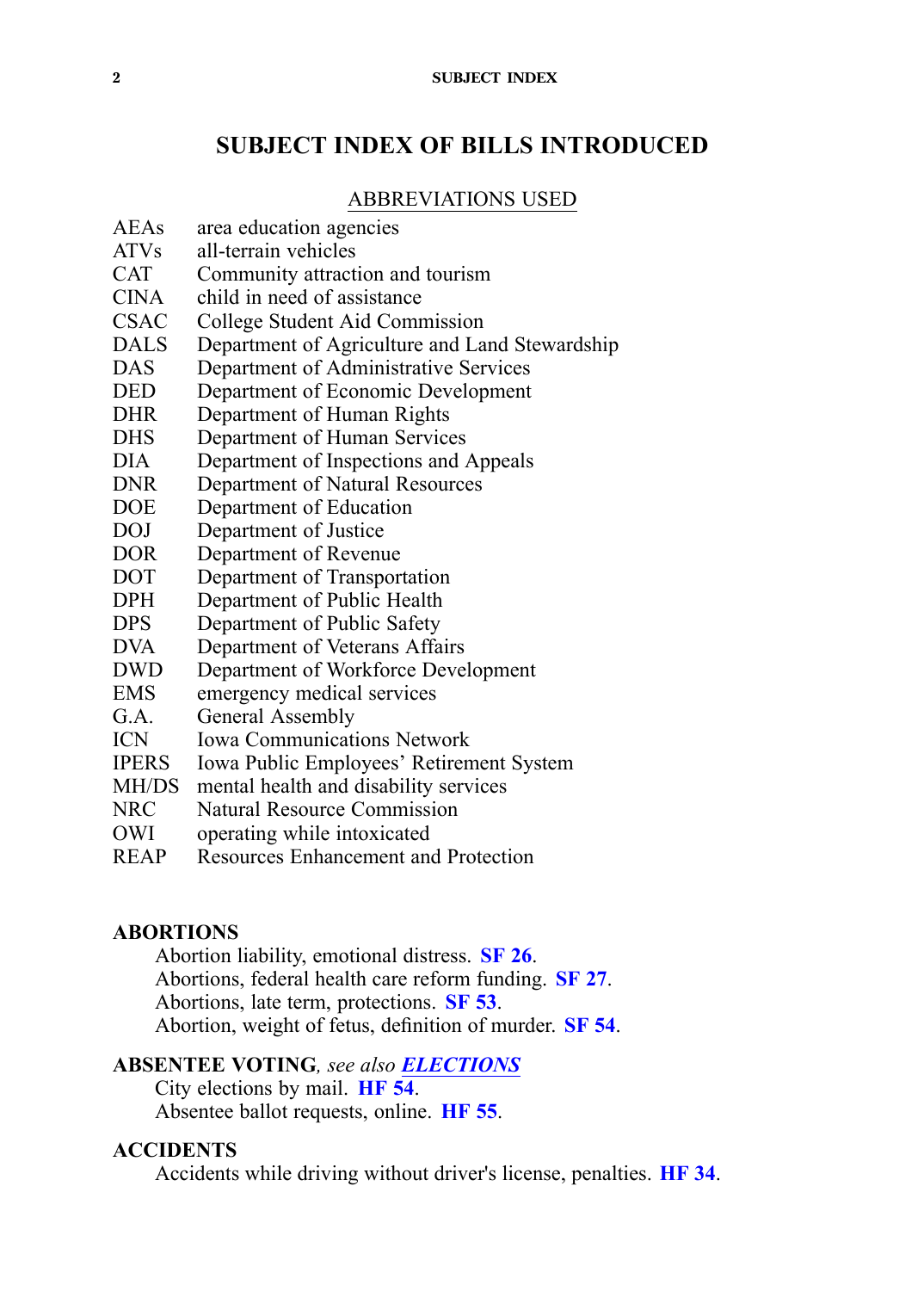### <span id="page-2-0"></span>**ADMINISTRATIVE RULES**

Jobs impact statement, administrative rules. **[SF](https://www.legis.iowa.gov/legislation/BillBook?ga=87&ba=SF1) 1**.

### **ADMINISTRATIVE SERVICES, DEPARTMENT OF**

Elimination of dept. of education, distribution of duties, education savings grants. **[SF](https://www.legis.iowa.gov/legislation/BillBook?ga=87&ba=SF29) 29**.

#### **Human Resources**

State employment hiring procedures, blacklists. **[SF](https://www.legis.iowa.gov/legislation/BillBook?ga=87&ba=SF64) 64**.

### **ADOPTION**

Adoptions, work leave. **[SF](https://www.legis.iowa.gov/legislation/BillBook?ga=87&ba=SF4) 4**.

## **AFFORDABLE CARE ACT***, see PATIENT [PROTECTION](#page-20-0) AND [AFFORDABLE](#page-20-0) CARE ACT*

## **ALCOHOLIC BEVERAGES***, see also BEER; [LIQUOR](#page-17-0)*

**Licenses and Permits**

Liquor license. **[HF](https://www.legis.iowa.gov/legislation/BillBook?ga=87&ba=HF38) 38**.

### **ALLOWABLE GROWTH**

Supplemental state aid for schools, default increase. **[HF](https://www.legis.iowa.gov/legislation/BillBook?ga=87&ba=HF44) 44**.

### **ALL-TERRAIN VEHICLES (ATVs)**

Motorcycles and ATVs, children with helmets. **[SF](https://www.legis.iowa.gov/legislation/BillBook?ga=87&ba=SF96) 96**.

### **ANATOMICAL GIFTS**

Fetal body parts, transfer prohibition. **[SF](https://www.legis.iowa.gov/legislation/BillBook?ga=87&ba=SF52) 52**.

### **APPOINTEES**

Lieutenant governor, appointment and confirmation. **[SF](https://www.legis.iowa.gov/legislation/BillBook?ga=87&ba=SF50) 50**.

### **APPRENTICESHIPS**

Electrical contractor apprentices. **[HF](https://www.legis.iowa.gov/legislation/BillBook?ga=87&ba=HF16) 16**.

### **APPROPRIATIONS**

#### **Public Defender**

Child in need of assistance case navigator program. **[SF](https://www.legis.iowa.gov/legislation/BillBook?ga=87&ba=SF79) 79**.

### **Public Health, Department of**

Cytomegalovirus (CMV) prenatal and newborn screening, appropriation. **[SF](https://www.legis.iowa.gov/legislation/BillBook?ga=87&ba=SF68) 68**.

### **AREA EDUCATION AGENCIES**

Elimination of dept. of education, distribution of duties, education savings grants. **[SF](https://www.legis.iowa.gov/legislation/BillBook?ga=87&ba=SF29) 29**.

### **ARTS**

Art therapist licensure. **[SF](https://www.legis.iowa.gov/legislation/BillBook?ga=87&ba=SF85) 85**.

### **ASSAULTS**

Dating violence and domestic abuse assault. **[SF](https://www.legis.iowa.gov/legislation/BillBook?ga=87&ba=SF91) 91**.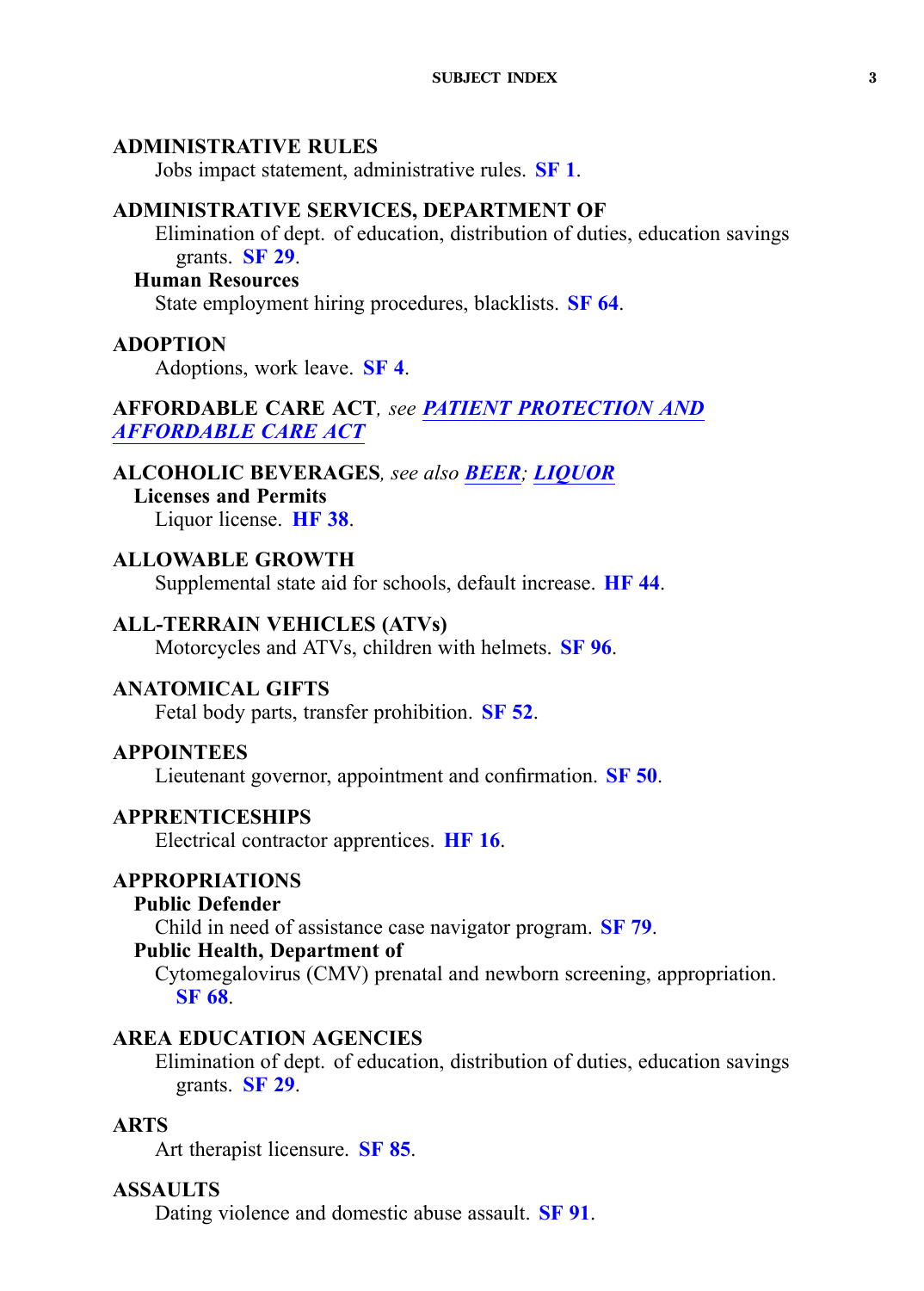### <span id="page-3-0"></span>**ASSESSORS AND ASSESSMENTS**

Property assessment appeal board, repeal of sunset. **[SF](https://www.legis.iowa.gov/legislation/BillBook?ga=87&ba=SF59) 59**.

#### **ATHLETICS***, see also [SPORTS](#page-26-0)*

Concussion injuries, school policies. **[HF](https://www.legis.iowa.gov/legislation/BillBook?ga=87&ba=HF17) 17**.

#### **AUTOPSIES**

Autopsy medical examiner fees for out of state residents. **[HF](https://www.legis.iowa.gov/legislation/BillBook?ga=87&ba=HF22) 22**.

### **BALLOTS** *, see also [ELECTIONS](#page-9-0)*

City elections by mail. **[HF](https://www.legis.iowa.gov/legislation/BillBook?ga=87&ba=HF54) 54**. Absentee ballot requests, online. **[HF](https://www.legis.iowa.gov/legislation/BillBook?ga=87&ba=HF55) 55**.

#### **BANKING**

Banking functions, Glass-Steagall Act reinstatement. **[SR](https://www.legis.iowa.gov/legislation/BillBook?ga=87&ba=SR1) 1**.

### **BEVERAGE CONTAINERS***, see also BOTTLE DEPOSITS* Bottle bill repeal. **[SF](https://www.legis.iowa.gov/legislation/BillBook?ga=87&ba=SF10) 10**. Bottle handling fee. **[HF](https://www.legis.iowa.gov/legislation/BillBook?ga=87&ba=HF30) 30**.

### **BEVERAGES***, see also ALCOHOLIC [BEVERAGES](#page-2-0)*

Food assistance, beverage restrictions. **[SF](https://www.legis.iowa.gov/legislation/BillBook?ga=87&ba=SF76) 76**.

#### **BICYCLES**

Bicycle lights, requirements. **[SF](https://www.legis.iowa.gov/legislation/BillBook?ga=87&ba=SF18) 18**. Bicycle laws. **[HF](https://www.legis.iowa.gov/legislation/BillBook?ga=87&ba=HF41) 41**.

## **BIRTH CONTROL**

Family planning funding restriction. **[SF](https://www.legis.iowa.gov/legislation/BillBook?ga=87&ba=SF2) 2**. Contraceptives from pharmacists, annual prescriptions, insurance coverage. **[SF](https://www.legis.iowa.gov/legislation/BillBook?ga=87&ba=SF67) 67**.

#### **BOARDS**

School funding, district cost per pupil equity budget adjustment. **[HF](https://www.legis.iowa.gov/legislation/BillBook?ga=87&ba=HF21) 21**.

#### **BODY PIERCING**

Body piercing for minors. **[HF](https://www.legis.iowa.gov/legislation/BillBook?ga=87&ba=HF33) 33**.

### **BOTTLE DEPOSITS***, see also BEVERAGE CONTAINERS*

Bottle bill repeal. **[SF](https://www.legis.iowa.gov/legislation/BillBook?ga=87&ba=SF10) 10**. Wine bottle refund value. **[SF](https://www.legis.iowa.gov/legislation/BillBook?ga=87&ba=SF39) 39**. Bottle handling fee. **[HF](https://www.legis.iowa.gov/legislation/BillBook?ga=87&ba=HF30) 30**.

### **BRAIN INJURIES**

Concussion injuries, school policies. **[HF](https://www.legis.iowa.gov/legislation/BillBook?ga=87&ba=HF17) 17**.

### **BUDGETS**

Expenditure limitation, constitutional amendment. **[SJR](https://www.legis.iowa.gov/legislation/BillBook?ga=87&ba=SJR1) 1**. School funding, district cost per pupil equity budget adjustment. **[HF](https://www.legis.iowa.gov/legislation/BillBook?ga=87&ba=HF21) 21**.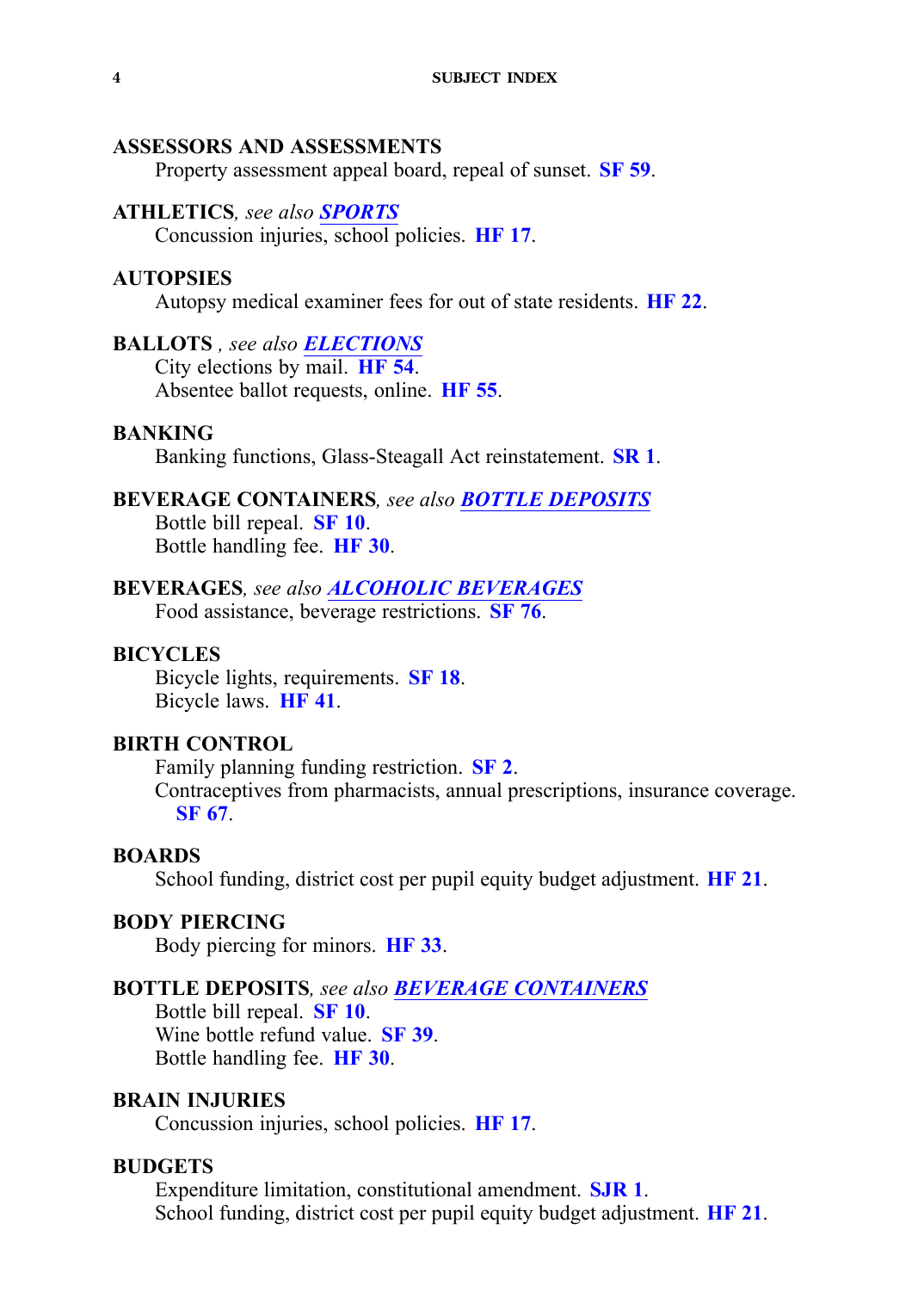### <span id="page-4-0"></span>**CAMERAS**

Traffic cameras, ban. **[SF](https://www.legis.iowa.gov/legislation/BillBook?ga=87&ba=SF3) 3** - **[SF](https://www.legis.iowa.gov/legislation/BillBook?ga=87&ba=SF56) 56** - **[HF](https://www.legis.iowa.gov/legislation/BillBook?ga=87&ba=HF40) 40** - all companion.

### **CAMPGROUNDS AND CAMPING**

Reduced camping fees for senior citizens. **[HF](https://www.legis.iowa.gov/legislation/BillBook?ga=87&ba=HF10) 10**.

### **CARDIOPULMONARY RESUSCITATION (CPR)**

Concussion injuries, school policies. **[HF](https://www.legis.iowa.gov/legislation/BillBook?ga=87&ba=HF17) 17**.

### **CAREGIVERS**

Caregivers at hospitals, designation. **[SF](https://www.legis.iowa.gov/legislation/BillBook?ga=87&ba=SF90) 90**.

#### **CATTLE**

Water quality checkoffs, commodity promotion organizations. **SF [110](https://www.legis.iowa.gov/legislation/BillBook?ga=87&ba=SF110)**.

#### **CELLULAR PHONES***, see also TEXT [MESSAGING](#page-27-0)*

Driving with hands-free cell phone. **SF [100](https://www.legis.iowa.gov/legislation/BillBook?ga=87&ba=SF100)**.

### **CHARITIES**

Workplace giving campaigns, access. **[SF](https://www.legis.iowa.gov/legislation/BillBook?ga=87&ba=SF49) 49**. Veterans organizations and gaming revenue. **[HF](https://www.legis.iowa.gov/legislation/BillBook?ga=87&ba=HF18) 18**. Registration fees for vehicles transferred to nonprofit corporations. **[HF](https://www.legis.iowa.gov/legislation/BillBook?ga=87&ba=HF57) 57**.

### **CHARTER SCHOOLS**

School choice, paren<sup>t</sup> control. **[HF](https://www.legis.iowa.gov/legislation/BillBook?ga=87&ba=HF9) 9**.

#### **CHECKOFFS**

Water quality checkoffs, commodity promotion organizations. **SF [110](https://www.legis.iowa.gov/legislation/BillBook?ga=87&ba=SF110)**.

### **CHILD IN NEED OF ASSISTANCE**

Child in need of assistance case navigator program. **[SF](https://www.legis.iowa.gov/legislation/BillBook?ga=87&ba=SF79) 79**. Child in need of assistance, mental health treatment. **[HF](https://www.legis.iowa.gov/legislation/BillBook?ga=87&ba=HF11) 11**.

## **CHILDREN***, see also [MINORS](#page-18-0)*

### **Abuse**

Sexual abuse of minors, use of electronic devices. **[SF](https://www.legis.iowa.gov/legislation/BillBook?ga=87&ba=SF92) 92**. **Custody***, see also [DISSOLUTION](#page-7-0) OF MARRIAGE* Child custody disputes, gender of parent. **[SF](https://www.legis.iowa.gov/legislation/BillBook?ga=87&ba=SF72) 72**. Parental delegation of power of attorney over child. **[SF](https://www.legis.iowa.gov/legislation/BillBook?ga=87&ba=SF78) 78**. Child visitation, extraordinary requests. **[HF](https://www.legis.iowa.gov/legislation/BillBook?ga=87&ba=HF12) 12**. Child custody determination, timeliness requirement. **[HF](https://www.legis.iowa.gov/legislation/BillBook?ga=87&ba=HF15) 15**. **Day Care** Child care assistance income limitations. **[HF](https://www.legis.iowa.gov/legislation/BillBook?ga=87&ba=HF51) 51**. **Labor Laws**

Child labor, laundry occupations. **[SF](https://www.legis.iowa.gov/legislation/BillBook?ga=87&ba=SF94) 94** - companion to **[HF](https://www.legis.iowa.gov/legislation/BillBook?ga=87&ba=HF43) 43**.

Child labor in laundry occupations. **[HF](https://www.legis.iowa.gov/legislation/BillBook?ga=87&ba=HF43) 43** – companion to **[SF](https://www.legis.iowa.gov/legislation/BillBook?ga=87&ba=SF94) 94**. (See **[SF](https://www.legis.iowa.gov/legislation/BillBook?ga=87&ba=SF94) [94](https://www.legis.iowa.gov/legislation/BillBook?ga=87&ba=SF94)**).

### **Mental Health**

Child in need of assistance, mental health treatment. **[HF](https://www.legis.iowa.gov/legislation/BillBook?ga=87&ba=HF11) 11**.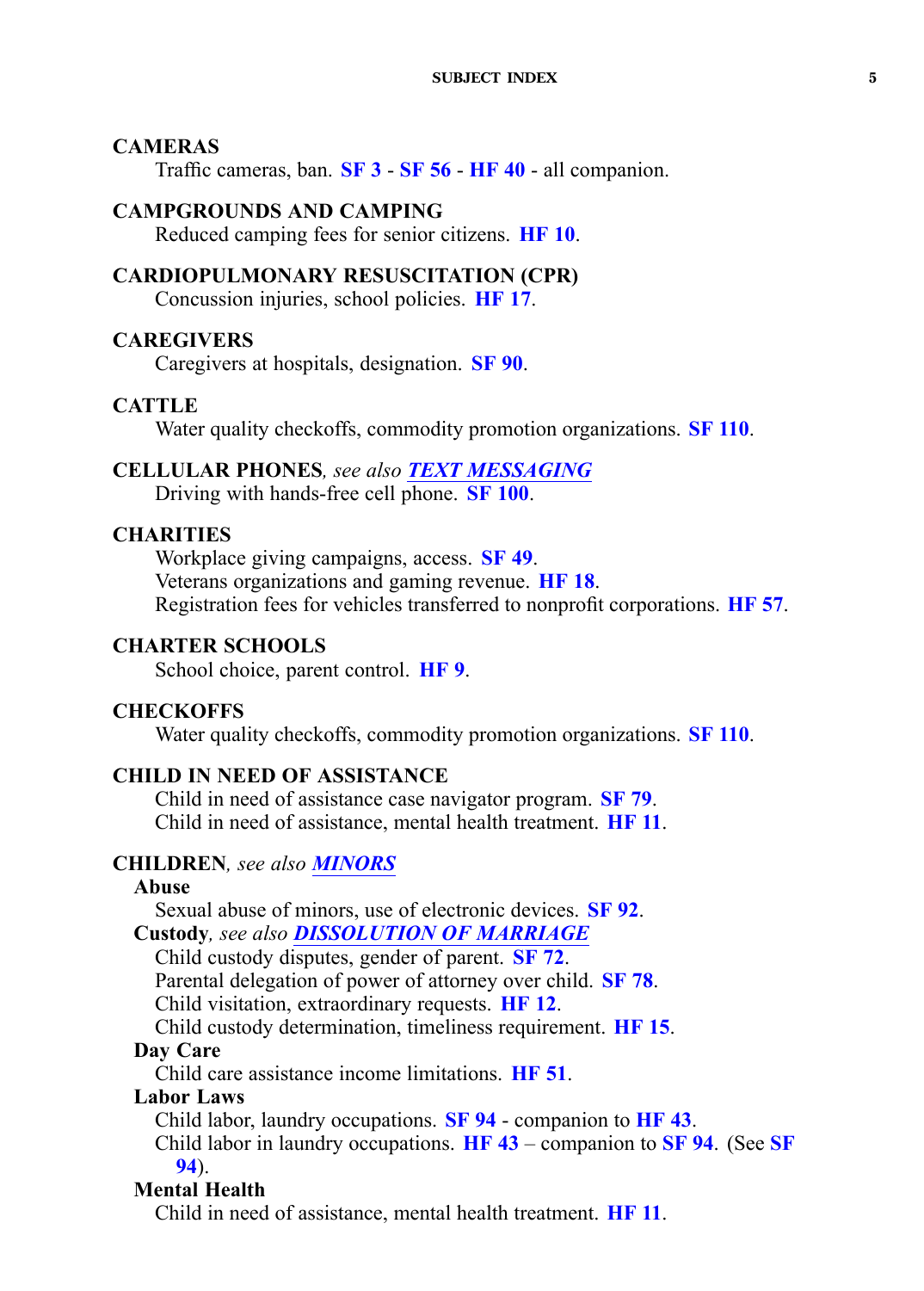### <span id="page-5-0"></span>**Protection**

Parental rights, termination grounds. **[SF](https://www.legis.iowa.gov/legislation/BillBook?ga=87&ba=SF89) 89**. Motorcycles and ATVs, children with helmets. **[SF](https://www.legis.iowa.gov/legislation/BillBook?ga=87&ba=SF96) 96**.

## **CITIES**

### **Elections**

City elections by mail. **[HF](https://www.legis.iowa.gov/legislation/BillBook?ga=87&ba=HF54) 54**.

### **Utilities**

Energy districts, improvements for conservation. **[SF](https://www.legis.iowa.gov/legislation/BillBook?ga=87&ba=SF99) 99**.

### **CIVIL ACTIONS***, see CIVIL PROCEDURE*

#### **CIVIL PROCEDURE***, see also RULES OF CIVIL PROCEDURE* Civil no-contact orders, sexual assault victims. **[SF](https://www.legis.iowa.gov/legislation/BillBook?ga=87&ba=SF22) 22**.

#### **CIVIL RIGHTS**

### **Commission**

Pregnancy and childbirth, reasonable employment accommodations. **[SF](https://www.legis.iowa.gov/legislation/BillBook?ga=87&ba=SF66) 66**.

### **COACHING***, see also [SPORTS](#page-26-0)*

Concussion injuries, school policies. **[HF](https://www.legis.iowa.gov/legislation/BillBook?ga=87&ba=HF17) 17**.

## **COLLEGES AND UNIVERSITIES***, see also COMMUNITY COLLEGES*

Tenure at regents institutions, prohibition. **[SF](https://www.legis.iowa.gov/legislation/BillBook?ga=87&ba=SF41) 41**. Regents athletics departments, funding transfer to UNI. **[SF](https://www.legis.iowa.gov/legislation/BillBook?ga=87&ba=SF95) 95**. College student aid commission changes. **[HF](https://www.legis.iowa.gov/legislation/BillBook?ga=87&ba=HF47) 47**.

### **Tuition**

Worker shortage loan forgiveness program. **[HF](https://www.legis.iowa.gov/legislation/BillBook?ga=87&ba=HF23) 23**. Regents universities, freeze tuition. **[HF](https://www.legis.iowa.gov/legislation/BillBook?ga=87&ba=HF45) 45**.

### **COLLEGE STUDENT AID COMMISSION**

College student aid commission changes. **[HF](https://www.legis.iowa.gov/legislation/BillBook?ga=87&ba=HF47) 47**. **Education Loans**

Worker shortage loan forgiveness program. **[HF](https://www.legis.iowa.gov/legislation/BillBook?ga=87&ba=HF23) 23**.

### **COMMUNITY COLLEGES**

Elimination of dept. of education, distribution of duties, education savings grants. **[SF](https://www.legis.iowa.gov/legislation/BillBook?ga=87&ba=SF29) 29**.

Tenure at regents institutions, prohibition. **[SF](https://www.legis.iowa.gov/legislation/BillBook?ga=87&ba=SF41) 41**.

#### **Tuition**

Higher education, resident status. **[HF](https://www.legis.iowa.gov/legislation/BillBook?ga=87&ba=HF27) 27**.

### **CONFIDENTIAL COMMUNICATIONS AND RECORDS***, see also MEDICAL [RECORDS](#page-18-0)*

Civil no-contact orders, sexual assault victims. **[SF](https://www.legis.iowa.gov/legislation/BillBook?ga=87&ba=SF22) 22**. Weapons permits, confidentiality. **[SF](https://www.legis.iowa.gov/legislation/BillBook?ga=87&ba=SF23) 23**.

### **CONFIRMATION**

Lieutenant governor, appointment and confirmation. **[SF](https://www.legis.iowa.gov/legislation/BillBook?ga=87&ba=SF50) 50**.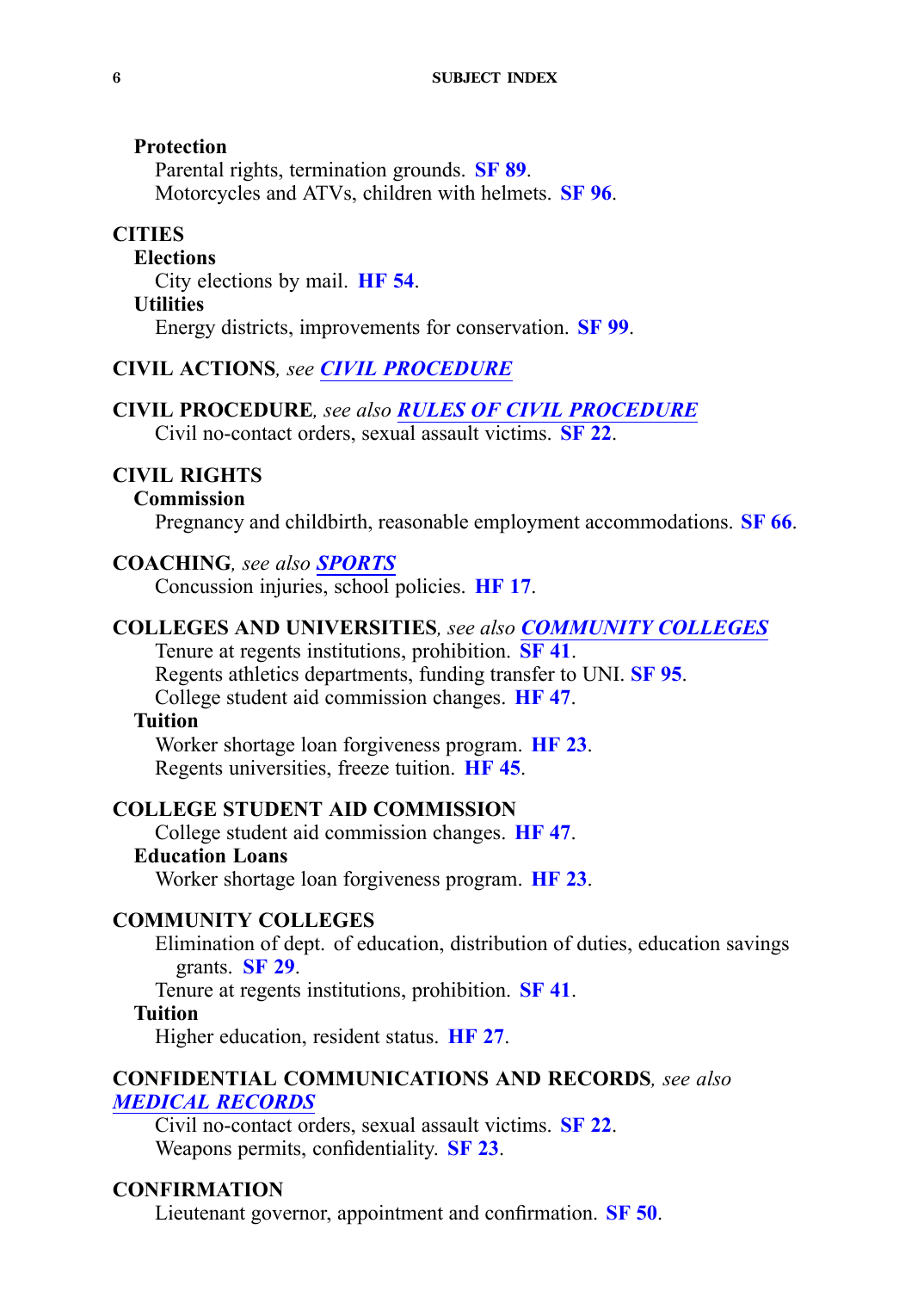### <span id="page-6-0"></span>**CONSTITUTION**

#### **State**

Expenditure limitation, constitutional amendment. **[SJR](https://www.legis.iowa.gov/legislation/BillBook?ga=87&ba=SJR1) 1**. Right to keep and bear arms, constitutional amendment. **[SJR](https://www.legis.iowa.gov/legislation/BillBook?ga=87&ba=SJR2) 2**. Electronic data search and seizure, Constitutional amendment. **[HJR](https://www.legis.iowa.gov/legislation/BillBook?ga=87&ba=HJR1) 1**. Home rule for schools constitutional amendment. **[HJR](https://www.legis.iowa.gov/legislation/BillBook?ga=87&ba=HJR3) 3**.

## **CONSUMER PROTECTION**

Banking functions, Glass-Steagall Act reinstatement. **[SR](https://www.legis.iowa.gov/legislation/BillBook?ga=87&ba=SR1) 1**.

### **CONTRACEPTIVES**

Contraceptives from pharmacists, annual prescriptions, insurance coverage. **[SF](https://www.legis.iowa.gov/legislation/BillBook?ga=87&ba=SF67) 67**.

### **CONTRACTORS***, see also CONSTRUCTION*

Electrical contractor apprentices. **[HF](https://www.legis.iowa.gov/legislation/BillBook?ga=87&ba=HF16) 16**.

## **CONTROLLED SUBSTANCES**

Controlled substances, schedule i, new. **[HF](https://www.legis.iowa.gov/legislation/BillBook?ga=87&ba=HF53) 53**.

### **CORN**

Water quality checkoffs, commodity promotion organizations. **SF [110](https://www.legis.iowa.gov/legislation/BillBook?ga=87&ba=SF110)**.

### **COSMETOLOGY**

Eyelash extensions, certification process. **SF [106](https://www.legis.iowa.gov/legislation/BillBook?ga=87&ba=SF106)**.

### **COUNCILS***, see also [BOARDS](#page-3-0); [CITIES,](#page-5-0) subhead Councils* Citizen trade policy council. **[HF](https://www.legis.iowa.gov/legislation/BillBook?ga=87&ba=HF37) 37**.

### **COUNSELING**

Investment counseling services, sales tax exemption. **[SF](https://www.legis.iowa.gov/legislation/BillBook?ga=87&ba=SF35) 35**.

### **COUNTIES**

Energy districts, improvements for conservation. **[SF](https://www.legis.iowa.gov/legislation/BillBook?ga=87&ba=SF99) 99**.

### **Auditors**

Voter registration, automatic. **[SF](https://www.legis.iowa.gov/legislation/BillBook?ga=87&ba=SF65) 65**.

#### **Elections**

County elected officials, nonpartisan elections. **SF [101](https://www.legis.iowa.gov/legislation/BillBook?ga=87&ba=SF101)**.

#### **Home Rule**

Abolishing county compensation boards. **[SF](https://www.legis.iowa.gov/legislation/BillBook?ga=87&ba=SF12) 12** - same as **[SF](https://www.legis.iowa.gov/legislation/BillBook?ga=87&ba=SF28) 28**.

Home rule for schools constitutional amendment. **[HJR](https://www.legis.iowa.gov/legislation/BillBook?ga=87&ba=HJR3) 3**.

### **Officers**

County elected officials, nonpartisan elections. **SF [101](https://www.legis.iowa.gov/legislation/BillBook?ga=87&ba=SF101)**.

### **Supervisors, Board of**

Abolishing county compensation boards. **[SF](https://www.legis.iowa.gov/legislation/BillBook?ga=87&ba=SF12) 12** - same as **[SF](https://www.legis.iowa.gov/legislation/BillBook?ga=87&ba=SF28) 28**.

### **COURTS**

Tort reform, frivolous actions. **[SF](https://www.legis.iowa.gov/legislation/BillBook?ga=87&ba=SF71) 71**. Mental health advocate reporting requirements. **[HF](https://www.legis.iowa.gov/legislation/BillBook?ga=87&ba=HF50) 50**.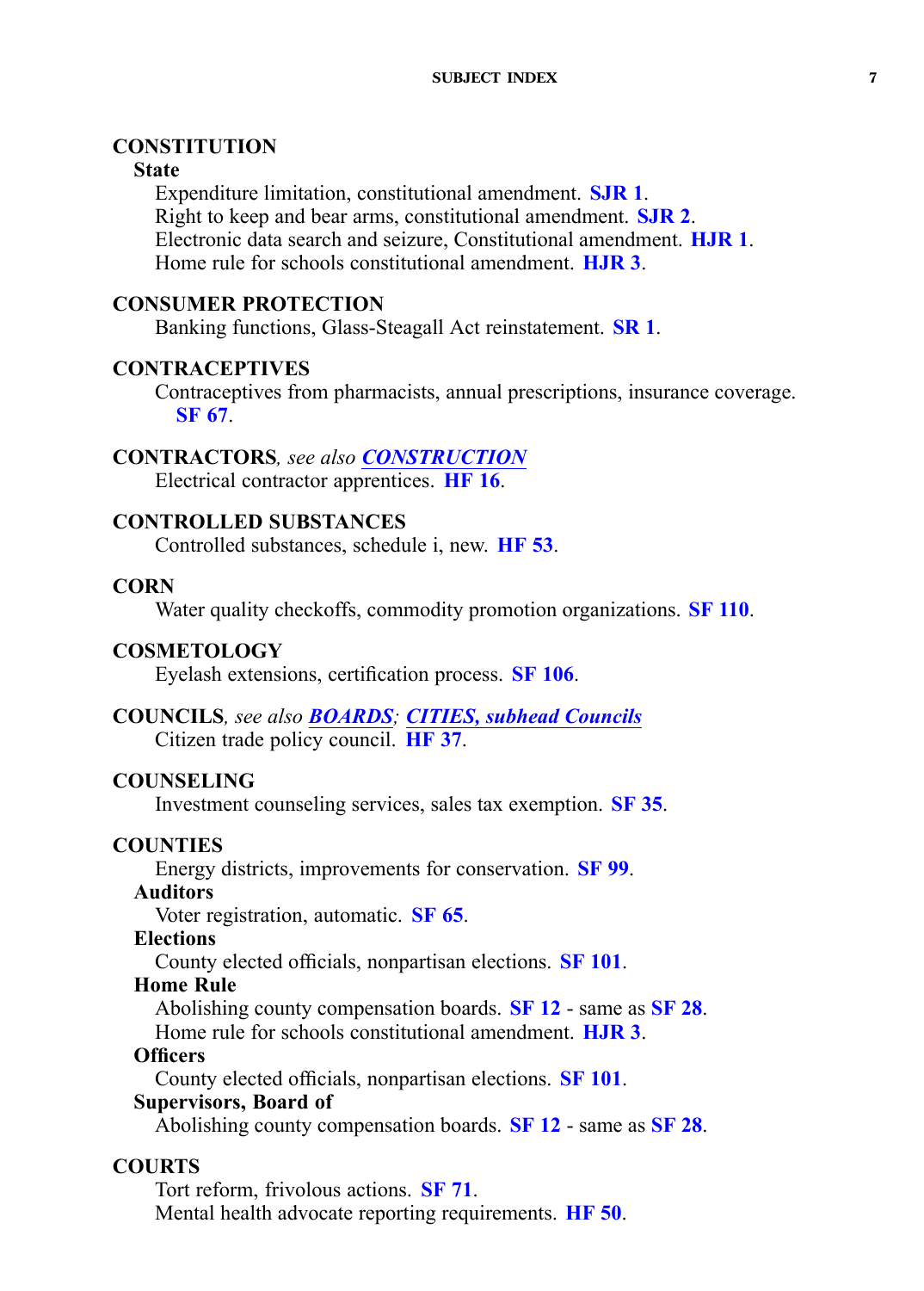### <span id="page-7-0"></span>**Clerks** Local ordinance violations, expungement. **[SF](https://www.legis.iowa.gov/legislation/BillBook?ga=87&ba=SF44) 44**. **District Court** Veterans treatment courts. **[HF](https://www.legis.iowa.gov/legislation/BillBook?ga=87&ba=HF35) 35**. **Employees** Interference with judicial acts of court bailiffs. **[HF](https://www.legis.iowa.gov/legislation/BillBook?ga=87&ba=HF52) 52**. **Small Claims**

Small claims court, jurisdictional changes. **[SF](https://www.legis.iowa.gov/legislation/BillBook?ga=87&ba=SF42) 42**.

#### **CRIMINAL HISTORY AND RECORDS**

Local ordinance violations, expungement. **[SF](https://www.legis.iowa.gov/legislation/BillBook?ga=87&ba=SF44) 44**.

### **CRIMINAL OFFENSES**

Interference with judicial acts of court bailiffs. **[HF](https://www.legis.iowa.gov/legislation/BillBook?ga=87&ba=HF52) 52**.

### **CUSTODY***, see also [CHILDREN,](#page-4-0) subhead Custody*

Child custody disputes, gender of parent. **[SF](https://www.legis.iowa.gov/legislation/BillBook?ga=87&ba=SF72) 72**. Child visitation, extraordinary requests. **[HF](https://www.legis.iowa.gov/legislation/BillBook?ga=87&ba=HF12) 12**.

#### **DAIRY INDUSTRY**

Water quality checkoffs, commodity promotion organizations. **SF [110](https://www.legis.iowa.gov/legislation/BillBook?ga=87&ba=SF110)**.

#### **DATING VIOLENCE**

Dating violence and domestic abuse assault. **[SF](https://www.legis.iowa.gov/legislation/BillBook?ga=87&ba=SF91) 91**.

#### **DEATH**

Accidents while driving without driver's license, penalties. **[HF](https://www.legis.iowa.gov/legislation/BillBook?ga=87&ba=HF34) 34**.

#### **DEER**

### **Hunting Licenses**

Deer carcasses removal. **[HF](https://www.legis.iowa.gov/legislation/BillBook?ga=87&ba=HF36) 36**.

#### **DISABLED PERSONS**

Disability benefits under IPERS. **[SF](https://www.legis.iowa.gov/legislation/BillBook?ga=87&ba=SF93) 93**.

#### **Tax Credits**

Homestead property tax credits, disabled veterans. **[HF](https://www.legis.iowa.gov/legislation/BillBook?ga=87&ba=HF59) 59**.

#### **DISSOLUTION OF MARRIAGE**

#### **Children**

Child custody determination, timeliness requirement. **[HF](https://www.legis.iowa.gov/legislation/BillBook?ga=87&ba=HF15) 15**.

# **DNA (DEOXYRIBONUCLEIC ACID)**

Felony arrests, DNA identification, expungement. **[SF](https://www.legis.iowa.gov/legislation/BillBook?ga=87&ba=SF86) 86**.

### **DOMESTIC ABUSE***, see also ABUSE*

Dating violence and domestic abuse assault. **[SF](https://www.legis.iowa.gov/legislation/BillBook?ga=87&ba=SF91) 91**.

### **DONATIONS***, see [CHARITIES](#page-4-0)*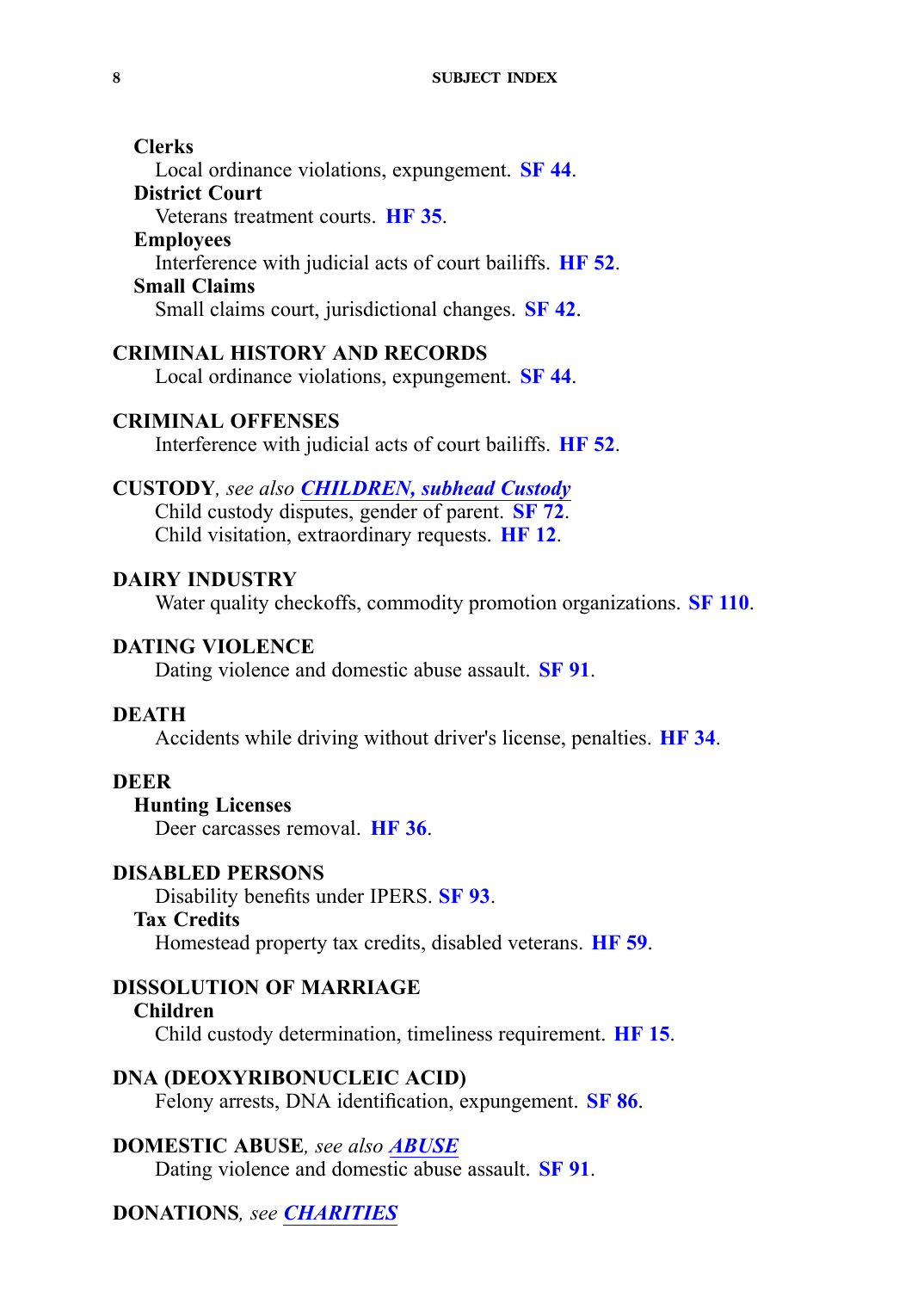### <span id="page-8-0"></span>**DRIVER EDUCATION**

Reduced auto insurance premiums for older adults. **[HF](https://www.legis.iowa.gov/legislation/BillBook?ga=87&ba=HF14) 14**.

### **DRIVER'S LICENSES AND PERMITS**

## Voter registration, automatic. **[SF](https://www.legis.iowa.gov/legislation/BillBook?ga=87&ba=SF65) 65**.

## **Suspension and Revocation**

Accidents while driving without driver's license, penalties. **[HF](https://www.legis.iowa.gov/legislation/BillBook?ga=87&ba=HF34) 34**.

### **DRUGS***, see also [CONTROLLED](#page-6-0) SUBSTANCES*

### **Controlled Substances**

Drug overdoses, immunity from criminal prosecution. **[SF](https://www.legis.iowa.gov/legislation/BillBook?ga=87&ba=SF43) 43**. Controlled substances, schedule i, new. **[HF](https://www.legis.iowa.gov/legislation/BillBook?ga=87&ba=HF53) 53**.

## **Prescriptions**

Experimental medical treatments, right to try. **[SF](https://www.legis.iowa.gov/legislation/BillBook?ga=87&ba=SF40) 40**.

### **Testing**

Drug testing, private sector employees. **[SF](https://www.legis.iowa.gov/legislation/BillBook?ga=87&ba=SF32) 32**.

### **EARLY CHILDHOOD PROGRAMS**

Preschool eligibility, five-year-olds. **[SF](https://www.legis.iowa.gov/legislation/BillBook?ga=87&ba=SF98) 98**.

### **ECONOMIC DEVELOPMENT AUTHORITY**

Elimination of dept. of education, distribution of duties, education savings grants. **[SF](https://www.legis.iowa.gov/legislation/BillBook?ga=87&ba=SF29) 29**.

Citizen trade policy council. **[HF](https://www.legis.iowa.gov/legislation/BillBook?ga=87&ba=HF37) 37**.

### **Careers and Jobs**

High quality jobs program, investment tax credit eligibility. **SF [104](https://www.legis.iowa.gov/legislation/BillBook?ga=87&ba=SF104)**.

### **EDUCATION, BOARD OF**

Common core curriculum repeal. **[SF](https://www.legis.iowa.gov/legislation/BillBook?ga=87&ba=SF30) 30**.

### **EDUCATION, DEPARTMENT OF**

Elimination of dept. of education, distribution of duties, education savings grants. **[SF](https://www.legis.iowa.gov/legislation/BillBook?ga=87&ba=SF29) 29**.

Student data privacy. **[HF](https://www.legis.iowa.gov/legislation/BillBook?ga=87&ba=HF48) 48**.

**Allowable Growth***, see also [ALLOWABLE](#page-2-0) GROWTH*

Supplemental state aid for schools, default increase. **[HF](https://www.legis.iowa.gov/legislation/BillBook?ga=87&ba=HF44) 44**.

## **Assessments**

Teacher quality and recognition demonstration programs. **[HF](https://www.legis.iowa.gov/legislation/BillBook?ga=87&ba=HF8) 8**.

### **Curriculum**

Common core curriculum repeal. **[SF](https://www.legis.iowa.gov/legislation/BillBook?ga=87&ba=SF30) 30**.

Finance literacy, school requirement. **[HF](https://www.legis.iowa.gov/legislation/BillBook?ga=87&ba=HF28) 28**.

## **Enrollment and Weighting**

School enrollment supplemental funding. **[HF](https://www.legis.iowa.gov/legislation/BillBook?ga=87&ba=HF24) 24**.

School infrastructure, secure advanced vision for education fund equity, enrollment. **[HF](https://www.legis.iowa.gov/legislation/BillBook?ga=87&ba=HF49) 49**.

### **Student Health**

Radon testing requirement for schools. **[SF](https://www.legis.iowa.gov/legislation/BillBook?ga=87&ba=SF7) 7**.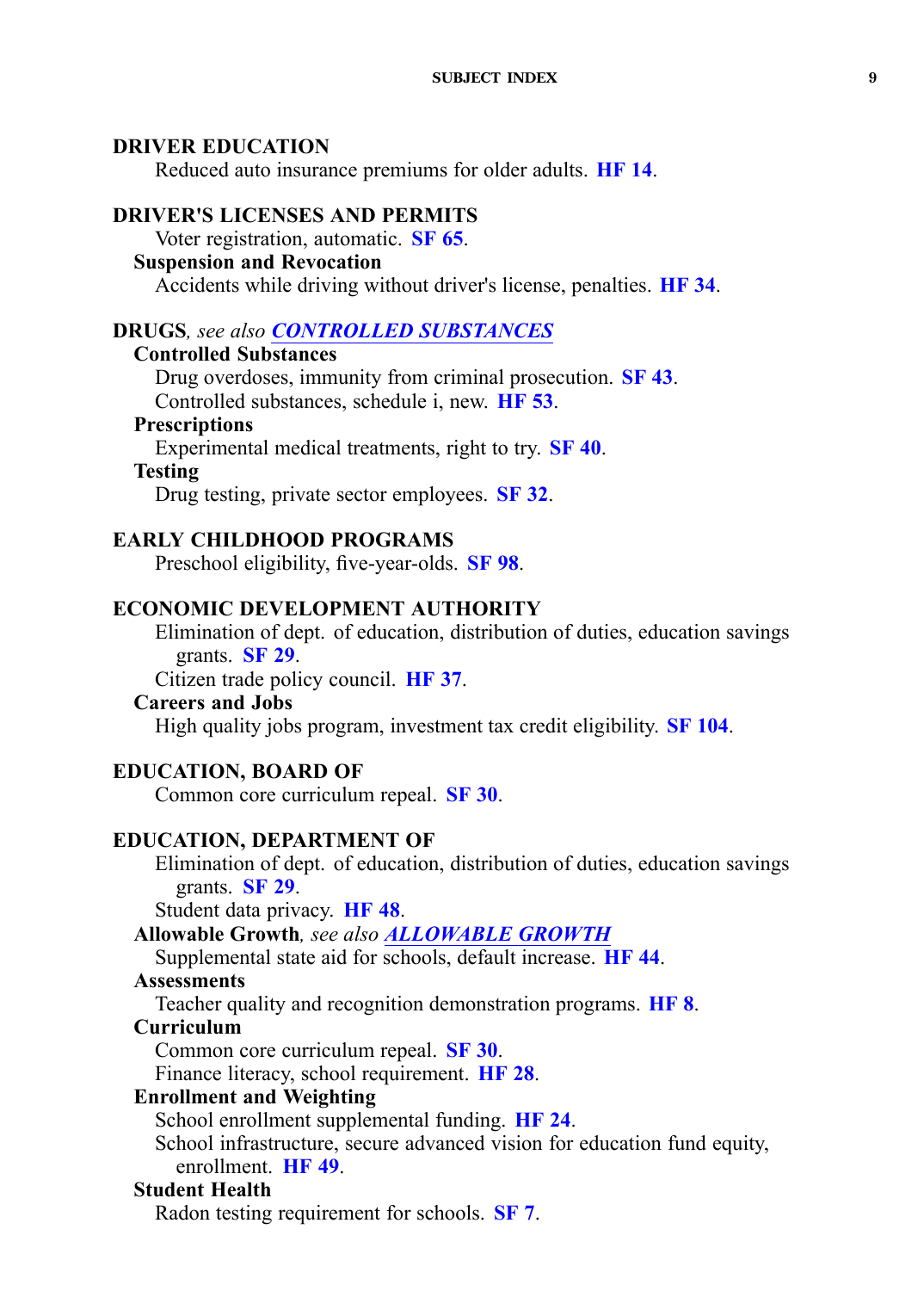### <span id="page-9-0"></span>**Teachers**

Teacher quality and recognition demonstration programs. **[HF](https://www.legis.iowa.gov/legislation/BillBook?ga=87&ba=HF8) 8**.

### **EGGS**

Water quality checkoffs, commodity promotion organizations. **SF [110](https://www.legis.iowa.gov/legislation/BillBook?ga=87&ba=SF110)**.

### **ELDERS***, see also AGING, DEPARTMENT ON*

Reduced camping fees for senior citizens. **[HF](https://www.legis.iowa.gov/legislation/BillBook?ga=87&ba=HF10) 10**. Reduced auto insurance premiums for older adults. **[HF](https://www.legis.iowa.gov/legislation/BillBook?ga=87&ba=HF14) 14**.

### **ELECTIONS**

### **Absentee Voting**

City elections by mail. **[HF](https://www.legis.iowa.gov/legislation/BillBook?ga=87&ba=HF54) 54**.

Absentee ballot requests, online. **[HF](https://www.legis.iowa.gov/legislation/BillBook?ga=87&ba=HF55) 55**.

### **Ballots**

Straight party ticket voting, elimination. **[SF](https://www.legis.iowa.gov/legislation/BillBook?ga=87&ba=SF60) 60**.

City elections by mail. **[HF](https://www.legis.iowa.gov/legislation/BillBook?ga=87&ba=HF54) 54**.

Absentee ballot requests, online. **[HF](https://www.legis.iowa.gov/legislation/BillBook?ga=87&ba=HF55) 55**.

## **Campaign Financing**

Political check-off on income tax return, repeal. **[HF](https://www.legis.iowa.gov/legislation/BillBook?ga=87&ba=HF6) 6**.

### **Candidates**

Primary elections, runoffs. **[SF](https://www.legis.iowa.gov/legislation/BillBook?ga=87&ba=SF33) 33**.

### **Electors/Voters**

Voter identification requirements. **[SF](https://www.legis.iowa.gov/legislation/BillBook?ga=87&ba=SF47) 47**.

### **Nonpartisan**

County elected officials, nonpartisan elections. **SF [101](https://www.legis.iowa.gov/legislation/BillBook?ga=87&ba=SF101)**.

## **Voter Registration**

Voter registration at early age. **[HF](https://www.legis.iowa.gov/legislation/BillBook?ga=87&ba=HF56) 56**.

### **ELECTRICIANS**

Electrical contractor apprentices. **[HF](https://www.legis.iowa.gov/legislation/BillBook?ga=87&ba=HF16) 16**.

### **ELECTRIC POWER**

Energy efficiency, reports submitted to utilities board. **SF [109](https://www.legis.iowa.gov/legislation/BillBook?ga=87&ba=SF109)**.

### **ELECTRONIC COMMUNICATIONS***, see also INTERNET*

Texting while driving, primary offense. **[SF](https://www.legis.iowa.gov/legislation/BillBook?ga=87&ba=SF21) 21** - companion to **[HF](https://www.legis.iowa.gov/legislation/BillBook?ga=87&ba=HF60) 60**. Voter registration, automatic. **[SF](https://www.legis.iowa.gov/legislation/BillBook?ga=87&ba=SF65) 65**.

Electronic data search and seizure, Constitutional amendment. **[HJR](https://www.legis.iowa.gov/legislation/BillBook?ga=87&ba=HJR1) 1**. Search warrants, electronic applications to court. **[HF](https://www.legis.iowa.gov/legislation/BillBook?ga=87&ba=HF13) 13**.

Absentee ballot requests, online. **[HF](https://www.legis.iowa.gov/legislation/BillBook?ga=87&ba=HF55) 55**.

Texting while driving <sup>a</sup> motor vehicle as <sup>a</sup> primary offense. **[HF](https://www.legis.iowa.gov/legislation/BillBook?ga=87&ba=HF60) 60** companion to **[SF](https://www.legis.iowa.gov/legislation/BillBook?ga=87&ba=SF21) 21**. (See **[SF](https://www.legis.iowa.gov/legislation/BillBook?ga=87&ba=SF21) 21**).

### **Email**

Sexual abuse of minors, use of electronic devices. **[SF](https://www.legis.iowa.gov/legislation/BillBook?ga=87&ba=SF92) 92**.

### **EMPLOYEES, STATE**

State employment hiring procedures, blacklists. **[SF](https://www.legis.iowa.gov/legislation/BillBook?ga=87&ba=SF64) 64**.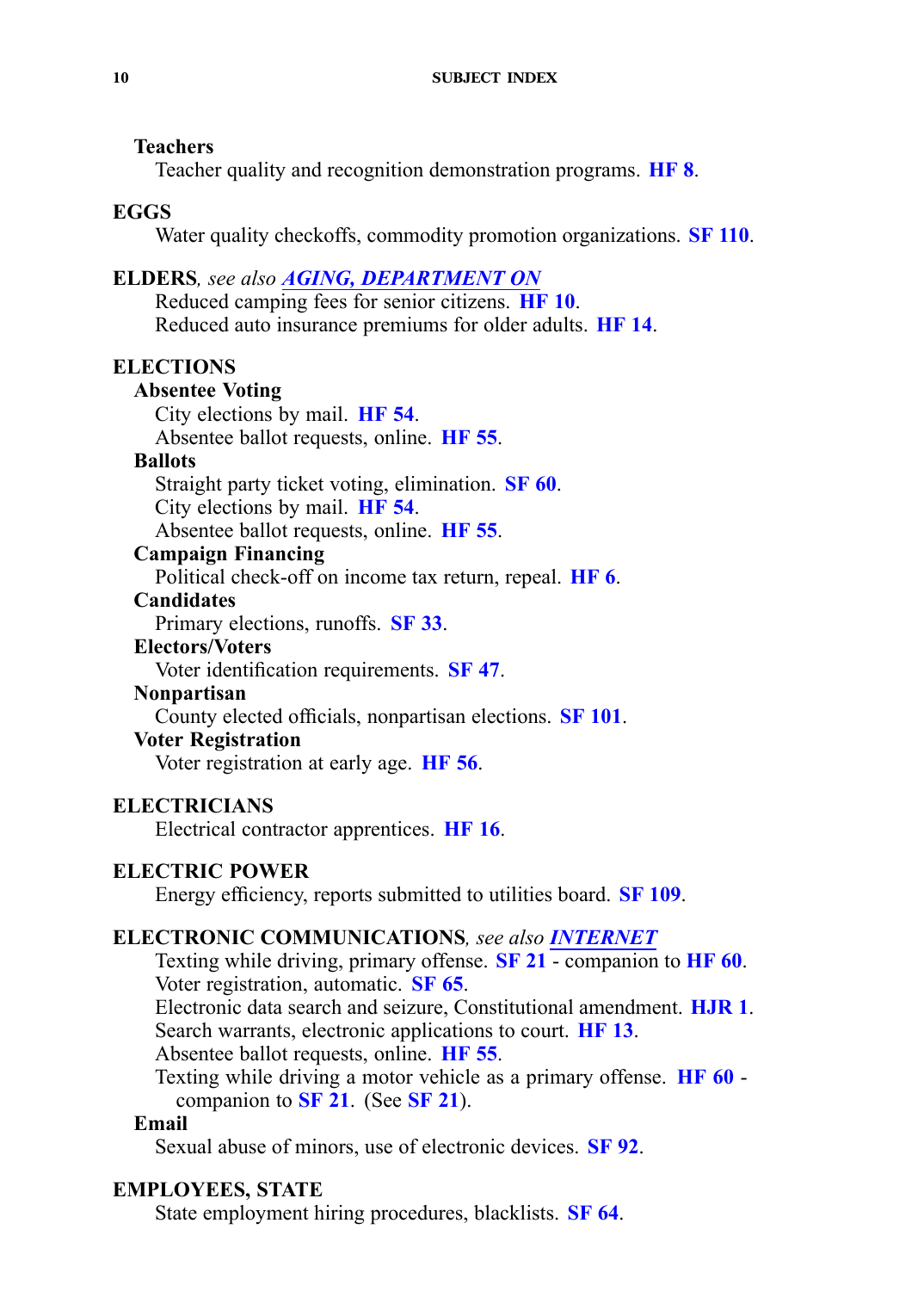### <span id="page-10-0"></span>**EMPLOYMENT**

Tenure at regents institutions, prohibition. **[SF](https://www.legis.iowa.gov/legislation/BillBook?ga=87&ba=SF41) 41**.

Workplace giving campaigns, access. **[SF](https://www.legis.iowa.gov/legislation/BillBook?ga=87&ba=SF49) 49**.

## **Discrimination**

Pregnancy and childbirth, reasonable employment accommodations. **[SF](https://www.legis.iowa.gov/legislation/BillBook?ga=87&ba=SF66) 66**. **Drug Testing**

## Drug testing, private sector employees. **[SF](https://www.legis.iowa.gov/legislation/BillBook?ga=87&ba=SF32) 32**.

**Time Off**

Adoptions, work leave. **[SF](https://www.legis.iowa.gov/legislation/BillBook?ga=87&ba=SF4) 4**.

Employment leave for family and medical reasons, study by insurance commissioner. **[SF](https://www.legis.iowa.gov/legislation/BillBook?ga=87&ba=SF63) 63**.

Prenatal appointments, employee paid leave. **SF [105](https://www.legis.iowa.gov/legislation/BillBook?ga=87&ba=SF105)**.

### **Wages**

Wage paymen<sup>t</sup> collection, violations. **[SF](https://www.legis.iowa.gov/legislation/BillBook?ga=87&ba=SF80) 80**.

### **ENERGY***, see also [RENEWABLE](#page-23-0) ENERGY*

Energy districts, improvements for conservation. **[SF](https://www.legis.iowa.gov/legislation/BillBook?ga=87&ba=SF99) 99**.

### **ENGLISH LANGUAGE**

English language learning, funding. **[SF](https://www.legis.iowa.gov/legislation/BillBook?ga=87&ba=SF6) 6**.

### **ENVIRONMENTAL PROTECTION**

Bottle bill repeal. **[SF](https://www.legis.iowa.gov/legislation/BillBook?ga=87&ba=SF10) 10**.

### **ETHICS**

Lobbyists, joint rules. **[SCR](https://www.legis.iowa.gov/legislation/BillBook?ga=87&ba=SCR2) 2**. Senate code of ethics. **[SR](https://www.legis.iowa.gov/legislation/BillBook?ga=87&ba=SR2) 2**.

### **EXECUTIVE BRANCH**

Ongoing review and repeal of Executive Branch programs and projects. **[HF](https://www.legis.iowa.gov/legislation/BillBook?ga=87&ba=HF1) 1**.

### **EXPLOSIVES**

Simulated firearms and explosives, use in robbery. **[SF](https://www.legis.iowa.gov/legislation/BillBook?ga=87&ba=SF88) 88**.

### **EXPUNGEMENT**

Local ordinance violations, expungement. **[SF](https://www.legis.iowa.gov/legislation/BillBook?ga=87&ba=SF44) 44**. Felony arrests, DNA identification, expungement. **[SF](https://www.legis.iowa.gov/legislation/BillBook?ga=87&ba=SF86) 86**.

### **FAMILY LEAVE**

Employment leave for family and medical reasons, study by insurance commissioner. **[SF](https://www.legis.iowa.gov/legislation/BillBook?ga=87&ba=SF63) 63**.

# **FAMILY PLANNING***, see also BIRTH [CONTROL](#page-3-0)*

Family planning funding restriction. **[SF](https://www.legis.iowa.gov/legislation/BillBook?ga=87&ba=SF2) 2**.

#### **FEDERAL GOVERNMENT***, see also [RESOLUTIONS,](#page-23-0) subhead Federal [Government](#page-23-0)*

**International Relations***, see also [INTERNATIONAL](#page-14-0) RELATIONS* International trade agreements, legislative consultation and prior approval. **[HF](https://www.legis.iowa.gov/legislation/BillBook?ga=87&ba=HF39) 39**.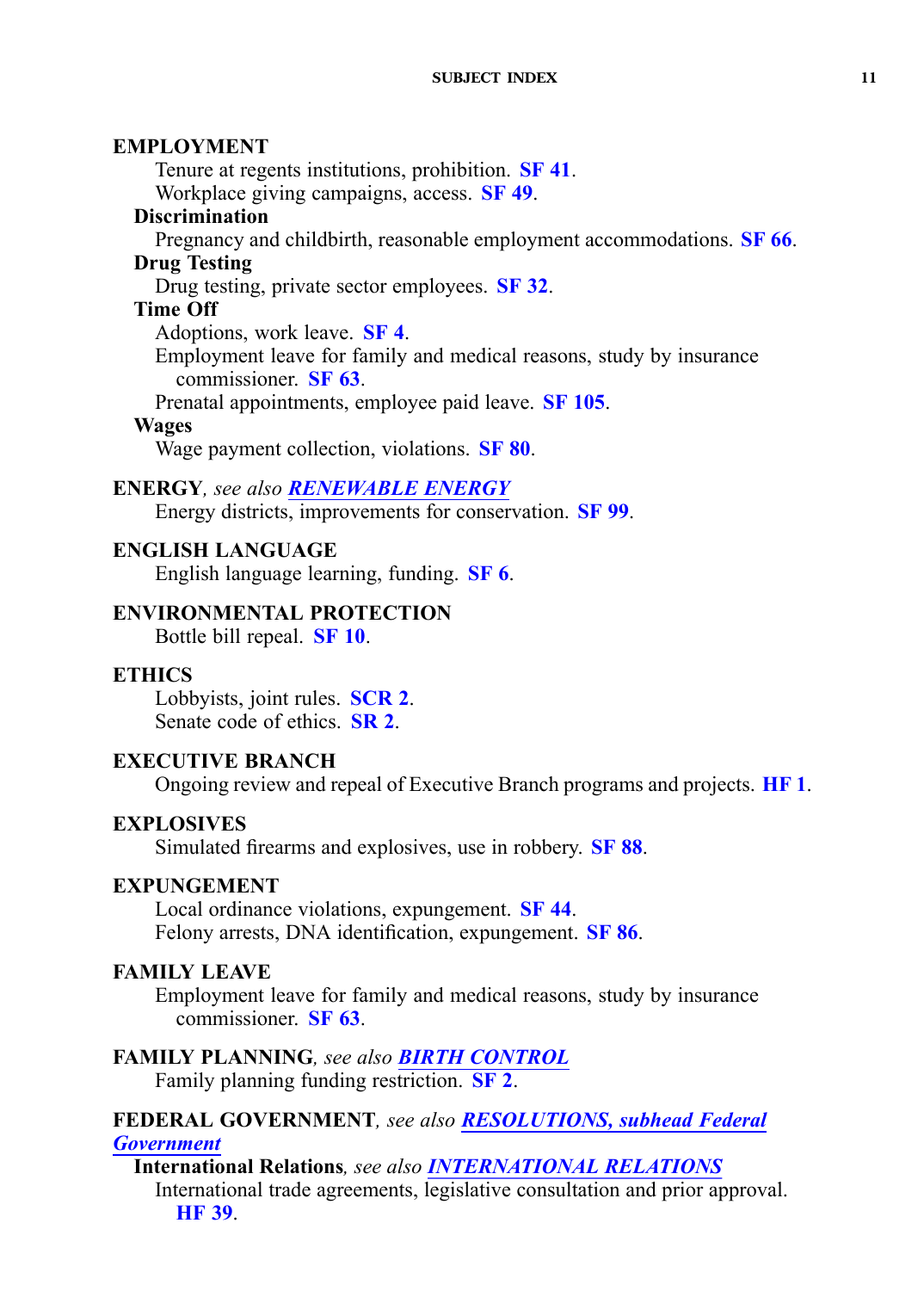### **FEES**

Reduced camping fees for senior citizens. **[HF](https://www.legis.iowa.gov/legislation/BillBook?ga=87&ba=HF10) 10**.

### **FELONIES***, see also CRIMINAL [OFFENSES](#page-7-0)*

Felony arrests, DNA identification, expungement. **[SF](https://www.legis.iowa.gov/legislation/BillBook?ga=87&ba=SF86) 86**.

### **FETUSES**

Fetal body parts, transfer prohibition. **[SF](https://www.legis.iowa.gov/legislation/BillBook?ga=87&ba=SF52) 52**. Abortion, weight of fetus, definition of murder. **[SF](https://www.legis.iowa.gov/legislation/BillBook?ga=87&ba=SF54) 54**.

### **FINANCIAL INFORMATION**

Finance literacy, school requirement. **[HF](https://www.legis.iowa.gov/legislation/BillBook?ga=87&ba=HF28) 28**.

### **FINE ARTS***, see [ARTS](#page-2-0)*

### **FINES**

Income taxes, prohibit deduction of fines. **[HF](https://www.legis.iowa.gov/legislation/BillBook?ga=87&ba=HF19) 19**.

### **FIREARMS***, see also [WEAPONS](#page-29-0)*

School property, reserve peace officers with firearms. **[SF](https://www.legis.iowa.gov/legislation/BillBook?ga=87&ba=SF87) 87**.

### **FIREFIGHTERS**

#### **Retirement**

Public employment pensions, mandatory defined contribution plans. **[SF](https://www.legis.iowa.gov/legislation/BillBook?ga=87&ba=SF45) 45**.

### **FIRE SAFETY**

### **State Fire Marshal**

Fireworks legalization for consumers, licenses. **[SF](https://www.legis.iowa.gov/legislation/BillBook?ga=87&ba=SF62) 62**.

#### **FIREWORKS**

Fireworks legalization for consumers, licenses. **[SF](https://www.legis.iowa.gov/legislation/BillBook?ga=87&ba=SF62) 62**.

### **FISH AND FISHING**

### **Licenses**

Fishing and game license fee increase. **[SF](https://www.legis.iowa.gov/legislation/BillBook?ga=87&ba=SF20) 20**.

### **FISH AND GAME PROTECTION FUND**

Fishing and game license fee increase. **[SF](https://www.legis.iowa.gov/legislation/BillBook?ga=87&ba=SF20) 20**.

### **FOOD ASSISTANCE**

Food assistance, beverage restrictions. **[SF](https://www.legis.iowa.gov/legislation/BillBook?ga=87&ba=SF76) 76**.

### **GAMBLING**

Gambling license moratorium. **[SF](https://www.legis.iowa.gov/legislation/BillBook?ga=87&ba=SF46) 46**.

### **Revenues**

Veterans organizations and gaming revenue. **[HF](https://www.legis.iowa.gov/legislation/BillBook?ga=87&ba=HF18) 18**.

### **GENDER**

Child custody disputes, gender of parent. **[SF](https://www.legis.iowa.gov/legislation/BillBook?ga=87&ba=SF72) 72**. Gender identity and hate crimes. **[SF](https://www.legis.iowa.gov/legislation/BillBook?ga=87&ba=SF73) 73**.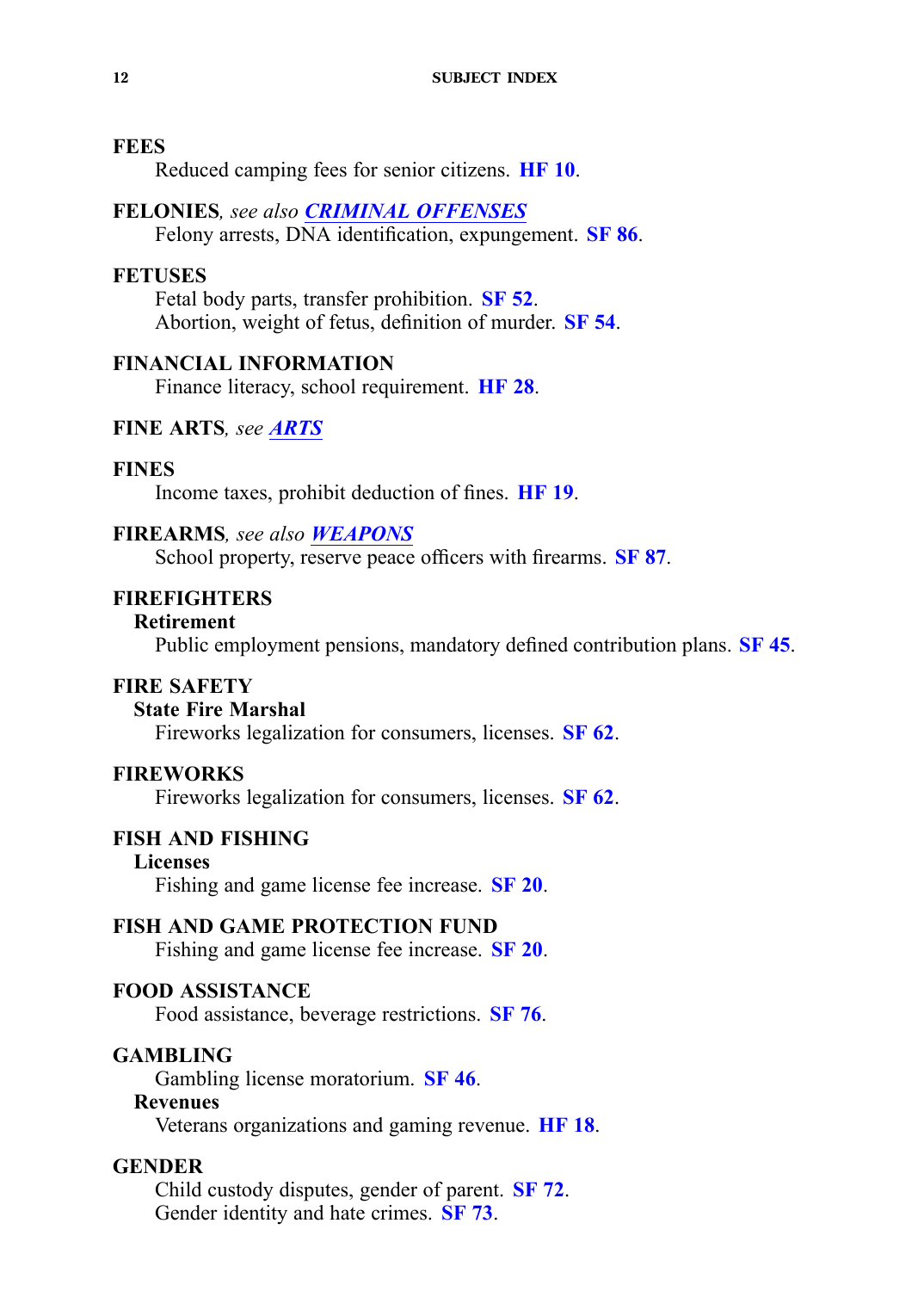### <span id="page-12-0"></span>**GENERAL ASSEMBLY**

Lieutenant governor, appointment and confirmation. **[SF](https://www.legis.iowa.gov/legislation/BillBook?ga=87&ba=SF50) 50**. Home rule for schools, statutory. **[HF](https://www.legis.iowa.gov/legislation/BillBook?ga=87&ba=HF26) 26**.

### **Compensation**

Compensation of G.A. employees. **[SCR](https://www.legis.iowa.gov/legislation/BillBook?ga=87&ba=SCR1) 1**.

## **House of Representatives**

Selection and appointment of secretaries and pages. **[HR](https://www.legis.iowa.gov/legislation/BillBook?ga=87&ba=HR1) 1**. Adopted by House.

Open sessions with prayer. **[HR](https://www.legis.iowa.gov/legislation/BillBook?ga=87&ba=HR2) 2**. Adopted by House.

Ongoing review and repeal of Executive Branch programs and projects. **[HF](https://www.legis.iowa.gov/legislation/BillBook?ga=87&ba=HF1) 1**.

## **Joint Conventions**

Joint convention for budget message by governor. **[HCR](https://www.legis.iowa.gov/legislation/BillBook?ga=87&ba=HCR1) 1**. Adopted by House and Senate.

Joint convention for judicial branch message. **[HCR](https://www.legis.iowa.gov/legislation/BillBook?ga=87&ba=HCR2) 2**. Adopted by House and Senate.

Joint convention for condition of Iowa National Guard address. **[HCR](https://www.legis.iowa.gov/legislation/BillBook?ga=87&ba=HCR3) 3**. Adopted by House and Senate.

### **Senate**

Ongoing review and repeal of Executive Branch programs and projects. **[HF](https://www.legis.iowa.gov/legislation/BillBook?ga=87&ba=HF1) 1**.

### **GENERAL FUND***, see also [APPROPRIATIONS](#page-2-0)*

Expenditure limitation, constitutional amendment. **[SJR](https://www.legis.iowa.gov/legislation/BillBook?ga=87&ba=SJR1) 1**.

### **GEOTHERMAL ENERGY**

Geothermal property tax exemption. **[HF](https://www.legis.iowa.gov/legislation/BillBook?ga=87&ba=HF42) 42**.

### **GLOBAL POSITIONING SYSTEMS (GPS)**

Global positioning device, motor vehicle placement. **[HF](https://www.legis.iowa.gov/legislation/BillBook?ga=87&ba=HF2) 2**. Driving with hands-free cell phone. **SF [100](https://www.legis.iowa.gov/legislation/BillBook?ga=87&ba=SF100)**.

### **GOVERNOR**

Joint convention for budget message by governor. **[HCR](https://www.legis.iowa.gov/legislation/BillBook?ga=87&ba=HCR1) 1**. Adopted by House and Senate.

International trade agreements, legislative consultation and prior approval. **[HF](https://www.legis.iowa.gov/legislation/BillBook?ga=87&ba=HF39) 39**.

### **Appointments**

Lieutenant governor, appointment and confirmation. **[SF](https://www.legis.iowa.gov/legislation/BillBook?ga=87&ba=SF50) 50**.

## **GUARDIANS**

Child in need of assistance, mental health treatment. **[HF](https://www.legis.iowa.gov/legislation/BillBook?ga=87&ba=HF11) 11**.

### **HATE CRIMES**

Gender identity and hate crimes. **[SF](https://www.legis.iowa.gov/legislation/BillBook?ga=87&ba=SF73) 73**.

### **HEALTH**

Child custody determination, timeliness requirement. **[HF](https://www.legis.iowa.gov/legislation/BillBook?ga=87&ba=HF15) 15**. **Insurance***, see also MEDICAL [INSURANCE](#page-17-0)*

Health insurance status on tax return, repeal. **[HF](https://www.legis.iowa.gov/legislation/BillBook?ga=87&ba=HF5) 5**.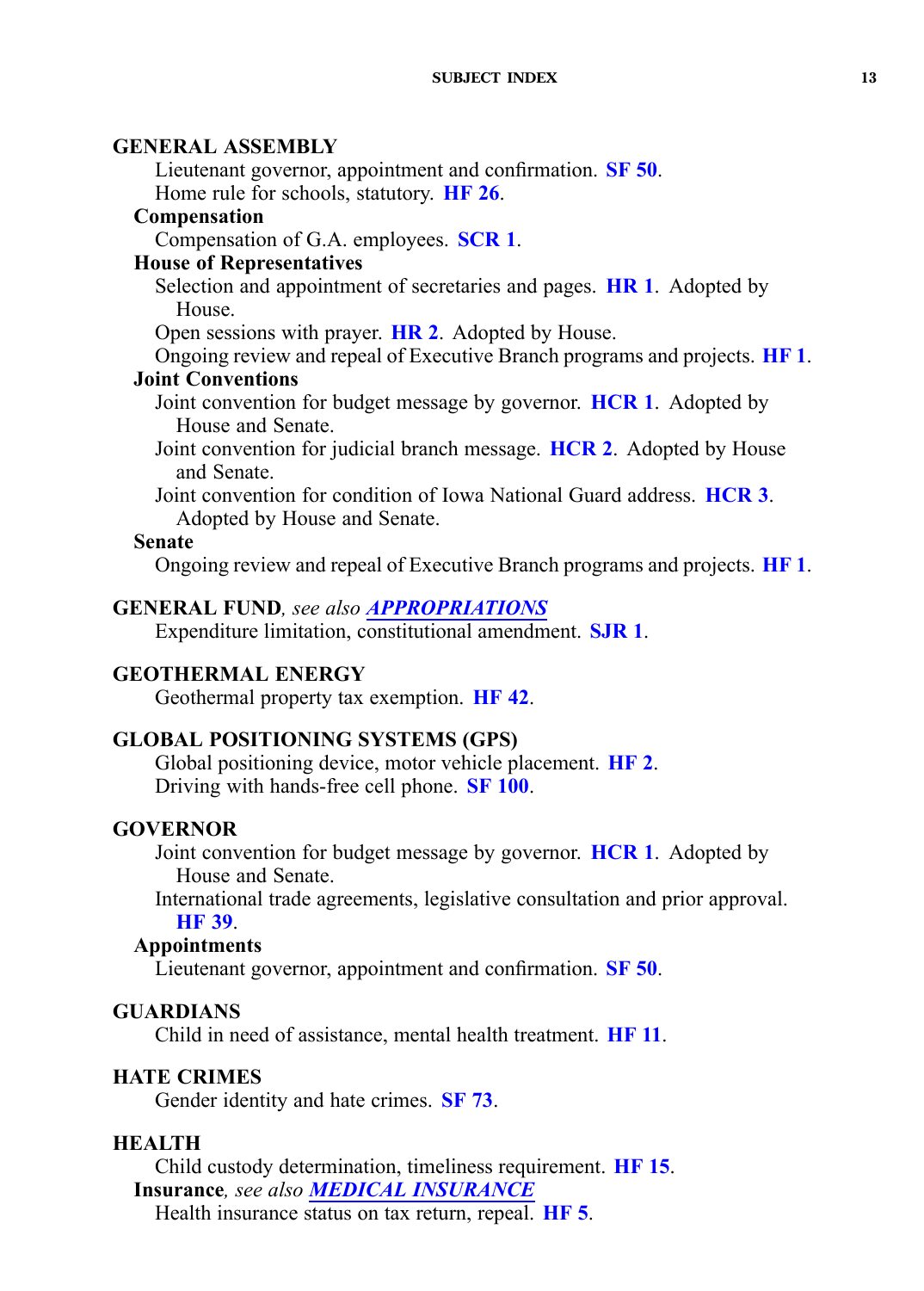## **HEARING DISABILITIES**

Newborn screening for cytomegalovirus (CMV). **[SF](https://www.legis.iowa.gov/legislation/BillBook?ga=87&ba=SF51) 51**. Cytomegalovirus (CMV) prenatal and newborn screening, appropriation. **[SF](https://www.legis.iowa.gov/legislation/BillBook?ga=87&ba=SF68) 68**.

### **HELMETS**

Motorcycles and ATVs, children with helmets. **[SF](https://www.legis.iowa.gov/legislation/BillBook?ga=87&ba=SF96) 96**.

### **HOGS**

Water quality checkoffs, commodity promotion organizations. **SF [110](https://www.legis.iowa.gov/legislation/BillBook?ga=87&ba=SF110)**.

### **HOME RULE***, see also [COUNTIES,](#page-6-0) subhead Home Rule*

Home rule for schools constitutional amendment. **[HJR](https://www.legis.iowa.gov/legislation/BillBook?ga=87&ba=HJR3) 3**. Home rule for schools, statutory. **[HF](https://www.legis.iowa.gov/legislation/BillBook?ga=87&ba=HF26) 26**.

### **HOMESTEADS**

### **Tax Credits**

Homestead property tax credits, disabled veterans. **[HF](https://www.legis.iowa.gov/legislation/BillBook?ga=87&ba=HF59) 59**.

### **HOSPICE PROGRAMS**

Experimental medical treatments, right to try. **[SF](https://www.legis.iowa.gov/legislation/BillBook?ga=87&ba=SF40) 40**.

### **HOSPITALS**

Caregivers at hospitals, designation. **[SF](https://www.legis.iowa.gov/legislation/BillBook?ga=87&ba=SF90) 90**.

### **HOUSE OF REPRESENTATIVES**

Selection and appointment of secretaries and pages. **[HR](https://www.legis.iowa.gov/legislation/BillBook?ga=87&ba=HR1) 1**. Adopted by House.

Open sessions with prayer. **[HR](https://www.legis.iowa.gov/legislation/BillBook?ga=87&ba=HR2) 2**. Adopted by House.

### **HUMAN SERVICES, DEPARTMENT OF**

Food assistance, beverage restrictions. **[SF](https://www.legis.iowa.gov/legislation/BillBook?ga=87&ba=SF76) 76**.

## **Children**

Child care assistance income limitations. **[HF](https://www.legis.iowa.gov/legislation/BillBook?ga=87&ba=HF51) 51**.

### **Medical Assistance**

Family planning funding restriction. **[SF](https://www.legis.iowa.gov/legislation/BillBook?ga=87&ba=SF2) 2**. Medicaid eligibility, mothers of newborns. **[SF](https://www.legis.iowa.gov/legislation/BillBook?ga=87&ba=SF11) 11**.

### **HUNTING**

**Licenses and Fees** Deer carcasses removal. **[HF](https://www.legis.iowa.gov/legislation/BillBook?ga=87&ba=HF36) 36**.

### **IDENTIFICATION**

Voter identification requirements. **[SF](https://www.legis.iowa.gov/legislation/BillBook?ga=87&ba=SF47) 47**.

### **IMMIGRANTS**

English language learning, funding. **[SF](https://www.legis.iowa.gov/legislation/BillBook?ga=87&ba=SF6) 6**.

### **INCOME**

Child care assistance income limitations. **[HF](https://www.legis.iowa.gov/legislation/BillBook?ga=87&ba=HF51) 51**.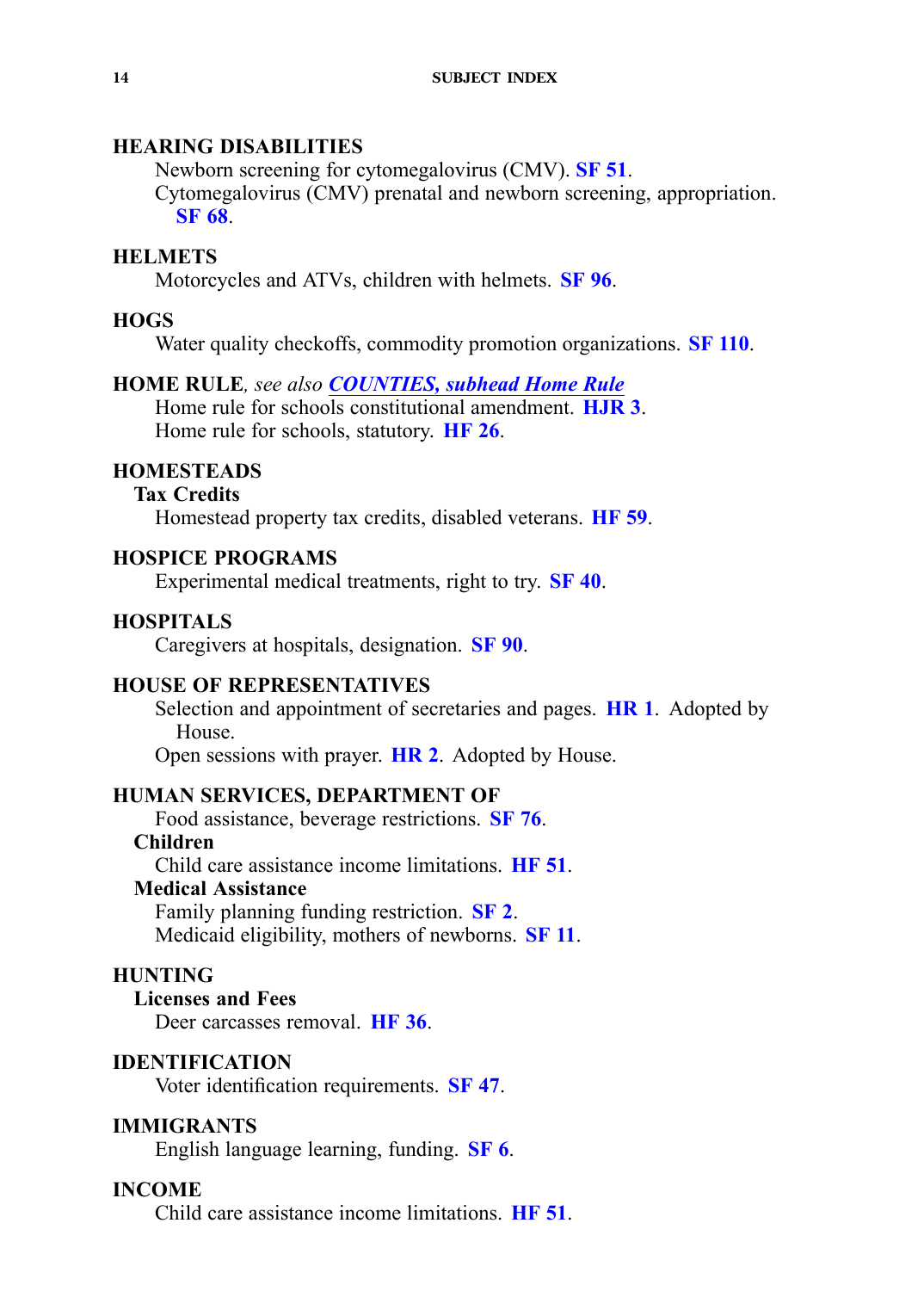<span id="page-14-0"></span>**INCOME TAX***, see also [TAXES,](#page-27-0) subhead Income* Income tax elimination, sales tax increase. **[SF](https://www.legis.iowa.gov/legislation/BillBook?ga=87&ba=SF38) 38**. Health insurance status on tax return, repeal. **[HF](https://www.legis.iowa.gov/legislation/BillBook?ga=87&ba=HF5) 5**. **Checkoffs** Political check-off on income tax return, repeal. **[HF](https://www.legis.iowa.gov/legislation/BillBook?ga=87&ba=HF6) 6**. **Credits and Deductions** Solar energy systems, income tax credits maximum. **[SF](https://www.legis.iowa.gov/legislation/BillBook?ga=87&ba=SF97) 97**. Income taxes, prohibit deduction of fines. **[HF](https://www.legis.iowa.gov/legislation/BillBook?ga=87&ba=HF19) 19**. High quality jobs program, investment tax credit eligibility. **SF [104](https://www.legis.iowa.gov/legislation/BillBook?ga=87&ba=SF104)**. **Exemptions** Retirement income, tax exemption. **[SF](https://www.legis.iowa.gov/legislation/BillBook?ga=87&ba=SF34) 34** - similar to **[SF](https://www.legis.iowa.gov/legislation/BillBook?ga=87&ba=SF36) 36**. Social security, income tax exemption. **[SF](https://www.legis.iowa.gov/legislation/BillBook?ga=87&ba=SF58) 58**.

### **INDIGENT PERSONS***, see [LOW-INCOME](#page-17-0) PERSONS*

### **INFANTS***, see also [CHILDREN](#page-4-0)*

Medicaid eligibility, mothers of newborns. **[SF](https://www.legis.iowa.gov/legislation/BillBook?ga=87&ba=SF11) 11**. Newborn screening for cytomegalovirus (CMV). **[SF](https://www.legis.iowa.gov/legislation/BillBook?ga=87&ba=SF51) 51**. Cytomegalovirus (CMV) prenatal and newborn screening, appropriation. **[SF](https://www.legis.iowa.gov/legislation/BillBook?ga=87&ba=SF68) 68**.

## **INHERITANCE TAX**

Inheritance tax phaseout. **[SF](https://www.legis.iowa.gov/legislation/BillBook?ga=87&ba=SF82) 82**. Inheritance tax repeal. **SF [103](https://www.legis.iowa.gov/legislation/BillBook?ga=87&ba=SF103)**.

#### **INJURIES**

Statute of repose, real property improvements. **[HF](https://www.legis.iowa.gov/legislation/BillBook?ga=87&ba=HF3) 3**. Accidents while driving without driver's license, penalties. **[HF](https://www.legis.iowa.gov/legislation/BillBook?ga=87&ba=HF34) 34**.

#### **INSECTS**

State butterfly. **[HJR](https://www.legis.iowa.gov/legislation/BillBook?ga=87&ba=HJR2) 2**.

#### **INSURANCE***, see also MEDICAL [INSURANCE](#page-17-0)*

### **Automobile**

Motor vehicle insurance coverage, replacement parts. **[SF](https://www.legis.iowa.gov/legislation/BillBook?ga=87&ba=SF81) 81**. Reduced auto insurance premiums for older adults. **[HF](https://www.legis.iowa.gov/legislation/BillBook?ga=87&ba=HF14) 14**.

#### **Commissioner**

Employment leave for family and medical reasons, study by insurance commissioner. **[SF](https://www.legis.iowa.gov/legislation/BillBook?ga=87&ba=SF63) 63**.

#### **INTERNATIONAL RELATIONS**

International trade agreements, legislative consultation and prior approval. **[HF](https://www.legis.iowa.gov/legislation/BillBook?ga=87&ba=HF39) 39**.

#### **INTERNATIONAL TRADE**

Citizen trade policy council. **[HF](https://www.legis.iowa.gov/legislation/BillBook?ga=87&ba=HF37) 37**.

International trade agreements, legislative consultation and prior approval. **[HF](https://www.legis.iowa.gov/legislation/BillBook?ga=87&ba=HF39) 39**.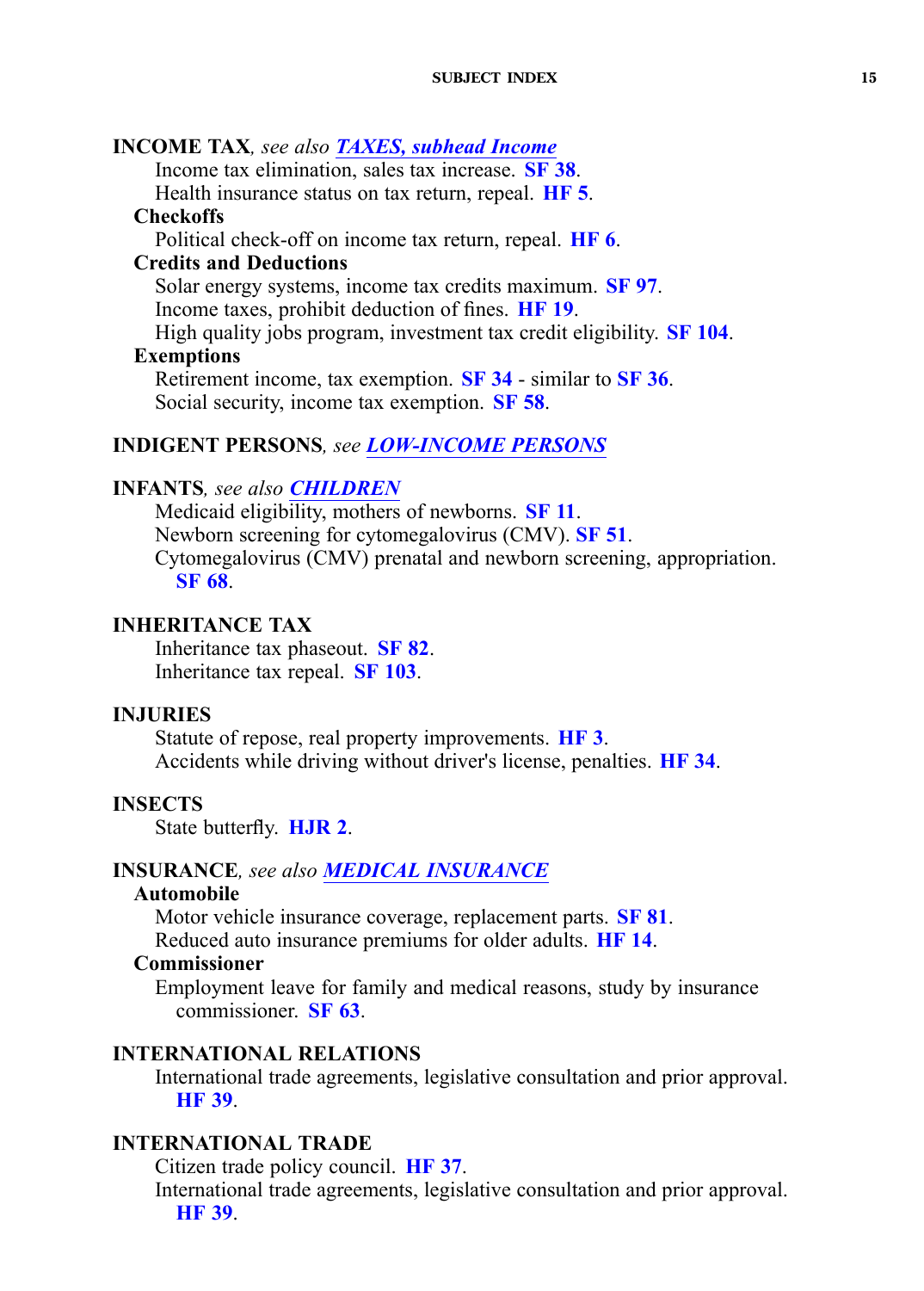### **INVESTMENTS**

Investment counseling services, sales tax exemption. **[SF](https://www.legis.iowa.gov/legislation/BillBook?ga=87&ba=SF35) 35**.

### **Tax Credits**

High quality jobs program, investment tax credit eligibility. **SF [104](https://www.legis.iowa.gov/legislation/BillBook?ga=87&ba=SF104)**.

## **IOWA PUBLIC EMPLOYEES' RETIREMENT SYSTEM**

Public employment pensions, mandatory defined contribution plans. **[SF](https://www.legis.iowa.gov/legislation/BillBook?ga=87&ba=SF45) 45**. Disability benefits under IPERS. **[SF](https://www.legis.iowa.gov/legislation/BillBook?ga=87&ba=SF93) 93**.

### **IOWA STATE UNIVERSITY**

Regents universities, freeze tuition. **[HF](https://www.legis.iowa.gov/legislation/BillBook?ga=87&ba=HF45) 45**.

#### **IOWA VETERANS HOME***, see also VETERANS HOME*

Veterans home admission denial appeal process. **[HF](https://www.legis.iowa.gov/legislation/BillBook?ga=87&ba=HF58) 58**.

### **IPERS***, see IOWA PUBLIC EMPLOYEES' RETIREMENT SYSTEM*

### **JOB CREATION**

Jobs impact statement, administrative rules. **[SF](https://www.legis.iowa.gov/legislation/BillBook?ga=87&ba=SF1) 1**. High quality jobs program, investment tax credit eligibility. **SF [104](https://www.legis.iowa.gov/legislation/BillBook?ga=87&ba=SF104)**.

### **JOINT CONVENTIONS**

Joint convention for budget message by governor. **[HCR](https://www.legis.iowa.gov/legislation/BillBook?ga=87&ba=HCR1) 1**. Adopted by House and Senate.

Joint convention for judicial branch message. **[HCR](https://www.legis.iowa.gov/legislation/BillBook?ga=87&ba=HCR2) 2**. Adopted by House and Senate.

Joint convention for condition of Iowa National Guard address. **[HCR](https://www.legis.iowa.gov/legislation/BillBook?ga=87&ba=HCR3) 3**. Adopted by House and Senate.

**JOINT VENTURES***, see also CONSOLIDATIONS; REGIONAL [PROGRAMS](#page-22-0)* Energy districts, improvements for conservation. **[SF](https://www.legis.iowa.gov/legislation/BillBook?ga=87&ba=SF99) 99**.

### **JUDGES**

Liquor license. **[HF](https://www.legis.iowa.gov/legislation/BillBook?ga=87&ba=HF38) 38**.

### **JUDICIAL BRANCH***, see also JUSTICE, DEPARTMENT OF*

Joint convention for judicial branch message. **[HCR](https://www.legis.iowa.gov/legislation/BillBook?ga=87&ba=HCR2) 2**. Adopted by House and Senate.

Search warrants, electronic applications to court. **[HF](https://www.legis.iowa.gov/legislation/BillBook?ga=87&ba=HF13) 13**.

## **JUDICIAL DISTRICTS**

Veterans treatment courts. **[HF](https://www.legis.iowa.gov/legislation/BillBook?ga=87&ba=HF35) 35**. Liquor license. **[HF](https://www.legis.iowa.gov/legislation/BillBook?ga=87&ba=HF38) 38**.

### **JURISDICTION**

Small claims court, jurisdictional changes. **[SF](https://www.legis.iowa.gov/legislation/BillBook?ga=87&ba=SF42) 42**.

### **JUSTICE, DEPARTMENT OF**

Civil no-contact orders, sexual assault victims. **[SF](https://www.legis.iowa.gov/legislation/BillBook?ga=87&ba=SF22) 22**. Search warrants, electronic applications to court. **[HF](https://www.legis.iowa.gov/legislation/BillBook?ga=87&ba=HF13) 13**.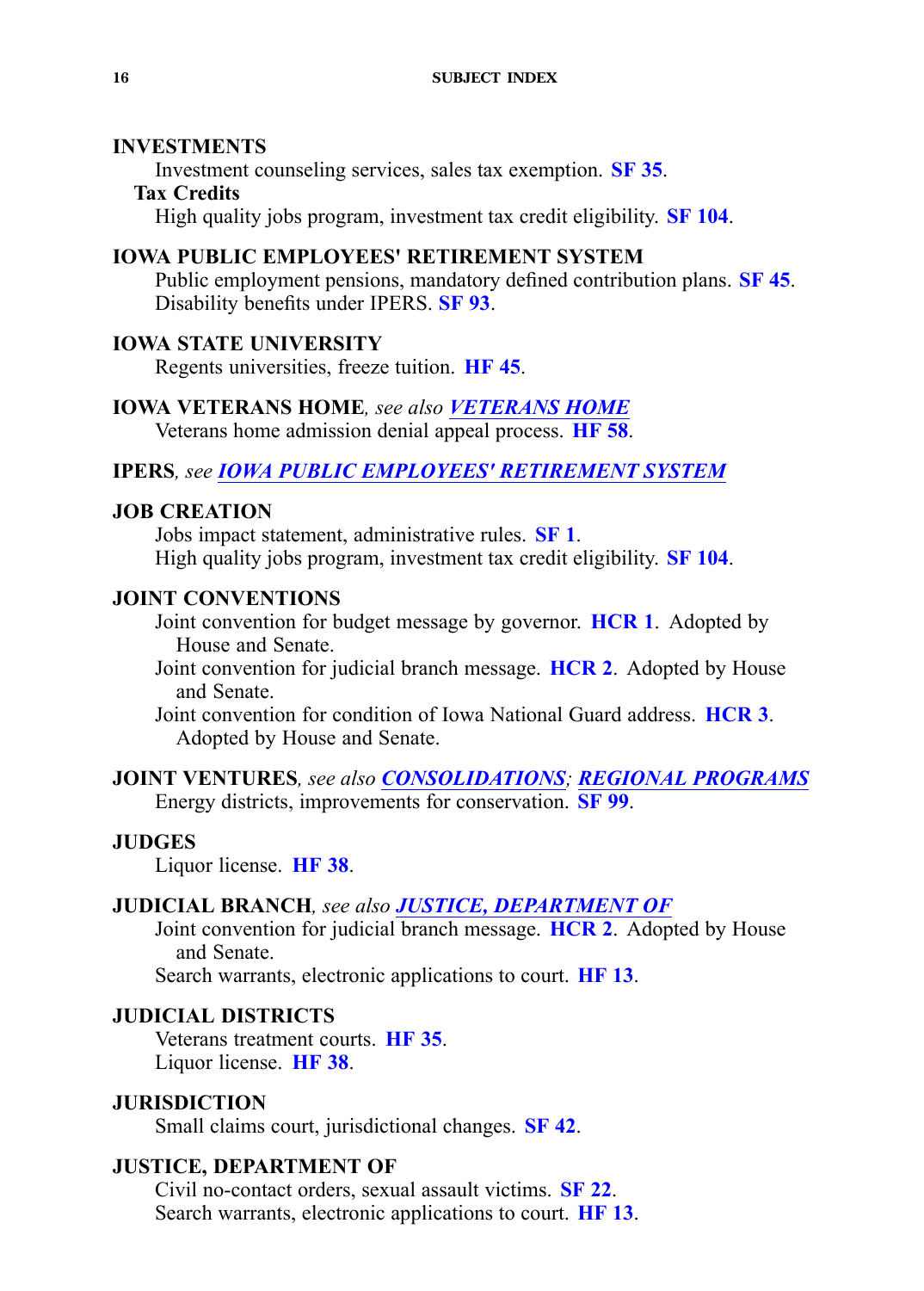<span id="page-16-0"></span>Veterans treatment courts. **[HF](https://www.legis.iowa.gov/legislation/BillBook?ga=87&ba=HF35) 35**.

#### **KNIVES***, see [WEAPONS](#page-29-0)*

#### **LABOR**

Child labor, laundry occupations. **[SF](https://www.legis.iowa.gov/legislation/BillBook?ga=87&ba=SF94) 94** - companion to **[HF](https://www.legis.iowa.gov/legislation/BillBook?ga=87&ba=HF43) 43**.

Child labor in laundry occupations. **[HF](https://www.legis.iowa.gov/legislation/BillBook?ga=87&ba=HF43) 43** – companion to **[SF](https://www.legis.iowa.gov/legislation/BillBook?ga=87&ba=SF94) 94**. (See **[SF](https://www.legis.iowa.gov/legislation/BillBook?ga=87&ba=SF94) [94](https://www.legis.iowa.gov/legislation/BillBook?ga=87&ba=SF94)**).

### **Commissioner**

Wage paymen<sup>t</sup> collection, violations. **[SF](https://www.legis.iowa.gov/legislation/BillBook?ga=87&ba=SF80) 80**.

Prenatal appointments, employee paid leave. **SF [105](https://www.legis.iowa.gov/legislation/BillBook?ga=87&ba=SF105)**.

### **Unions**

Union offices at public employers. **[SF](https://www.legis.iowa.gov/legislation/BillBook?ga=87&ba=SF37) 37**.

### **LAUNDROMATS**

Child labor, laundry occupations. **[SF](https://www.legis.iowa.gov/legislation/BillBook?ga=87&ba=SF94) 94** - companion to **[HF](https://www.legis.iowa.gov/legislation/BillBook?ga=87&ba=HF43) 43**. Child labor in laundry occupations. **[HF](https://www.legis.iowa.gov/legislation/BillBook?ga=87&ba=HF43) 43** – companion to **[SF](https://www.legis.iowa.gov/legislation/BillBook?ga=87&ba=SF94) 94**. (See **[SF](https://www.legis.iowa.gov/legislation/BillBook?ga=87&ba=SF94) [94](https://www.legis.iowa.gov/legislation/BillBook?ga=87&ba=SF94)**).

#### **LAWSUITS**

Tort reform, frivolous actions. **[SF](https://www.legis.iowa.gov/legislation/BillBook?ga=87&ba=SF71) 71**.

#### **LEAVES OF ABSENCE**

Employment leave for family and medical reasons, study by insurance commissioner. **[SF](https://www.legis.iowa.gov/legislation/BillBook?ga=87&ba=SF63) 63**.

## **LEGAL AGE**

Tobacco purchases, legal age of 21. **[SF](https://www.legis.iowa.gov/legislation/BillBook?ga=87&ba=SF5) 5**. Voting by seventeen-year-olds in primaries. **[SF](https://www.legis.iowa.gov/legislation/BillBook?ga=87&ba=SF61) 61**.

### **LEGISLATURE***, see also GENERAL [ASSEMBLY](#page-12-0)*

Selection and appointment of secretaries and pages. **[HR](https://www.legis.iowa.gov/legislation/BillBook?ga=87&ba=HR1) 1**. Adopted by House.

Open sessions with prayer. **[HR](https://www.legis.iowa.gov/legislation/BillBook?ga=87&ba=HR2) 2**. Adopted by House.

Joint convention for budget message by governor. **[HCR](https://www.legis.iowa.gov/legislation/BillBook?ga=87&ba=HCR1) 1**. Adopted by House and Senate.

### **LIABILITY**

### **Health Care**

Abortion liability, emotional distress. **[SF](https://www.legis.iowa.gov/legislation/BillBook?ga=87&ba=SF26) 26**.

#### **Products**

Road repairs, citizen initiated, liability. **[SF](https://www.legis.iowa.gov/legislation/BillBook?ga=87&ba=SF57) 57**.

## **LICENSES AND PERMITS**

### **Business**

Occupational licensing review and relief. **[HF](https://www.legis.iowa.gov/legislation/BillBook?ga=87&ba=HF4) 4**. **Liquor***, see also ALCOHOLIC [BEVERAGES](#page-2-0)* Liquor license. **[HF](https://www.legis.iowa.gov/legislation/BillBook?ga=87&ba=HF38) 38**.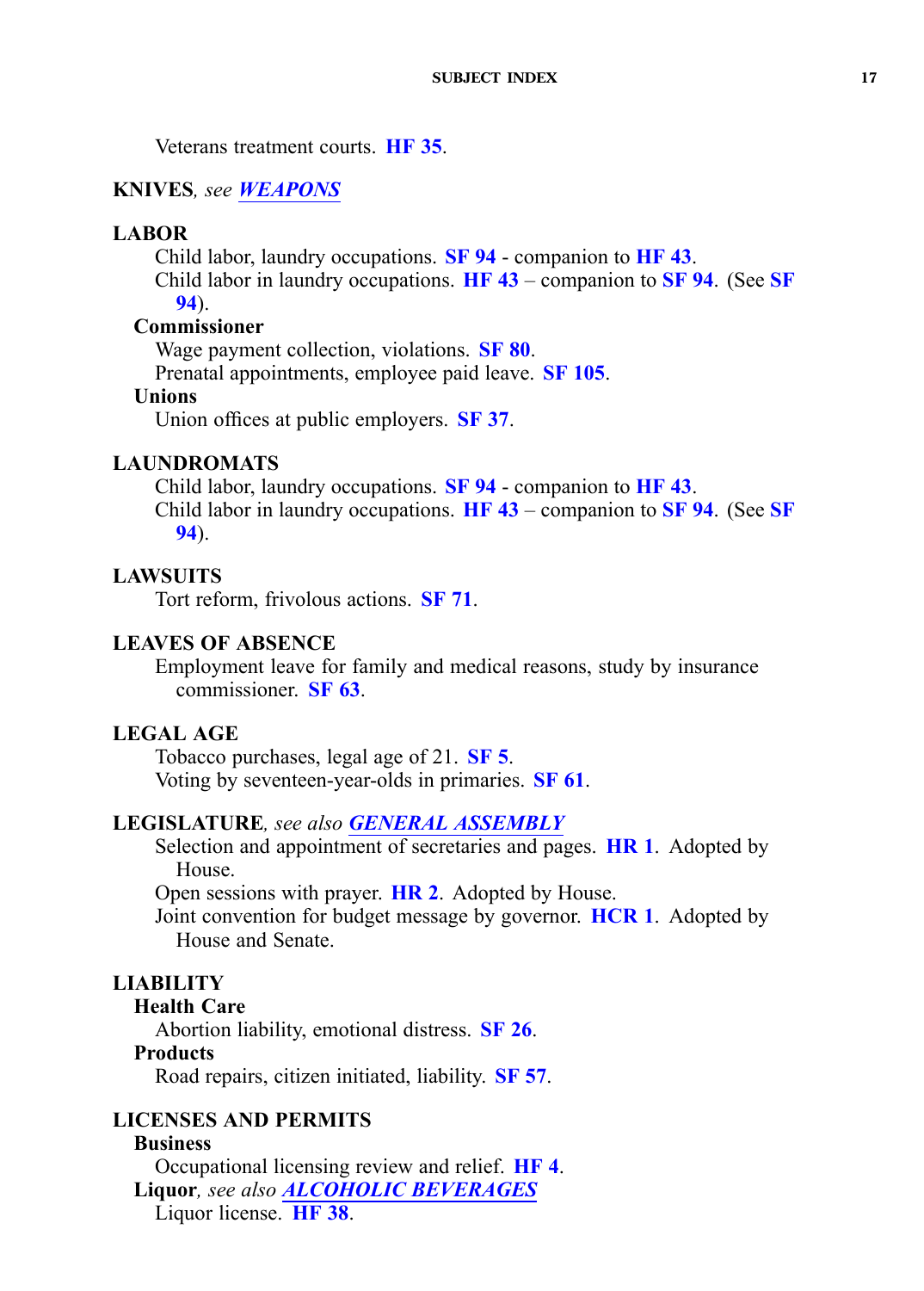### <span id="page-17-0"></span>**LIEUTENANT GOVERNOR**

Lieutenant governor, appointment and confirmation. **[SF](https://www.legis.iowa.gov/legislation/BillBook?ga=87&ba=SF50) 50**.

#### **LIGHTS**

Bicycle lights, requirements. **[SF](https://www.legis.iowa.gov/legislation/BillBook?ga=87&ba=SF18) 18**. Motor vehicle headlight use, weather conditions. **[SF](https://www.legis.iowa.gov/legislation/BillBook?ga=87&ba=SF84) 84**.

## **LIMITATION OF ACTIONS**

Statute of repose, real property improvements. **[HF](https://www.legis.iowa.gov/legislation/BillBook?ga=87&ba=HF3) 3**.

## **LIQUOR***, see also ALCOHOLIC [BEVERAGES](#page-2-0)*

Liquor license. **[HF](https://www.legis.iowa.gov/legislation/BillBook?ga=87&ba=HF38) 38**.

### **LOANS**

## **Education**

Worker shortage loan forgiveness program. **[HF](https://www.legis.iowa.gov/legislation/BillBook?ga=87&ba=HF23) 23**.

#### **LOBBYING**

Lobbyists, joint rules. **[SCR](https://www.legis.iowa.gov/legislation/BillBook?ga=87&ba=SCR2) 2**.

### **LOTTERY AUTHORITY**

Lottery scratch tickets, multiple sclerosis. **[SF](https://www.legis.iowa.gov/legislation/BillBook?ga=87&ba=SF48) 48**.

### **LOW-INCOME PERSONS**

School funding, poverty weighting. **[SF](https://www.legis.iowa.gov/legislation/BillBook?ga=87&ba=SF8) 8**. Medicaid eligibility, mothers of newborns. **[SF](https://www.legis.iowa.gov/legislation/BillBook?ga=87&ba=SF11) 11**. Preschool budget enrollment, poverty weighting. **[SF](https://www.legis.iowa.gov/legislation/BillBook?ga=87&ba=SF69) 69**.

### **MAMMOGRAPHY**

Breast density screening and notification. **[SF](https://www.legis.iowa.gov/legislation/BillBook?ga=87&ba=SF77) 77**.

### **MANAGEMENT, DEPARTMENT OF**

Elimination of dept. of education, distribution of duties, education savings grants. **[SF](https://www.legis.iowa.gov/legislation/BillBook?ga=87&ba=SF29) 29**.

### **MEDICAL ASSISTANCE***, see also MEDICARE*

#### **Medicaid**

Family planning funding restriction. **[SF](https://www.legis.iowa.gov/legislation/BillBook?ga=87&ba=SF2) 2**. Medicaid eligibility, mothers of newborns. **[SF](https://www.legis.iowa.gov/legislation/BillBook?ga=87&ba=SF11) 11**.

### **MEDICAL CARE**

Child custody determination, timeliness requirement. **[HF](https://www.legis.iowa.gov/legislation/BillBook?ga=87&ba=HF15) 15**.

### **MEDICAL EXAMINERS**

Autopsy medical examiner fees for out of state residents. **[HF](https://www.legis.iowa.gov/legislation/BillBook?ga=87&ba=HF22) 22**.

### **MEDICAL INSURANCE**

#### **Children**

Health insurance status on tax return, repeal. **[HF](https://www.legis.iowa.gov/legislation/BillBook?ga=87&ba=HF5) 5**.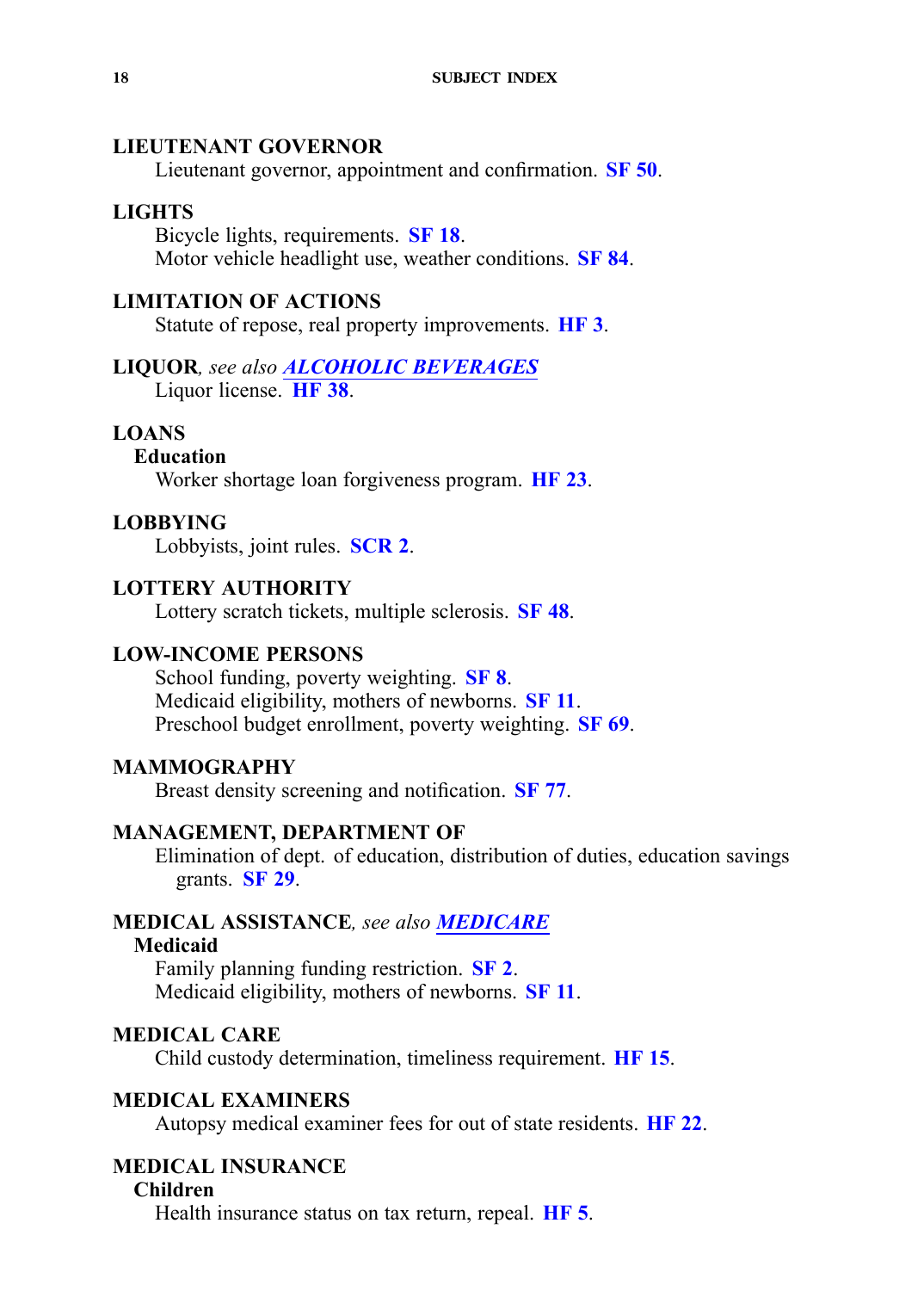### <span id="page-18-0"></span>**Coverage of Conditions**

Health insurance status on tax return, repeal. **[HF](https://www.legis.iowa.gov/legislation/BillBook?ga=87&ba=HF5) 5**.

#### **Prescription Drugs**

Contraceptives from pharmacists, annual prescriptions, insurance coverage. **[SF](https://www.legis.iowa.gov/legislation/BillBook?ga=87&ba=SF67) 67**.

## **MEDICAL PROFESSIONALS**

#### **Physicians**

Abortion liability, emotional distress. **[SF](https://www.legis.iowa.gov/legislation/BillBook?ga=87&ba=SF26) 26**. Experimental medical treatments, right to try. **[SF](https://www.legis.iowa.gov/legislation/BillBook?ga=87&ba=SF40) 40**. Abortions, late term, protections. **[SF](https://www.legis.iowa.gov/legislation/BillBook?ga=87&ba=SF53) 53**.

#### **Therapists**

Art therapist licensure. **[SF](https://www.legis.iowa.gov/legislation/BillBook?ga=87&ba=SF85) 85**.

### **MEDICAL RECORDS**

Mental health information, communications with law enforcement. **[SF](https://www.legis.iowa.gov/legislation/BillBook?ga=87&ba=SF75) 75**. Patient privacy, data collection and dissemination without knowledge. **[HF](https://www.legis.iowa.gov/legislation/BillBook?ga=87&ba=HF32) 32**.

### **MEDICAL WASTE**

Newborn screening program changes. **[HF](https://www.legis.iowa.gov/legislation/BillBook?ga=87&ba=HF31) 31**.

### **MENTAL HEALTH**

Mental health advocate reporting requirements. **[HF](https://www.legis.iowa.gov/legislation/BillBook?ga=87&ba=HF50) 50**.

### **Children**

Conversion therapy for minors, prohibition. **[SF](https://www.legis.iowa.gov/legislation/BillBook?ga=87&ba=SF74) 74**.

Child in need of assistance, mental health treatment. **[HF](https://www.legis.iowa.gov/legislation/BillBook?ga=87&ba=HF11) 11**.

### **Criminal Procedure**

Mental health information, communications with law enforcement. **[SF](https://www.legis.iowa.gov/legislation/BillBook?ga=87&ba=SF75) 75**.

### **MINORS***, see also [CHILDREN](#page-4-0)*

Voter registration at early age. **[HF](https://www.legis.iowa.gov/legislation/BillBook?ga=87&ba=HF56) 56**.

### **Abuse**

Sexual abuse of minors, use of electronic devices. **[SF](https://www.legis.iowa.gov/legislation/BillBook?ga=87&ba=SF92) 92**.

#### **Health and Safety**

Body piercing for minors. **[HF](https://www.legis.iowa.gov/legislation/BillBook?ga=87&ba=HF33) 33**.

### **MISDEMEANORS**

Global positioning device, motor vehicle placement. **[HF](https://www.legis.iowa.gov/legislation/BillBook?ga=87&ba=HF2) 2**. Accidents while driving without driver's license, penalties. **[HF](https://www.legis.iowa.gov/legislation/BillBook?ga=87&ba=HF34) 34**.

#### **MORATORIUMS**

Gambling license moratorium. **[SF](https://www.legis.iowa.gov/legislation/BillBook?ga=87&ba=SF46) 46**.

### **MOTORCYCLES**

Motorcycles and ATVs, children with helmets. **[SF](https://www.legis.iowa.gov/legislation/BillBook?ga=87&ba=SF96) 96**.

### **MOTOR VEHICLES**

Global positioning device, motor vehicle placement. **[HF](https://www.legis.iowa.gov/legislation/BillBook?ga=87&ba=HF2) 2**.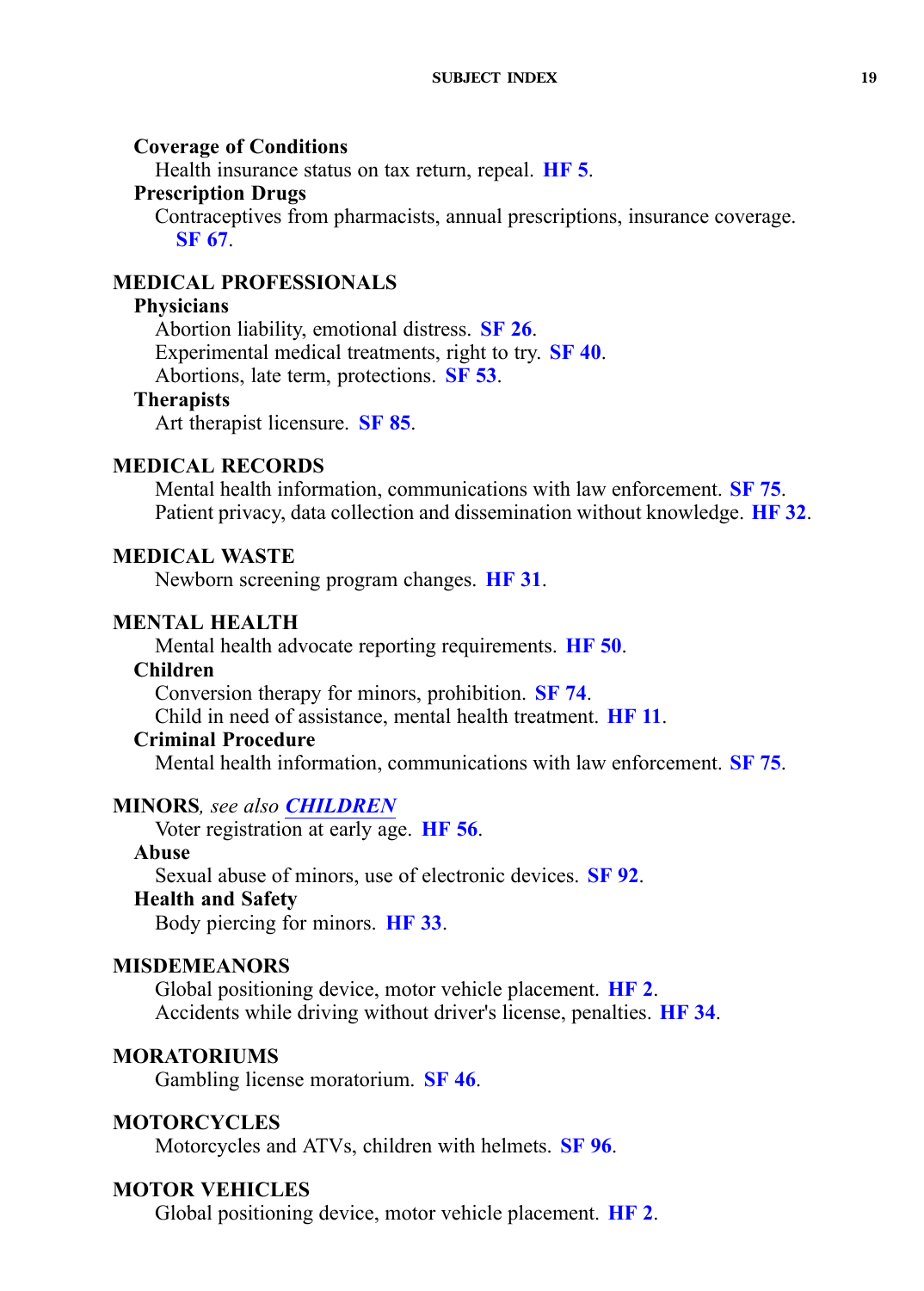#### **Cellular Equipment**

Driving with hands-free cell phone. **SF [100](https://www.legis.iowa.gov/legislation/BillBook?ga=87&ba=SF100)**.

**Driver's Licenses***, see also DRIVER'S [LICENSES](#page-8-0) AND PERMITS* Reduced auto insurance premiums for older adults. **[HF](https://www.legis.iowa.gov/legislation/BillBook?ga=87&ba=HF14) 14**.

Accidents while driving without driver's license, penalties. **[HF](https://www.legis.iowa.gov/legislation/BillBook?ga=87&ba=HF34) 34**. **Insurance**

Motor vehicle insurance coverage, replacement parts. **[SF](https://www.legis.iowa.gov/legislation/BillBook?ga=87&ba=SF81) 81**.

### **Lights**

Motor vehicle headlight use, weather conditions. **[SF](https://www.legis.iowa.gov/legislation/BillBook?ga=87&ba=SF84) 84**.

## **Maintenance and Repairs**

Motor vehicle insurance coverage, replacement parts. **[SF](https://www.legis.iowa.gov/legislation/BillBook?ga=87&ba=SF81) 81**.

### **Parking**

Vehicles, idling allowed. **[SF](https://www.legis.iowa.gov/legislation/BillBook?ga=87&ba=SF19) 19**.

**Registration and Plates***, see also subhead Special Plates below*

Registration fees for vehicles transferred to nonprofit corporations. **[HF](https://www.legis.iowa.gov/legislation/BillBook?ga=87&ba=HF57) 57**. **Violations***, see also [TRAFFIC,](#page-28-0) subhead Violations*

Traffic cameras, ban. **[SF](https://www.legis.iowa.gov/legislation/BillBook?ga=87&ba=SF3) 3** - **[SF](https://www.legis.iowa.gov/legislation/BillBook?ga=87&ba=SF56) 56** - **[HF](https://www.legis.iowa.gov/legislation/BillBook?ga=87&ba=HF40) 40** - all companion. Texting while driving, primary offense. **[SF](https://www.legis.iowa.gov/legislation/BillBook?ga=87&ba=SF21) 21** - companion to **[HF](https://www.legis.iowa.gov/legislation/BillBook?ga=87&ba=HF60) 60**. Texting while driving <sup>a</sup> motor vehicle as <sup>a</sup> primary offense. **[HF](https://www.legis.iowa.gov/legislation/BillBook?ga=87&ba=HF60) 60** companion to **[SF](https://www.legis.iowa.gov/legislation/BillBook?ga=87&ba=SF21) 21**. (See **[SF](https://www.legis.iowa.gov/legislation/BillBook?ga=87&ba=SF21) 21**).

### **MURDER**

Abortion, weight of fetus, definition of murder. **[SF](https://www.legis.iowa.gov/legislation/BillBook?ga=87&ba=SF54) 54**.

### **NATIONAL GUARD***, see also MILITARY FORCES*

Joint convention for condition of Iowa National Guard address. **[HCR](https://www.legis.iowa.gov/legislation/BillBook?ga=87&ba=HCR3) 3**. Adopted by House and Senate.

### **NATURAL GAS**

Energy efficiency, reports submitted to utilities board. **SF [109](https://www.legis.iowa.gov/legislation/BillBook?ga=87&ba=SF109)**.

### **NATURAL RESOURCE COMMISSION**

State park offenses, lifetime ban. **[SF](https://www.legis.iowa.gov/legislation/BillBook?ga=87&ba=SF55) 55**. Reduced camping fees for senior citizens. **[HF](https://www.legis.iowa.gov/legislation/BillBook?ga=87&ba=HF10) 10**. **Hunting and Fishing**

Seizure of property by DNR, warrant requirement. **[SF](https://www.legis.iowa.gov/legislation/BillBook?ga=87&ba=SF24) 24**.

### **NATURAL RESOURCES AND OUTDOOR RECREATION TRUST FUND**

Natural resources and outdoor recreation trust fund, sales tax. **[SF](https://www.legis.iowa.gov/legislation/BillBook?ga=87&ba=SF14) 14**.

### **NATURAL RESOURCES, DEPARTMENT OF Fishing and Hunting**

Fishing and game license fee increase. **[SF](https://www.legis.iowa.gov/legislation/BillBook?ga=87&ba=SF20) 20**. Seizure of property by DNR, warrant requirement. **[SF](https://www.legis.iowa.gov/legislation/BillBook?ga=87&ba=SF24) 24**.

### **NEWBORNS - See also INFANTS**

Medicaid eligibility, mothers of newborns. **[SF](https://www.legis.iowa.gov/legislation/BillBook?ga=87&ba=SF11) 11**. Newborn screening program changes. **[HF](https://www.legis.iowa.gov/legislation/BillBook?ga=87&ba=HF31) 31**.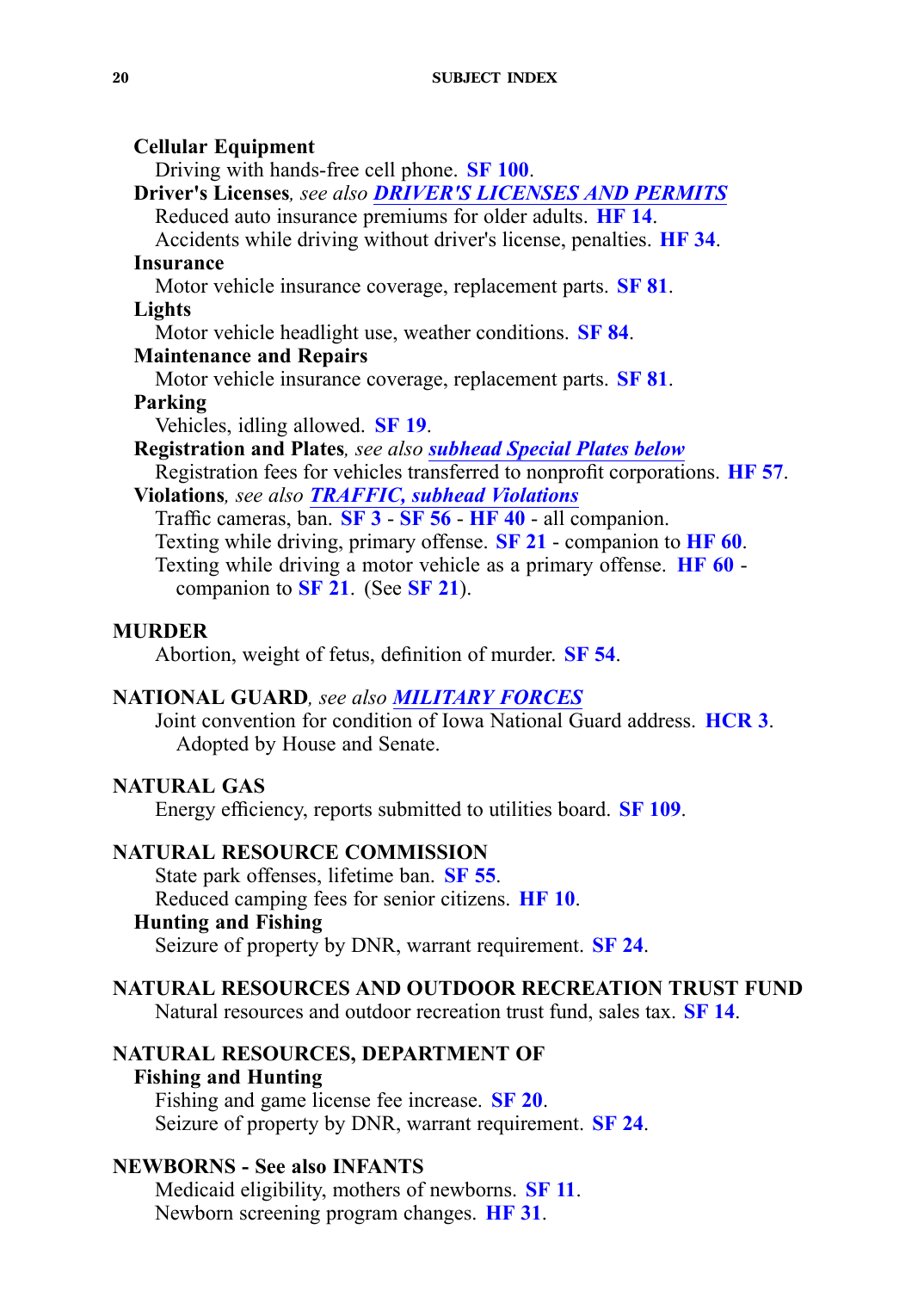## <span id="page-20-0"></span>**NO-CONTACT ORDERS**

Civil no-contact orders, sexual assault victims. **[SF](https://www.legis.iowa.gov/legislation/BillBook?ga=87&ba=SF22) 22**.

## **NONPROFIT ORGANIZATIONS**

Registration fees for vehicles transferred to nonprofit corporations. **[HF](https://www.legis.iowa.gov/legislation/BillBook?ga=87&ba=HF57) 57**.

### **NUTRITION**

Food assistance, beverage restrictions. **[SF](https://www.legis.iowa.gov/legislation/BillBook?ga=87&ba=SF76) 76**.

### **OPEN ENROLLMENT**

School infrastructure, secure advanced vision for education fund equity, enrollment. **[HF](https://www.legis.iowa.gov/legislation/BillBook?ga=87&ba=HF49) 49**.

## **PARENTAL RIGHTS**

Adoptions, work leave. **[SF](https://www.legis.iowa.gov/legislation/BillBook?ga=87&ba=SF4) 4**. Parental delegation of power of attorney over child. **[SF](https://www.legis.iowa.gov/legislation/BillBook?ga=87&ba=SF78) 78**. Parental rights, termination grounds. **[SF](https://www.legis.iowa.gov/legislation/BillBook?ga=87&ba=SF89) 89**.

## **PARENTS**

Child custody disputes, gender of parent. **[SF](https://www.legis.iowa.gov/legislation/BillBook?ga=87&ba=SF72) 72**. School choice, paren<sup>t</sup> control. **[HF](https://www.legis.iowa.gov/legislation/BillBook?ga=87&ba=HF9) 9**. Child in need of assistance, mental health treatment. **[HF](https://www.legis.iowa.gov/legislation/BillBook?ga=87&ba=HF11) 11**.

### **PARKS***, see also RECREATION AREAS*

State park offenses, lifetime ban. **[SF](https://www.legis.iowa.gov/legislation/BillBook?ga=87&ba=SF55) 55**.

## **PATIENT PROTECTION AND AFFORDABLE CARE ACT**

Abortions, federal health care reform funding. **[SF](https://www.legis.iowa.gov/legislation/BillBook?ga=87&ba=SF27) 27**.

### **PEACE OFFICERS**

Mental health information, communications with law enforcement. **[SF](https://www.legis.iowa.gov/legislation/BillBook?ga=87&ba=SF75) 75**. School property, reserve peace officers with firearms. **[SF](https://www.legis.iowa.gov/legislation/BillBook?ga=87&ba=SF87) 87**.

### **PHARMACY**

Contraceptives from pharmacists, annual prescriptions, insurance coverage. **[SF](https://www.legis.iowa.gov/legislation/BillBook?ga=87&ba=SF67) 67**.

## **PILOT PROGRAMS**

Teacher quality and recognition demonstration programs. **[HF](https://www.legis.iowa.gov/legislation/BillBook?ga=87&ba=HF8) 8**.

### **POLITICAL PARTIES**

Straight party ticket voting, elimination. **[SF](https://www.legis.iowa.gov/legislation/BillBook?ga=87&ba=SF60) 60**.

### **POWER OF ATTORNEY**

Parental delegation of power of attorney over child. **[SF](https://www.legis.iowa.gov/legislation/BillBook?ga=87&ba=SF78) 78**.

#### **PREGNANCY**

Pregnancy and childbirth, reasonable employment accommodations. **[SF](https://www.legis.iowa.gov/legislation/BillBook?ga=87&ba=SF66) 66**. Prenatal appointments, employee paid leave. **SF [105](https://www.legis.iowa.gov/legislation/BillBook?ga=87&ba=SF105)**.

### **PRESCHOOLS***, see also [SCHOOLS,](#page-24-0) subhead Preschool*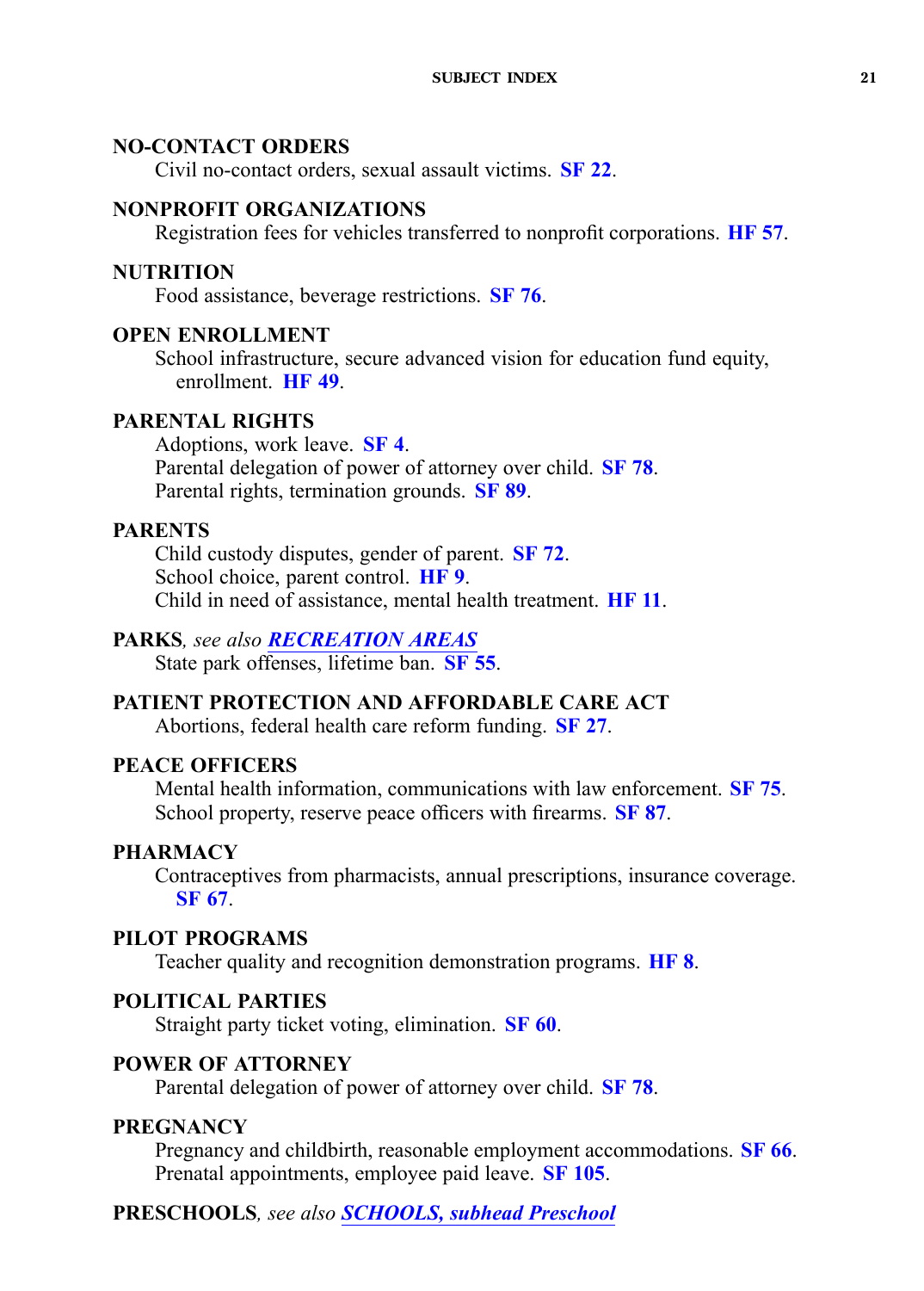<span id="page-21-0"></span>Preschool budget enrollment, poverty weighting. **[SF](https://www.legis.iowa.gov/legislation/BillBook?ga=87&ba=SF69) 69**. Preschool funding for at-risk children. **[HF](https://www.legis.iowa.gov/legislation/BillBook?ga=87&ba=HF25) 25**.

### **PRESCRIPTIONS***, see also [PHARMACY](#page-20-0)*

Contraceptives from pharmacists, annual prescriptions, insurance coverage. **[SF](https://www.legis.iowa.gov/legislation/BillBook?ga=87&ba=SF67) 67**.

### **PRIMARY ELECTIONS**

Primary elections, runoffs. **[SF](https://www.legis.iowa.gov/legislation/BillBook?ga=87&ba=SF33) 33**. Voting by seventeen-year-olds in primaries. **[SF](https://www.legis.iowa.gov/legislation/BillBook?ga=87&ba=SF61) 61**.

**PRIVACY***, see also CONFIDENTIAL [COMMUNICATIONS](#page-5-0) AND RECORDS* Patient privacy, data collection and dissemination without knowledge. **[HF](https://www.legis.iowa.gov/legislation/BillBook?ga=87&ba=HF32) 32**. Student data privacy. **[HF](https://www.legis.iowa.gov/legislation/BillBook?ga=87&ba=HF48) 48**.

### **PROFESSIONAL LICENSURE***, see also MEDICAL [PROFESSIONALS](#page-18-0)*

Art therapist licensure. **[SF](https://www.legis.iowa.gov/legislation/BillBook?ga=87&ba=SF85) 85**.

Eyelash extensions, certification process. **SF [106](https://www.legis.iowa.gov/legislation/BillBook?ga=87&ba=SF106)**.

### **PROPERTY TAX**

Property assessment appeal board, repeal of sunset. **[SF](https://www.legis.iowa.gov/legislation/BillBook?ga=87&ba=SF59) 59**. Geothermal property tax exemption. **[HF](https://www.legis.iowa.gov/legislation/BillBook?ga=87&ba=HF42) 42**.

### **Levies**

SAVE fund, sales tax extension. **[SF](https://www.legis.iowa.gov/legislation/BillBook?ga=87&ba=SF9) 9** - same as **[SF](https://www.legis.iowa.gov/legislation/BillBook?ga=87&ba=SF15) 15**. Wind turbines, tax increment financing restrictions. **[SF](https://www.legis.iowa.gov/legislation/BillBook?ga=87&ba=SF16) 16** – similar to **[SF](https://www.legis.iowa.gov/legislation/BillBook?ga=87&ba=SF17) 17**.

### **PROTECTIVE ORDERS**

Civil no-contact orders, sexual assault victims. **[SF](https://www.legis.iowa.gov/legislation/BillBook?ga=87&ba=SF22) 22**.

### **PSYCHIATRY AND PSYCHOLOGY***, see also MENTAL [HEALTH](#page-18-0)*

Mental health information, communications with law enforcement. **[SF](https://www.legis.iowa.gov/legislation/BillBook?ga=87&ba=SF75) 75**.

### **PUBLIC DEFENDER**

Child in need of assistance case navigator program. **[SF](https://www.legis.iowa.gov/legislation/BillBook?ga=87&ba=SF79) 79**.

### **PUBLIC HEALTH, DEPARTMENT OF**

Patient privacy, data collection and dissemination without knowledge. **[HF](https://www.legis.iowa.gov/legislation/BillBook?ga=87&ba=HF32) 32**. **Children**

Radon testing requirement for schools. **[SF](https://www.legis.iowa.gov/legislation/BillBook?ga=87&ba=SF7) 7**.

Newborn screening program changes. **[HF](https://www.legis.iowa.gov/legislation/BillBook?ga=87&ba=HF31) 31**.

## **Disease Control**

Lottery scratch tickets, multiple sclerosis. **[SF](https://www.legis.iowa.gov/legislation/BillBook?ga=87&ba=SF48) 48**.

Newborn screening for cytomegalovirus (CMV). **[SF](https://www.legis.iowa.gov/legislation/BillBook?ga=87&ba=SF51) 51**.

Cytomegalovirus (CMV) prenatal and newborn screening, appropriation.

**[SF](https://www.legis.iowa.gov/legislation/BillBook?ga=87&ba=SF68) 68**.

## **Health Care**

Medicaid eligibility, mothers of newborns. **[SF](https://www.legis.iowa.gov/legislation/BillBook?ga=87&ba=SF11) 11**. Breast density screening and notification. **[SF](https://www.legis.iowa.gov/legislation/BillBook?ga=87&ba=SF77) 77**.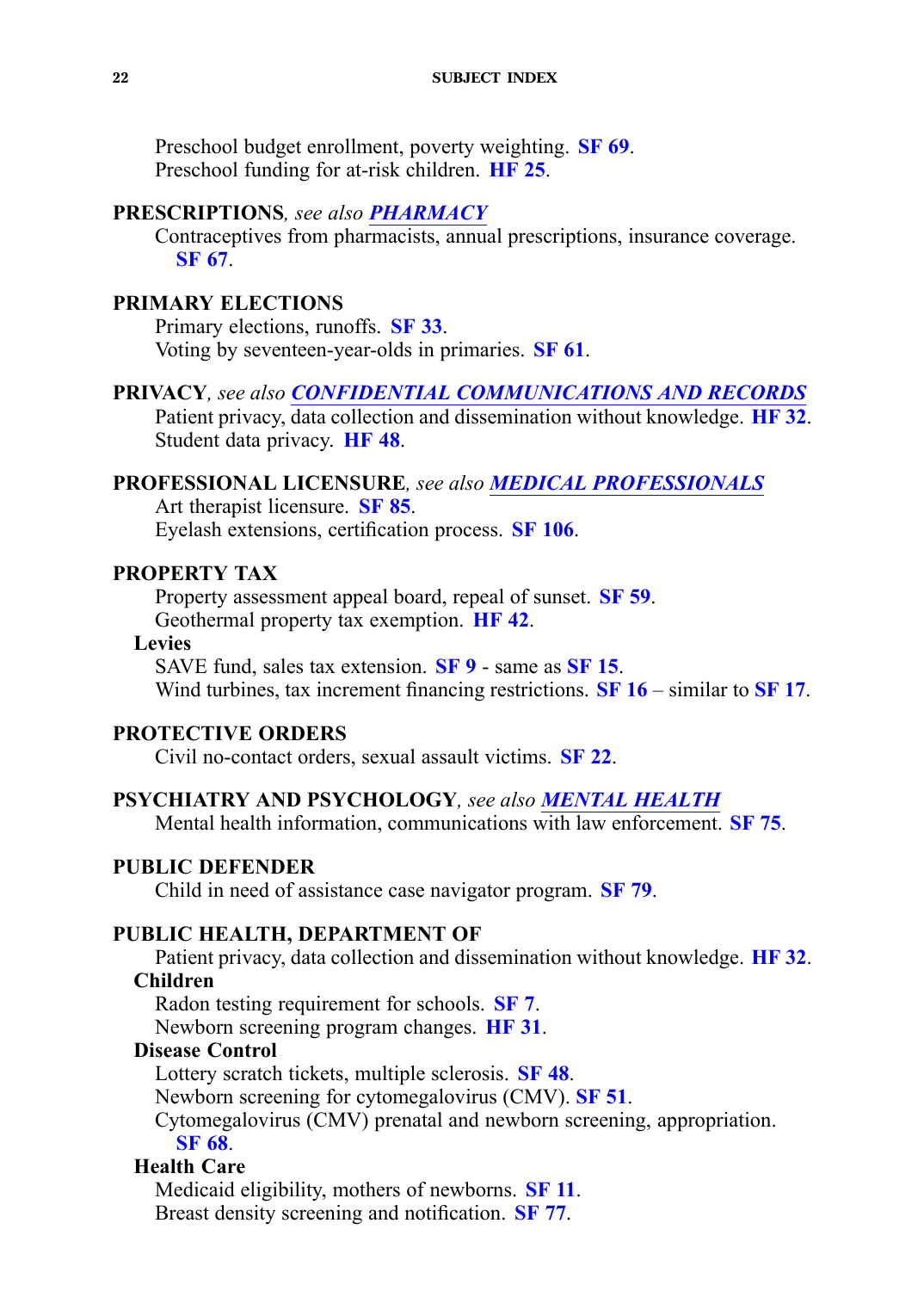<span id="page-22-0"></span>**Tobacco Use** Smokefree sign posting repealed. **SF [107](https://www.legis.iowa.gov/legislation/BillBook?ga=87&ba=SF107)**.

#### **PUBLIC SAFETY, DEPARTMENT OF**

Local ordinance violations, expungement. **[SF](https://www.legis.iowa.gov/legislation/BillBook?ga=87&ba=SF44) 44**.

## **Commissioner**

Weapons permits, confidentiality. **[SF](https://www.legis.iowa.gov/legislation/BillBook?ga=87&ba=SF23) 23**.

### **Motor Vehicles**

Reduced auto insurance premiums for older adults. **[HF](https://www.legis.iowa.gov/legislation/BillBook?ga=87&ba=HF14) 14**.

## **PUBLIC SAFETY PEACE OFFICERS' RETIREMENT, ACCIDENT, AND DISABILITY SYSTEM**

Public employment pensions, mandatory defined contribution plans. **[SF](https://www.legis.iowa.gov/legislation/BillBook?ga=87&ba=SF45) 45**.

## **RACING AND GAMING COMMISSION**

Gambling license moratorium. **[SF](https://www.legis.iowa.gov/legislation/BillBook?ga=87&ba=SF46) 46**.

### **RADIATION**

Breast density screening and notification. **[SF](https://www.legis.iowa.gov/legislation/BillBook?ga=87&ba=SF77) 77**.

### **RADON**

Radon testing requirement for schools. **[SF](https://www.legis.iowa.gov/legislation/BillBook?ga=87&ba=SF7) 7**.

### **REAL PROPERTY**

Statute of repose, real property improvements. **[HF](https://www.legis.iowa.gov/legislation/BillBook?ga=87&ba=HF3) 3**.

### **REASONABLE FORCE**

Reasonable force, justifiable use. **[SF](https://www.legis.iowa.gov/legislation/BillBook?ga=87&ba=SF25) 25**. Use of reasonable force, property owners and residents. **[SF](https://www.legis.iowa.gov/legislation/BillBook?ga=87&ba=SF70) 70**.

## **RECYCLING**

**Beverage Containers** Bottle handling fee. **[HF](https://www.legis.iowa.gov/legislation/BillBook?ga=87&ba=HF30) 30**.

### **REGENTS, BOARD OF**

Tenure at regents institutions, prohibition. **[SF](https://www.legis.iowa.gov/legislation/BillBook?ga=87&ba=SF41) 41**.

### **Athletics**

Regents athletics departments, funding transfer to UNI. **[SF](https://www.legis.iowa.gov/legislation/BillBook?ga=87&ba=SF95) 95**.

## **Tuition**

Worker shortage loan forgiveness program. **[HF](https://www.legis.iowa.gov/legislation/BillBook?ga=87&ba=HF23) 23**. Higher education, resident status. **[HF](https://www.legis.iowa.gov/legislation/BillBook?ga=87&ba=HF27) 27**. Regents universities, freeze tuition. **[HF](https://www.legis.iowa.gov/legislation/BillBook?ga=87&ba=HF45) 45**.

## **REGIONAL PROGRAMS**

Energy districts, improvements for conservation. **[SF](https://www.legis.iowa.gov/legislation/BillBook?ga=87&ba=SF99) 99**.

## **REGISTRATION***, see also MOTOR VEHICLES, subhead [Registration](#page-18-0) and [Plates](#page-18-0)*

Registration fees for vehicles transferred to nonprofit corporations. **[HF](https://www.legis.iowa.gov/legislation/BillBook?ga=87&ba=HF57) 57**.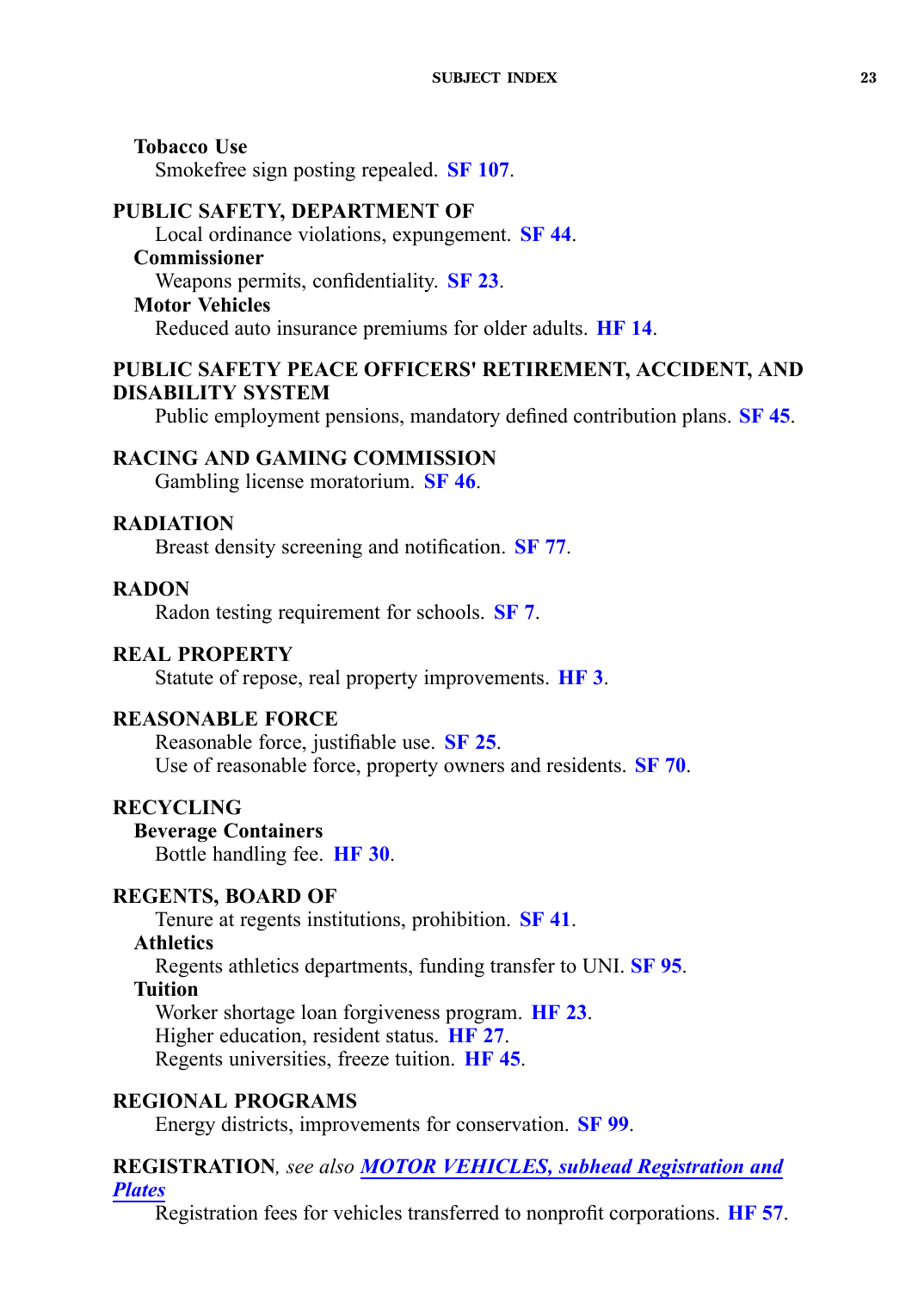### <span id="page-23-0"></span>**RENEWABLE ENERGY***, see also [ENERGY](#page-10-0)*

Energy districts, improvements for conservation. **[SF](https://www.legis.iowa.gov/legislation/BillBook?ga=87&ba=SF99) 99**.

### **REPEALS**

Ongoing review and repeal of Executive Branch programs and projects. **[HF](https://www.legis.iowa.gov/legislation/BillBook?ga=87&ba=HF1) 1**. Health insurance status on tax return, repeal. **[HF](https://www.legis.iowa.gov/legislation/BillBook?ga=87&ba=HF5) 5**. Political check-off on income tax return, repeal. **[HF](https://www.legis.iowa.gov/legislation/BillBook?ga=87&ba=HF6) 6**.

### **RESEARCH**

Lottery scratch tickets, multiple sclerosis. **[SF](https://www.legis.iowa.gov/legislation/BillBook?ga=87&ba=SF48) 48**.

### **RESIDENCY**

Autopsy medical examiner fees for out of state residents. **[HF](https://www.legis.iowa.gov/legislation/BillBook?ga=87&ba=HF22) 22**. Higher education, resident status. **[HF](https://www.legis.iowa.gov/legislation/BillBook?ga=87&ba=HF27) 27**.

## **RESOLUTIONS**

#### **Federal Government**

Banking functions, Glass-Steagall Act reinstatement. **[SR](https://www.legis.iowa.gov/legislation/BillBook?ga=87&ba=SR1) 1**.

### **General Assembly**

Compensation of G.A. employees. **[SCR](https://www.legis.iowa.gov/legislation/BillBook?ga=87&ba=SCR1) 1**. Lobbyists, joint rules. **[SCR](https://www.legis.iowa.gov/legislation/BillBook?ga=87&ba=SCR2) 2**. Senate code of ethics. **[SR](https://www.legis.iowa.gov/legislation/BillBook?ga=87&ba=SR2) 2**.

### **RETIREMENT**

### **Income**

Retirement income, tax exemption. **[SF](https://www.legis.iowa.gov/legislation/BillBook?ga=87&ba=SF34) 34** - similar to **[SF](https://www.legis.iowa.gov/legislation/BillBook?ga=87&ba=SF36) 36**. Social security, income tax exemption. **[SF](https://www.legis.iowa.gov/legislation/BillBook?ga=87&ba=SF58) 58**.

### **Public Systems**

Public employment pensions, mandatory defined contribution plans. **[SF](https://www.legis.iowa.gov/legislation/BillBook?ga=87&ba=SF45) 45**.

### **REVENUE, DEPARTMENT OF**

Elimination of dept. of education, distribution of duties, education savings grants. **[SF](https://www.legis.iowa.gov/legislation/BillBook?ga=87&ba=SF29) 29**.

Income tax elimination, sales tax increase. **[SF](https://www.legis.iowa.gov/legislation/BillBook?ga=87&ba=SF38) 38**.

### **ROADS AND HIGHWAYS**

Interstate blockade, prohibition. **SF [111](https://www.legis.iowa.gov/legislation/BillBook?ga=87&ba=SF111)**.

### **Construction and Maintenance**

Road repairs, citizen initiated, liability. **[SF](https://www.legis.iowa.gov/legislation/BillBook?ga=87&ba=SF57) 57**.

#### **ROBBERY**

Simulated firearms and explosives, use in robbery. **[SF](https://www.legis.iowa.gov/legislation/BillBook?ga=87&ba=SF88) 88**.

**RULES***, see also [ADMINISTRATIVE](#page-2-0) RULES* Lobbyists, joint rules. **[SCR](https://www.legis.iowa.gov/legislation/BillBook?ga=87&ba=SCR2) 2**.

### **SALES, SERVICES, AND USE TAX***, see also TAXES, subhead Sales, [Services,](#page-27-0) [and](#page-27-0) Use*

SAVE fund, sales tax extension. **[SF](https://www.legis.iowa.gov/legislation/BillBook?ga=87&ba=SF9) 9** - same as **[SF](https://www.legis.iowa.gov/legislation/BillBook?ga=87&ba=SF15) 15**. SAVE fund, sunset elimination. **[SF](https://www.legis.iowa.gov/legislation/BillBook?ga=87&ba=SF13) 13**.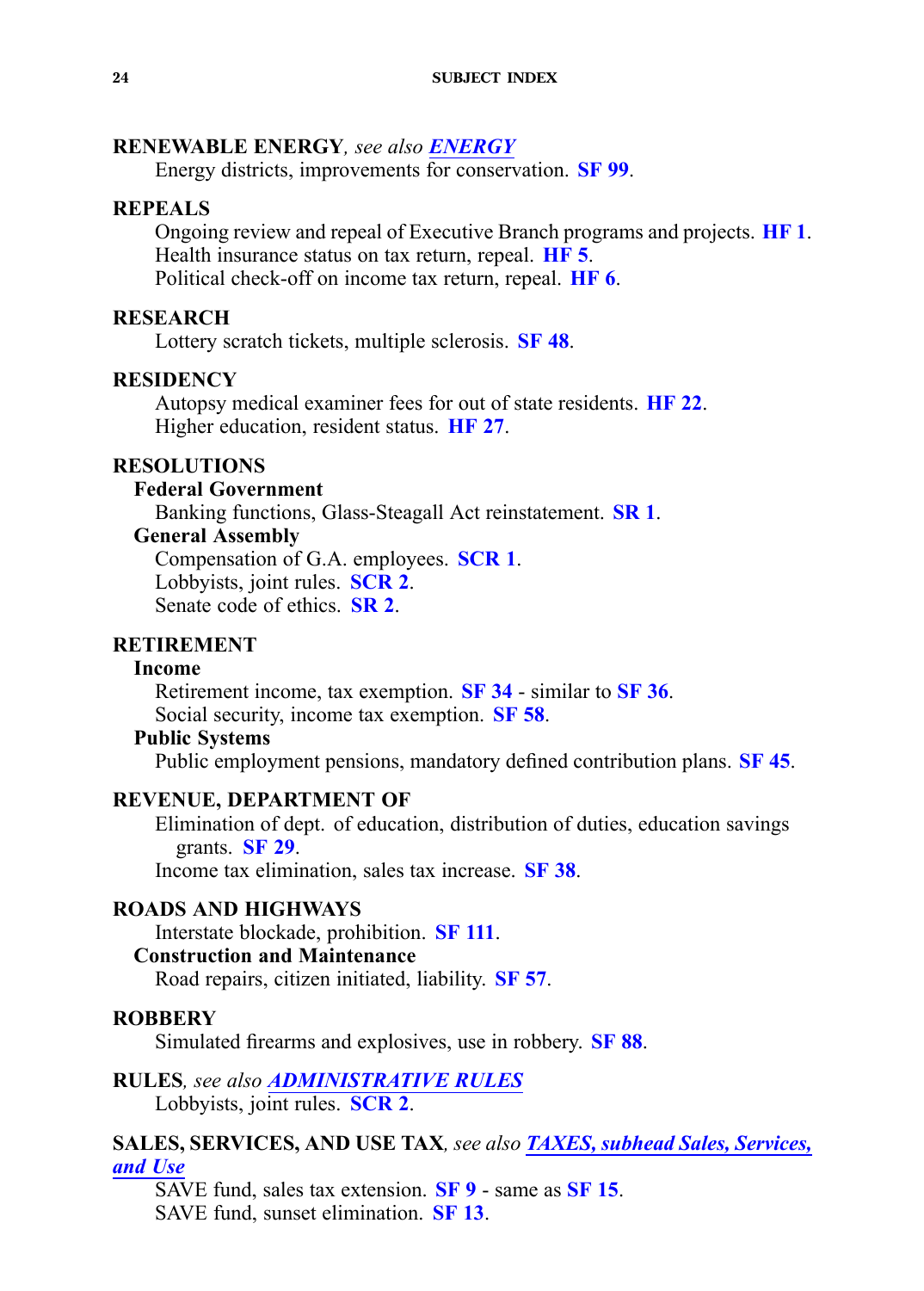<span id="page-24-0"></span>Natural resources and outdoor recreation trust fund, sales tax. **[SF](https://www.legis.iowa.gov/legislation/BillBook?ga=87&ba=SF14) 14**. Income tax elimination, sales tax increase. **[SF](https://www.legis.iowa.gov/legislation/BillBook?ga=87&ba=SF38) 38**.

#### **Exemptions**

Investment counseling services, sales tax exemption. **[SF](https://www.legis.iowa.gov/legislation/BillBook?ga=87&ba=SF35) 35**.

### **SAVE (SECURE AN ADVANCED VISION FOR EDUCATION) FUND**

SAVE fund, sales tax extension. **[SF](https://www.legis.iowa.gov/legislation/BillBook?ga=87&ba=SF9) 9** - same as **[SF](https://www.legis.iowa.gov/legislation/BillBook?ga=87&ba=SF15) 15**. SAVE fund, sunset elimination. **[SF](https://www.legis.iowa.gov/legislation/BillBook?ga=87&ba=SF13) 13**. Natural resources and outdoor recreation trust fund, sales tax. **[SF](https://www.legis.iowa.gov/legislation/BillBook?ga=87&ba=SF14) 14**.

### **SCHOOL FOUNDATION PROGRAM**

Finance literacy, school requirement. **[HF](https://www.legis.iowa.gov/legislation/BillBook?ga=87&ba=HF28) 28**.

#### **SCHOOLS**

### **Attendance**

School choice, paren<sup>t</sup> control. **[HF](https://www.legis.iowa.gov/legislation/BillBook?ga=87&ba=HF9) 9**.

#### **Boards**

Elimination of dept. of education, distribution of duties, education savings grants. **[SF](https://www.legis.iowa.gov/legislation/BillBook?ga=87&ba=SF29) 29**.

School funding, district cost per pupil equity budget adjustment. **[HF](https://www.legis.iowa.gov/legislation/BillBook?ga=87&ba=HF21) 21**. Finance literacy, school requirement. **[HF](https://www.legis.iowa.gov/legislation/BillBook?ga=87&ba=HF28) 28**.

### **Breakfast and Lunch Programs**

School funding, poverty weighting. **[SF](https://www.legis.iowa.gov/legislation/BillBook?ga=87&ba=SF8) 8**.

**Budgets***, see also SCHOOL FOUNDATION PROGRAM*

School funding, district cost per pupil equity budget adjustment. **[HF](https://www.legis.iowa.gov/legislation/BillBook?ga=87&ba=HF21) 21**. School enrollment supplemental funding. **[HF](https://www.legis.iowa.gov/legislation/BillBook?ga=87&ba=HF24) 24**.

School funding, district cost per pupil inequity fix. **[HF](https://www.legis.iowa.gov/legislation/BillBook?ga=87&ba=HF46) 46**.

### **Career Programs**

Teacher quality and recognition demonstration programs. **[HF](https://www.legis.iowa.gov/legislation/BillBook?ga=87&ba=HF8) 8**.

### **Curriculum**

Common core curriculum repeal. **[SF](https://www.legis.iowa.gov/legislation/BillBook?ga=87&ba=SF30) 30**.

School choice, paren<sup>t</sup> control. **[HF](https://www.legis.iowa.gov/legislation/BillBook?ga=87&ba=HF9) 9**.

Finance literacy, school requirement. **[HF](https://www.legis.iowa.gov/legislation/BillBook?ga=87&ba=HF28) 28**.

### **Districts**

School funding, district cost per pupil equity budget adjustment. **[HF](https://www.legis.iowa.gov/legislation/BillBook?ga=87&ba=HF21) 21**. Home rule for schools constitutional amendment. **[HJR](https://www.legis.iowa.gov/legislation/BillBook?ga=87&ba=HJR3) 3**.

School enrollment supplemental funding. **[HF](https://www.legis.iowa.gov/legislation/BillBook?ga=87&ba=HF24) 24**.

Home rule for schools, statutory. **[HF](https://www.legis.iowa.gov/legislation/BillBook?ga=87&ba=HF26) 26**.

Finance literacy, school requirement. **[HF](https://www.legis.iowa.gov/legislation/BillBook?ga=87&ba=HF28) 28**.

School shared operational functions. **[HF](https://www.legis.iowa.gov/legislation/BillBook?ga=87&ba=HF29) 29**.

School funding, district cost per pupil inequity fix. **[HF](https://www.legis.iowa.gov/legislation/BillBook?ga=87&ba=HF46) 46**.

Student data privacy. **[HF](https://www.legis.iowa.gov/legislation/BillBook?ga=87&ba=HF48) 48**.

### **Employees***, see also subhead [Teachers](#page-25-0) below* Sexual exploitation by school employees. **[SF](https://www.legis.iowa.gov/legislation/BillBook?ga=87&ba=SF83) 83** - companion to **[HF](https://www.legis.iowa.gov/legislation/BillBook?ga=87&ba=HF20) 20**. School shared operational functions. **[HF](https://www.legis.iowa.gov/legislation/BillBook?ga=87&ba=HF29) 29**.

### **Enrollment and Weighting**

English language learning, funding. **[SF](https://www.legis.iowa.gov/legislation/BillBook?ga=87&ba=SF6) 6**.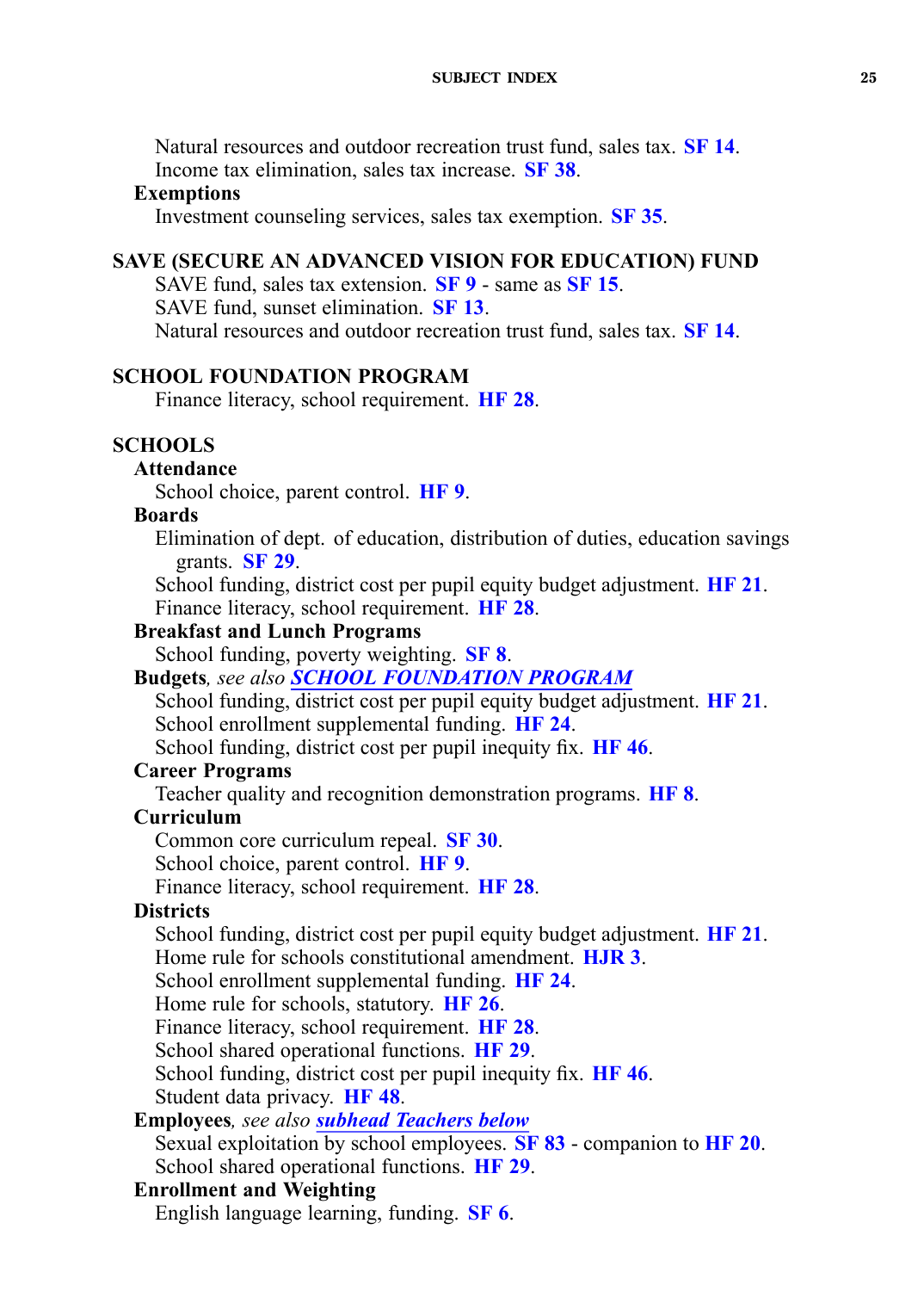<span id="page-25-0"></span>School funding, poverty weighting. **[SF](https://www.legis.iowa.gov/legislation/BillBook?ga=87&ba=SF8) 8**. School choice, paren<sup>t</sup> control. **[HF](https://www.legis.iowa.gov/legislation/BillBook?ga=87&ba=HF9) 9**. School enrollment supplemental funding. **[HF](https://www.legis.iowa.gov/legislation/BillBook?ga=87&ba=HF24) 24**. Preschool funding for at-risk children. **[HF](https://www.legis.iowa.gov/legislation/BillBook?ga=87&ba=HF25) 25**. School funding, district cost per pupil inequity fix. **[HF](https://www.legis.iowa.gov/legislation/BillBook?ga=87&ba=HF46) 46**. School infrastructure, secure advanced vision for education fund equity, enrollment. **[HF](https://www.legis.iowa.gov/legislation/BillBook?ga=87&ba=HF49) 49**. **Funds and Grant Programs** School enrollment supplemental funding. **[HF](https://www.legis.iowa.gov/legislation/BillBook?ga=87&ba=HF24) 24**. Preschool funding for at-risk children. **[HF](https://www.legis.iowa.gov/legislation/BillBook?ga=87&ba=HF25) 25**. **Health Care/Nurses** Concussion injuries, school policies. **[HF](https://www.legis.iowa.gov/legislation/BillBook?ga=87&ba=HF17) 17**. **Infrastructure and Buildings** Radon testing requirement for schools. **[SF](https://www.legis.iowa.gov/legislation/BillBook?ga=87&ba=SF7) 7**. SAVE fund, sales tax extension. **[SF](https://www.legis.iowa.gov/legislation/BillBook?ga=87&ba=SF9) 9** - same as **[SF](https://www.legis.iowa.gov/legislation/BillBook?ga=87&ba=SF15) 15**. SAVE fund, sunset elimination. **[SF](https://www.legis.iowa.gov/legislation/BillBook?ga=87&ba=SF13) 13**. School infrastructure, secure advanced vision for education fund equity, enrollment. **[HF](https://www.legis.iowa.gov/legislation/BillBook?ga=87&ba=HF49) 49**. **Preschool** Preschool budget enrollment, poverty weighting. **[SF](https://www.legis.iowa.gov/legislation/BillBook?ga=87&ba=SF69) 69**. Preschool eligibility, five-year-olds. **[SF](https://www.legis.iowa.gov/legislation/BillBook?ga=87&ba=SF98) 98**. Preschool funding for at-risk children. **[HF](https://www.legis.iowa.gov/legislation/BillBook?ga=87&ba=HF25) 25**. **Reorganization and Sharing** School choice, paren<sup>t</sup> control. **[HF](https://www.legis.iowa.gov/legislation/BillBook?ga=87&ba=HF9) 9**. School shared operational functions. **[HF](https://www.legis.iowa.gov/legislation/BillBook?ga=87&ba=HF29) 29**. **Safety** School property, reserve peace officers with firearms. **[SF](https://www.legis.iowa.gov/legislation/BillBook?ga=87&ba=SF87) 87**. Concussion injuries, school policies. **[HF](https://www.legis.iowa.gov/legislation/BillBook?ga=87&ba=HF17) 17**. **Sports***, see also [RESOLUTIONS,](#page-23-0) subhead Athletics* Concussion injuries, school policies. **[HF](https://www.legis.iowa.gov/legislation/BillBook?ga=87&ba=HF17) 17**. **Students** School uniform policies. **[SF](https://www.legis.iowa.gov/legislation/BillBook?ga=87&ba=SF31) 31**. Vaccine exemption. **[HF](https://www.legis.iowa.gov/legislation/BillBook?ga=87&ba=HF7) 7**. School choice, paren<sup>t</sup> control. **[HF](https://www.legis.iowa.gov/legislation/BillBook?ga=87&ba=HF9) 9**. **Teachers***, see also [TEACHERS](#page-27-0)* Teacher quality and recognition demonstration programs. **[HF](https://www.legis.iowa.gov/legislation/BillBook?ga=87&ba=HF8) 8**. **SEARCH AND SEIZURE**

Seizure of property by DNR, warrant requirement. **[SF](https://www.legis.iowa.gov/legislation/BillBook?ga=87&ba=SF24) 24**. Electronic data search and seizure, Constitutional amendment. **[HJR](https://www.legis.iowa.gov/legislation/BillBook?ga=87&ba=HJR1) 1**.

### **SECRETARY OF STATE**

Voter registration, automatic. **[SF](https://www.legis.iowa.gov/legislation/BillBook?ga=87&ba=SF65) 65**.

## **SENATE**

**Rules**

Senate code of ethics. **[SR](https://www.legis.iowa.gov/legislation/BillBook?ga=87&ba=SR2) 2**.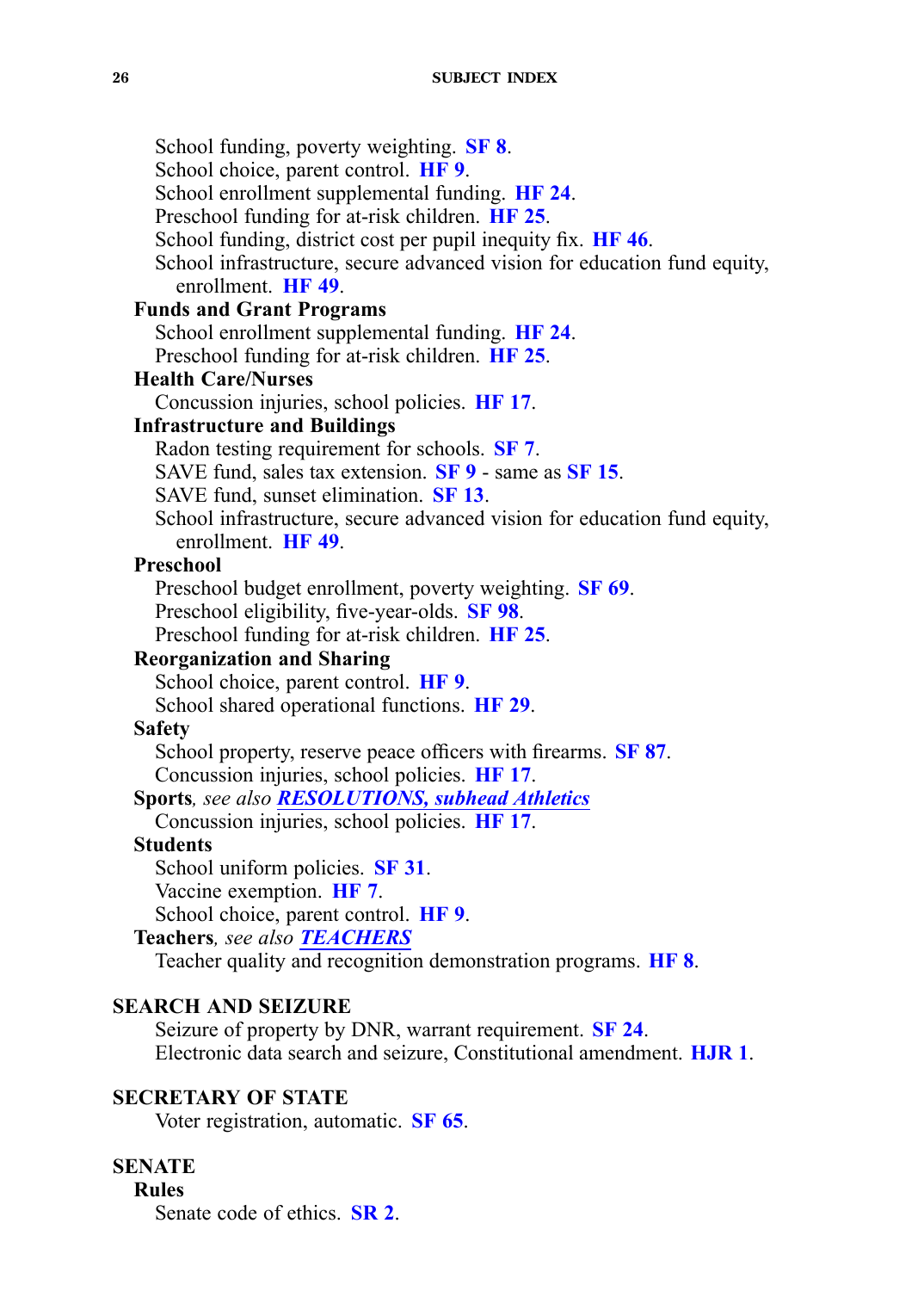## <span id="page-26-0"></span>**SEX OFFENDERS**

## **Registry**

Sex offender registry, applications to modify. **SF [102](https://www.legis.iowa.gov/legislation/BillBook?ga=87&ba=SF102)**.

## **SEXUAL ABUSE**

Civil no-contact orders, sexual assault victims. **[SF](https://www.legis.iowa.gov/legislation/BillBook?ga=87&ba=SF22) 22**.

## **Children**

Sexual exploitation by school employees. **[SF](https://www.legis.iowa.gov/legislation/BillBook?ga=87&ba=SF83) 83** - companion to **[HF](https://www.legis.iowa.gov/legislation/BillBook?ga=87&ba=HF20) 20**. Sexual abuse of minors, use of electronic devices. **[SF](https://www.legis.iowa.gov/legislation/BillBook?ga=87&ba=SF92) 92**.

## **SEXUAL ORIENTATION**

Conversion therapy for minors, prohibition. **[SF](https://www.legis.iowa.gov/legislation/BillBook?ga=87&ba=SF74) 74**.

## **SHEEP AND WOOL PROMOTION BOARD**

Water quality checkoffs, commodity promotion organizations. **SF [110](https://www.legis.iowa.gov/legislation/BillBook?ga=87&ba=SF110)**.

## **SIGNS***, see also ADVERTISING* Smokefree sign posting repealed. **SF [107](https://www.legis.iowa.gov/legislation/BillBook?ga=87&ba=SF107)**.

## **SMALL CLAIMS**

Small claims court, jurisdictional changes. **[SF](https://www.legis.iowa.gov/legislation/BillBook?ga=87&ba=SF42) 42**.

## **SMOKING**

Smokefree sign posting repealed. **SF [107](https://www.legis.iowa.gov/legislation/BillBook?ga=87&ba=SF107)**.

## **SOCIAL SECURITY**

Social security, income tax exemption. **[SF](https://www.legis.iowa.gov/legislation/BillBook?ga=87&ba=SF58) 58**.

## **SOIL AND WATER CONSERVATION**

Water quality checkoffs, commodity promotion organizations. **SF [110](https://www.legis.iowa.gov/legislation/BillBook?ga=87&ba=SF110)**.

## **SOLAR ENERGY***, see also [ENERGY](#page-10-0)*

Solar energy systems, income tax credits maximum. **[SF](https://www.legis.iowa.gov/legislation/BillBook?ga=87&ba=SF97) 97**.

## **SOYBEANS**

Water quality checkoffs, commodity promotion organizations. **SF [110](https://www.legis.iowa.gov/legislation/BillBook?ga=87&ba=SF110)**.

# **SPORTS***, see also [RESOLUTIONS,](#page-23-0) subhead Athletics*

## **Coaches**

Concussion injuries, school policies. **[HF](https://www.legis.iowa.gov/legislation/BillBook?ga=87&ba=HF17) 17**.

## **STATE AID***, see also [APPROPRIATIONS](#page-2-0)*

Supplemental state aid for schools, default increase. **[HF](https://www.legis.iowa.gov/legislation/BillBook?ga=87&ba=HF44) 44**.

## **STATE GOVERNMENT**

Occupational licensing review and relief. **[HF](https://www.legis.iowa.gov/legislation/BillBook?ga=87&ba=HF4) 4**. Supplemental state aid for schools, default increase. **[HF](https://www.legis.iowa.gov/legislation/BillBook?ga=87&ba=HF44) 44**.

**Departments - See also individual departments** Ongoing review and repeal of Executive Branch programs and projects. **[HF](https://www.legis.iowa.gov/legislation/BillBook?ga=87&ba=HF1) 1**. **Employees***, see also [EMPLOYEES,](#page-9-0) STATE*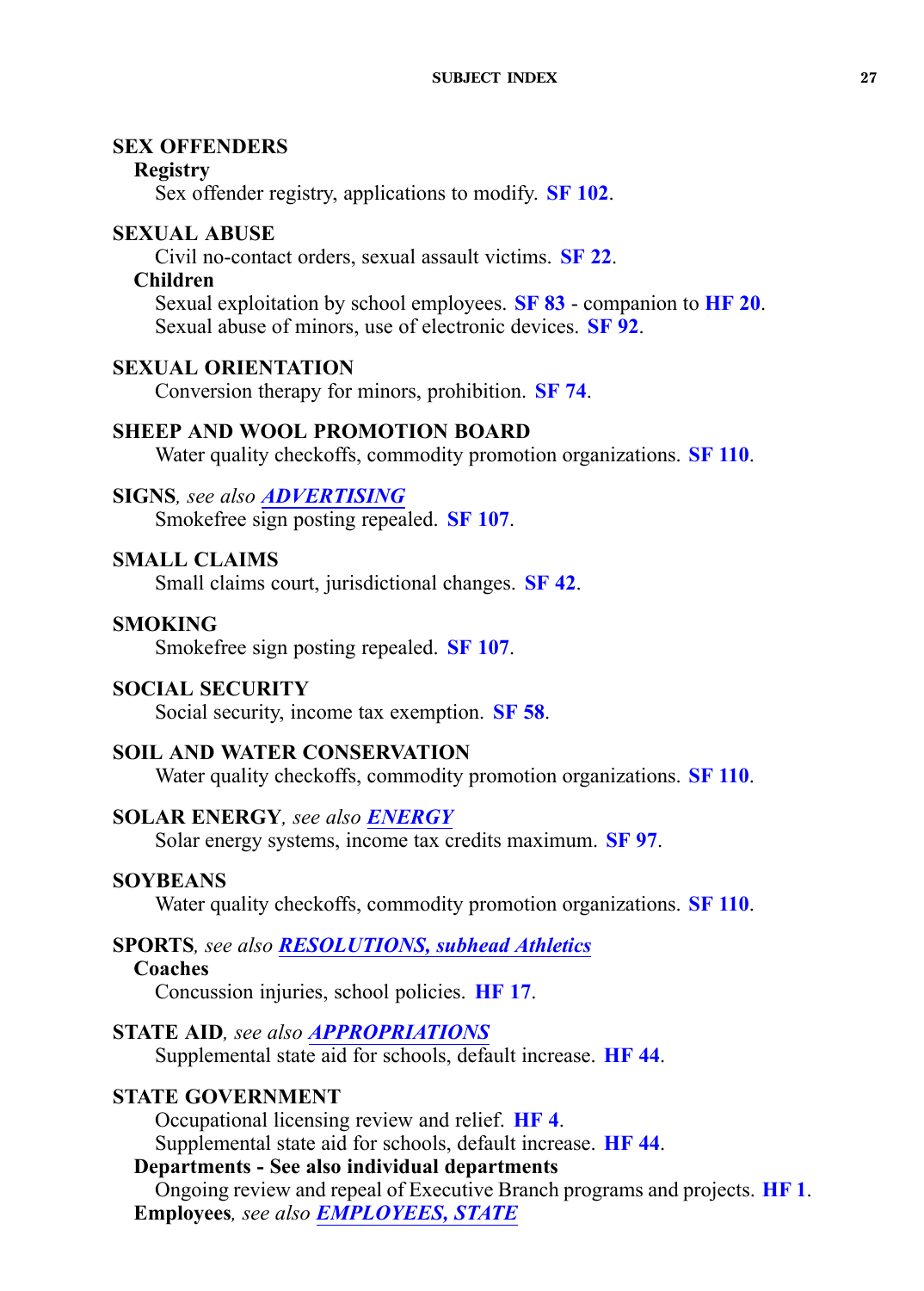<span id="page-27-0"></span>Public employment pensions, mandatory defined contribution plans. **[SF](https://www.legis.iowa.gov/legislation/BillBook?ga=87&ba=SF45) 45**.

#### **STATE SYMBOLS** State butterfly. **[HJR](https://www.legis.iowa.gov/legislation/BillBook?ga=87&ba=HJR2) 2**.

### **STATUTE OF LIMITATIONS***, see [LIMITATION](#page-17-0) OF ACTIONS*

## **SUBSTANCE ABUSE**

Drug testing, private sector employees. **[SF](https://www.legis.iowa.gov/legislation/BillBook?ga=87&ba=SF32) 32**. Drug overdoses, immunity from criminal prosecution. **[SF](https://www.legis.iowa.gov/legislation/BillBook?ga=87&ba=SF43) 43**.

### **Commitment Proceedings**

Veterans treatment courts. **[HF](https://www.legis.iowa.gov/legislation/BillBook?ga=87&ba=HF35) 35**.

#### **SUPREME COURT***, see also [COURTS,](#page-6-0) subhead Supreme Court*

Joint convention for judicial branch message. **[HCR](https://www.legis.iowa.gov/legislation/BillBook?ga=87&ba=HCR2) 2**. Adopted by House and Senate.

### **TAXES**

### **Deductions**

Income taxes, prohibit deduction of fines. **[HF](https://www.legis.iowa.gov/legislation/BillBook?ga=87&ba=HF19) 19**.

## **Exemptions**

Geothermal property tax exemption. **[HF](https://www.legis.iowa.gov/legislation/BillBook?ga=87&ba=HF42) 42**.

**Income***, see also [INCOME](#page-14-0) TAX*

Income taxes, prohibit deduction of fines. **[HF](https://www.legis.iowa.gov/legislation/BillBook?ga=87&ba=HF19) 19**.

## **Property***, see also [PROPERTY](#page-21-0) TAX*

Geothermal property tax exemption. **[HF](https://www.legis.iowa.gov/legislation/BillBook?ga=87&ba=HF42) 42**.

### **TAX INCREMENT FINANCING (TIF)**

Wind turbines, tax increment financing restrictions. **[SF](https://www.legis.iowa.gov/legislation/BillBook?ga=87&ba=SF16) 16** – similar to **[SF](https://www.legis.iowa.gov/legislation/BillBook?ga=87&ba=SF17) 17**.

### **TEACHERS***, see also [SCHOOLS,](#page-24-0) subhead Teachers*

### **Compensation**

Teacher quality and recognition demonstration programs. **[HF](https://www.legis.iowa.gov/legislation/BillBook?ga=87&ba=HF8) 8**.

## **TELEPHONE SERVICES**

### **Cellular**

Driving with hands-free cell phone. **SF [100](https://www.legis.iowa.gov/legislation/BillBook?ga=87&ba=SF100)**.

### **TEXT MESSAGING***, see also ELECTRONIC [COMMUNICATIONS](#page-9-0)*

Texting while driving, primary offense. **[SF](https://www.legis.iowa.gov/legislation/BillBook?ga=87&ba=SF21) 21** - companion to **[HF](https://www.legis.iowa.gov/legislation/BillBook?ga=87&ba=HF60) 60**. Driving with hands-free cell phone. **SF [100](https://www.legis.iowa.gov/legislation/BillBook?ga=87&ba=SF100)**.

Texting while driving <sup>a</sup> motor vehicle as <sup>a</sup> primary offense. **[HF](https://www.legis.iowa.gov/legislation/BillBook?ga=87&ba=HF60) 60** companion to **[SF](https://www.legis.iowa.gov/legislation/BillBook?ga=87&ba=SF21) 21**. (See **[SF](https://www.legis.iowa.gov/legislation/BillBook?ga=87&ba=SF21) 21**).

### **THERAPISTS**

Conversion therapy for minors, prohibition. **[SF](https://www.legis.iowa.gov/legislation/BillBook?ga=87&ba=SF74) 74**. Art therapist licensure. **[SF](https://www.legis.iowa.gov/legislation/BillBook?ga=87&ba=SF85) 85**.

### **TOBACCO**

Tobacco purchases, legal age of 21. **[SF](https://www.legis.iowa.gov/legislation/BillBook?ga=87&ba=SF5) 5**.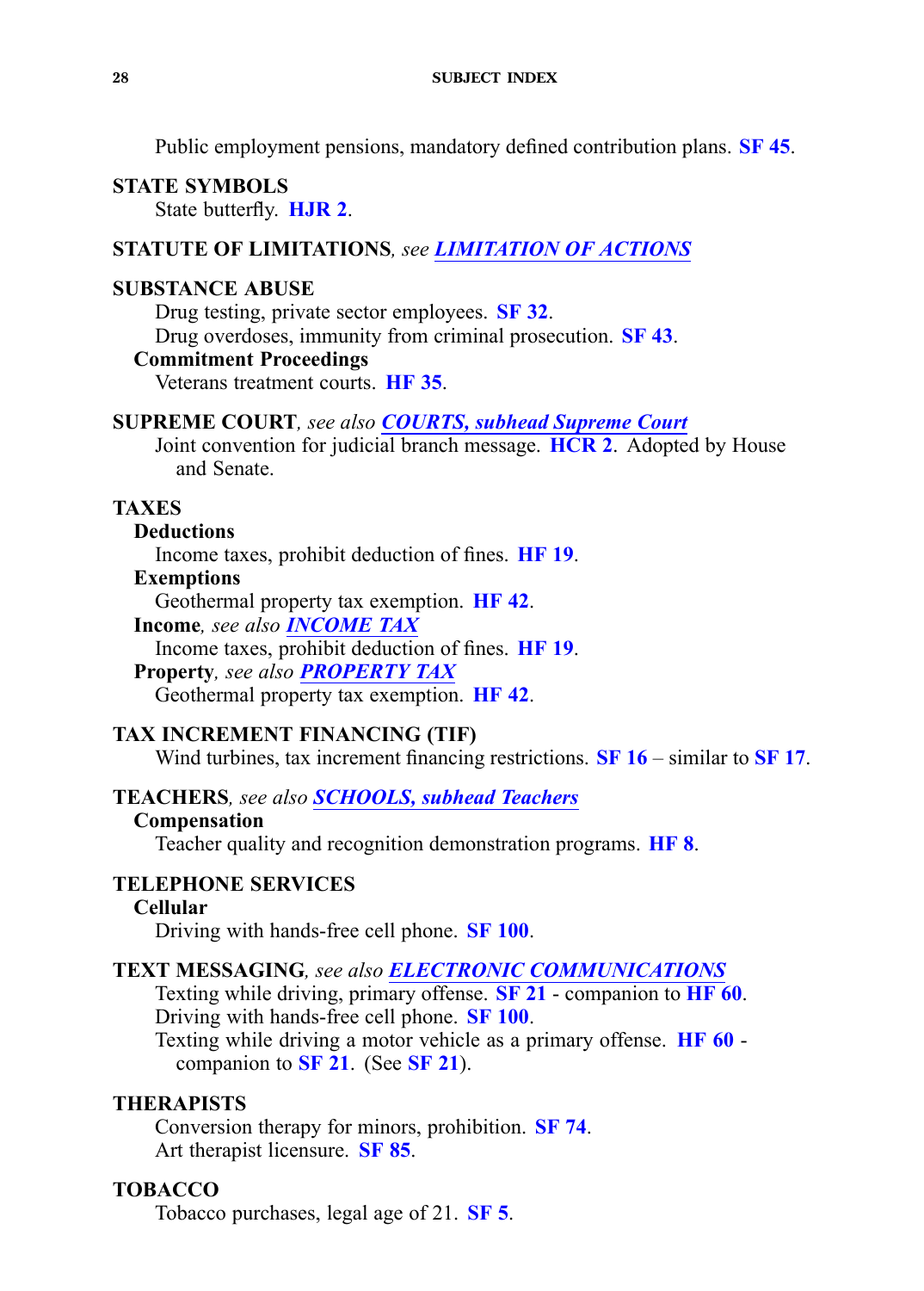### <span id="page-28-0"></span>**TORT REFORM**

Tort reform, frivolous actions. **[SF](https://www.legis.iowa.gov/legislation/BillBook?ga=87&ba=SF71) 71**.

### **TRADE***, see also [INTERNATIONAL](#page-14-0) TRADE*

Citizen trade policy council. **[HF](https://www.legis.iowa.gov/legislation/BillBook?ga=87&ba=HF37) 37**. International trade agreements, legislative consultation and prior approval. **[HF](https://www.legis.iowa.gov/legislation/BillBook?ga=87&ba=HF39) 39**.

### **TRAFFIC**

### **Cameras**

Traffic cameras, ban. **[SF](https://www.legis.iowa.gov/legislation/BillBook?ga=87&ba=SF3) 3** - **[SF](https://www.legis.iowa.gov/legislation/BillBook?ga=87&ba=SF56) 56** - **[HF](https://www.legis.iowa.gov/legislation/BillBook?ga=87&ba=HF40) 40** - all companion. **Signs and Signals**

Bicycle laws. **[HF](https://www.legis.iowa.gov/legislation/BillBook?ga=87&ba=HF41) 41**.

### **TRANSPORTATION, DEPARTMENT OF**

**Driver Licenses***, see also DRIVER'S [LICENSES](#page-8-0) AND PERMITS* Voter registration, automatic. **[SF](https://www.legis.iowa.gov/legislation/BillBook?ga=87&ba=SF65) 65**. Reduced auto insurance premiums for older adults. **[HF](https://www.legis.iowa.gov/legislation/BillBook?ga=87&ba=HF14) 14**.

### **TREATMENT PROGRAMS**

Veterans treatment courts. **[HF](https://www.legis.iowa.gov/legislation/BillBook?ga=87&ba=HF35) 35**.

### **TURKEYS**

Water quality checkoffs, commodity promotion organizations. **SF [110](https://www.legis.iowa.gov/legislation/BillBook?ga=87&ba=SF110)**.

#### **UNIFORMS**

School uniform policies. **[SF](https://www.legis.iowa.gov/legislation/BillBook?ga=87&ba=SF31) 31**.

### **UNIONS***, see also [LABOR](#page-16-0)*

Union offices at public employers. **[SF](https://www.legis.iowa.gov/legislation/BillBook?ga=87&ba=SF37) 37**.

### **UNIVERSITY OF IOWA***, see also COLLEGES AND [UNIVERSITIES](#page-5-0)* Regents universities, freeze tuition. **[HF](https://www.legis.iowa.gov/legislation/BillBook?ga=87&ba=HF45) 45**.

### **UNIVERSITY OF NORTHERN IOWA**

Regents athletics departments, funding transfer to UNI. **[SF](https://www.legis.iowa.gov/legislation/BillBook?ga=87&ba=SF95) 95**. Regents universities, freeze tuition. **[HF](https://www.legis.iowa.gov/legislation/BillBook?ga=87&ba=HF45) 45**.

## **URBAN RENEWAL**

Wind turbines, tax increment financing restrictions. **[SF](https://www.legis.iowa.gov/legislation/BillBook?ga=87&ba=SF16) 16** – similar to **[SF](https://www.legis.iowa.gov/legislation/BillBook?ga=87&ba=SF17) 17**.

## **UTILITIES**

### **Board**

Energy efficiency, reports submitted to utilities board. **SF [109](https://www.legis.iowa.gov/legislation/BillBook?ga=87&ba=SF109)**.

### **VACCINATIONS**

Vaccine exemption. **[HF](https://www.legis.iowa.gov/legislation/BillBook?ga=87&ba=HF7) 7**.

#### **VETERANS**

Veterans organizations and gaming revenue. **[HF](https://www.legis.iowa.gov/legislation/BillBook?ga=87&ba=HF18) 18**.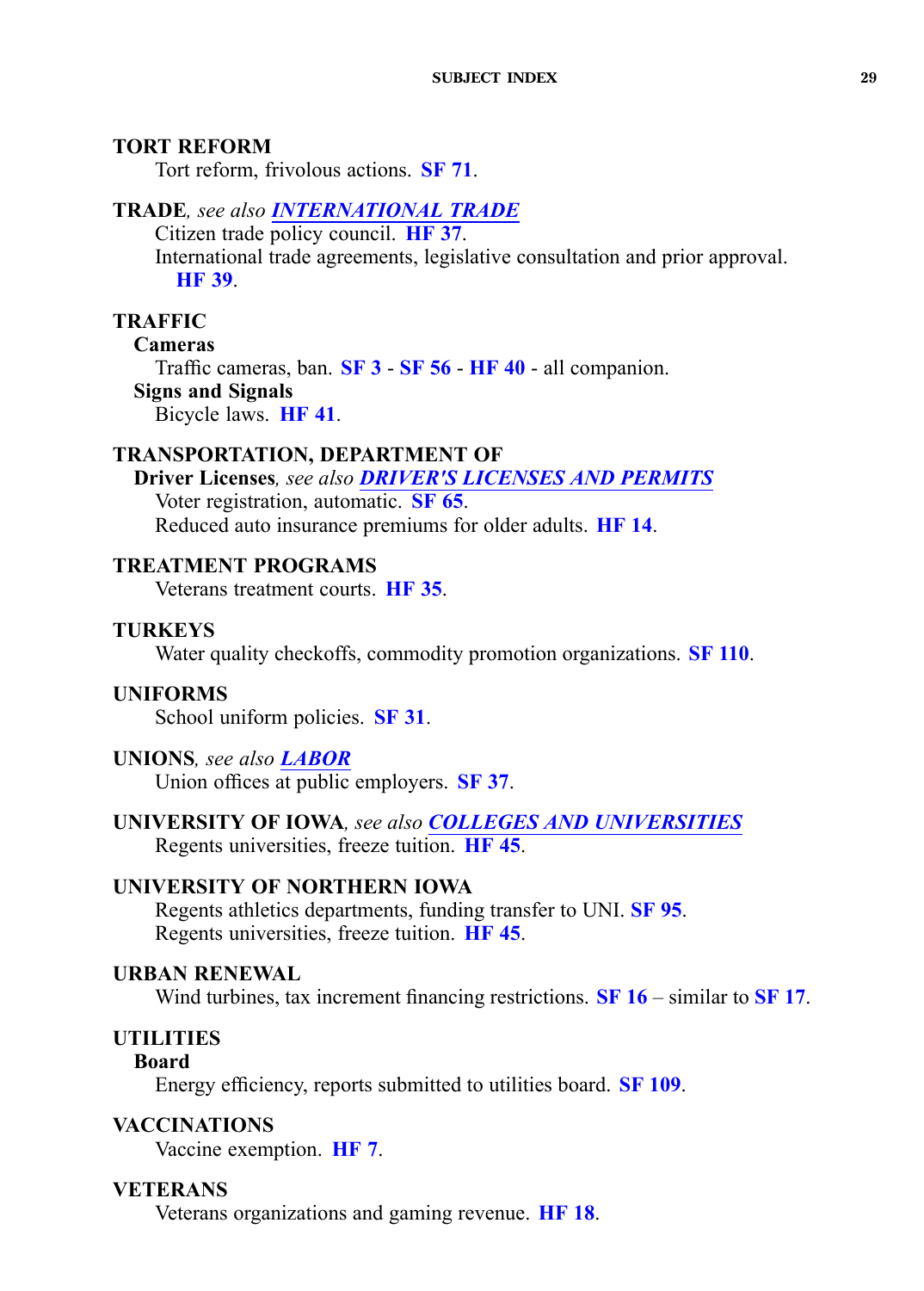#### <span id="page-29-0"></span>**Benefits and Compensation**

Veterans home admission denial appeal process. **[HF](https://www.legis.iowa.gov/legislation/BillBook?ga=87&ba=HF58) 58**.

#### **Health Care**

Veterans treatment courts. **[HF](https://www.legis.iowa.gov/legislation/BillBook?ga=87&ba=HF35) 35**.

#### **Tax Exemptions and Credits**

Homestead property tax credits, disabled veterans. **[HF](https://www.legis.iowa.gov/legislation/BillBook?ga=87&ba=HF59) 59**.

## **VETERANS AFFAIRS COMMISSIONS**

Veterans treatment courts. **[HF](https://www.legis.iowa.gov/legislation/BillBook?ga=87&ba=HF35) 35**. Veterans home admission denial appeal process. **[HF](https://www.legis.iowa.gov/legislation/BillBook?ga=87&ba=HF58) 58**. Homestead property tax credits, disabled veterans. **[HF](https://www.legis.iowa.gov/legislation/BillBook?ga=87&ba=HF59) 59**.

#### **VETERANS AFFAIRS, DEPARTMENT OF**

Veterans treatment courts. **[HF](https://www.legis.iowa.gov/legislation/BillBook?ga=87&ba=HF35) 35**. Veterans home admission denial appeal process. **[HF](https://www.legis.iowa.gov/legislation/BillBook?ga=87&ba=HF58) 58**. Homestead property tax credits, disabled veterans. **[HF](https://www.legis.iowa.gov/legislation/BillBook?ga=87&ba=HF59) 59**.

#### **VICTIM RIGHTS**

Civil no-contact orders, sexual assault victims. **[SF](https://www.legis.iowa.gov/legislation/BillBook?ga=87&ba=SF22) 22**.

### **VISITATION RIGHTS**

Child visitation, extraordinary requests. **[HF](https://www.legis.iowa.gov/legislation/BillBook?ga=87&ba=HF12) 12**.

#### **VOTER REGISTRATION**

Voter identification requirements. **[SF](https://www.legis.iowa.gov/legislation/BillBook?ga=87&ba=SF47) 47**. Voting by seventeen-year-olds in primaries. **[SF](https://www.legis.iowa.gov/legislation/BillBook?ga=87&ba=SF61) 61**. Voter registration, automatic. **[SF](https://www.legis.iowa.gov/legislation/BillBook?ga=87&ba=SF65) 65**. Voter registration at early age. **[HF](https://www.legis.iowa.gov/legislation/BillBook?ga=87&ba=HF56) 56**.

### **VOTING***, see also [ELECTIONS](#page-9-0)*

Straight party ticket voting, elimination. **[SF](https://www.legis.iowa.gov/legislation/BillBook?ga=87&ba=SF60) 60**. City elections by mail. **[HF](https://www.legis.iowa.gov/legislation/BillBook?ga=87&ba=HF54) 54**. Absentee ballot requests, online. **[HF](https://www.legis.iowa.gov/legislation/BillBook?ga=87&ba=HF55) 55**.

#### **VOUCHERS**

School choice, paren<sup>t</sup> control. **[HF](https://www.legis.iowa.gov/legislation/BillBook?ga=87&ba=HF9) 9**.

#### **WAGES**

Wage paymen<sup>t</sup> collection, violations. **[SF](https://www.legis.iowa.gov/legislation/BillBook?ga=87&ba=SF80) 80**.

#### **WARRANTS**

Search warrants, electronic applications to court. **[HF](https://www.legis.iowa.gov/legislation/BillBook?ga=87&ba=HF13) 13**.

### **WATER AND WATERCOURSES**

#### **Pollution**

Water quality checkoffs, commodity promotion organizations. **SF [110](https://www.legis.iowa.gov/legislation/BillBook?ga=87&ba=SF110)**.

### **WEAPONS**

Right to keep and bear arms, constitutional amendment. **[SJR](https://www.legis.iowa.gov/legislation/BillBook?ga=87&ba=SJR2) 2**. Reasonable force, justifiable use. **[SF](https://www.legis.iowa.gov/legislation/BillBook?ga=87&ba=SF25) 25**.